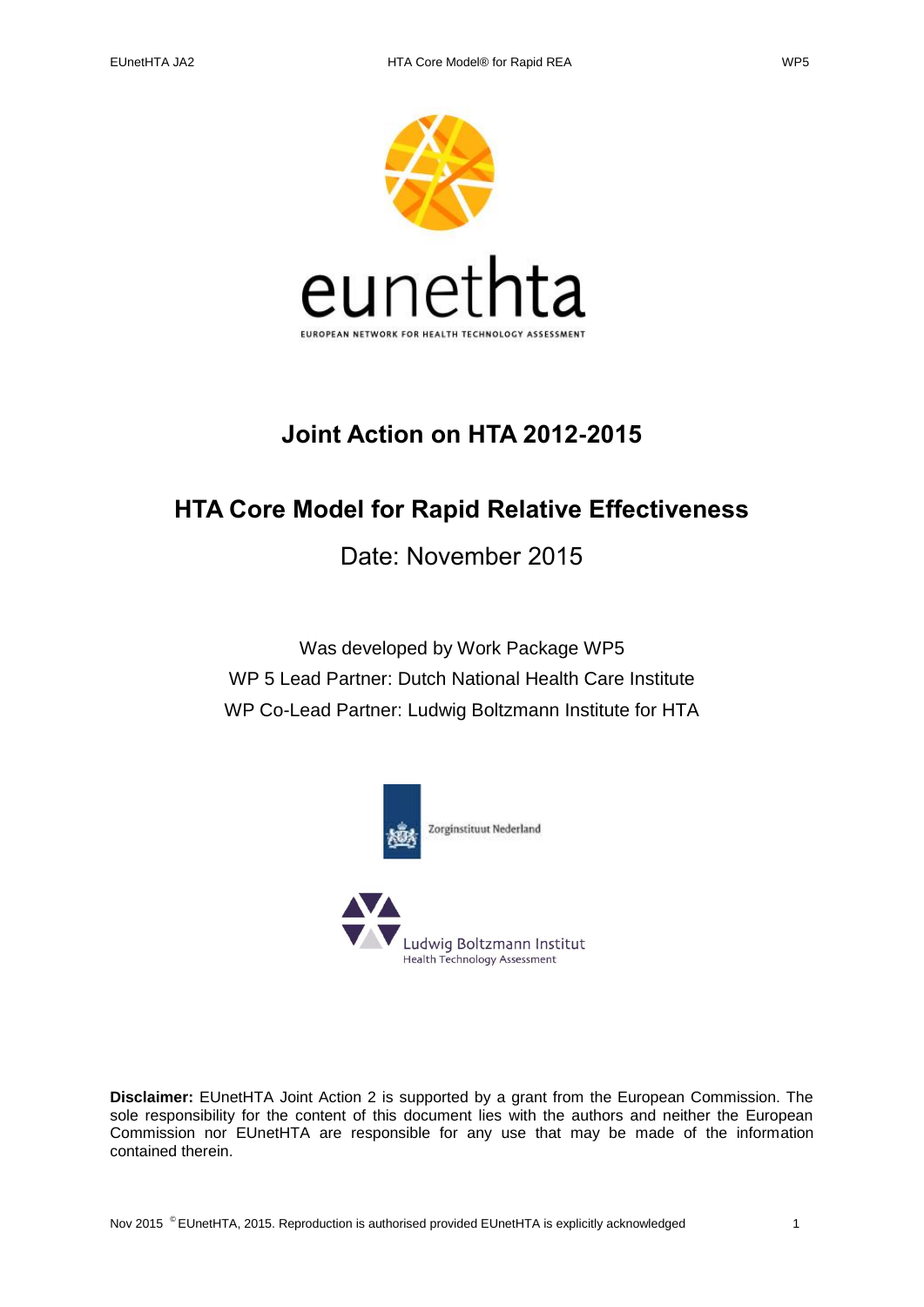

**JOINT ACTION 2 ON HTA 2012-2015**

# **The HTA Core Model® for Rapid Relative Effectiveness Assessments**

**Date: 30.11.2015**

**Final Version 4.2. November 2015**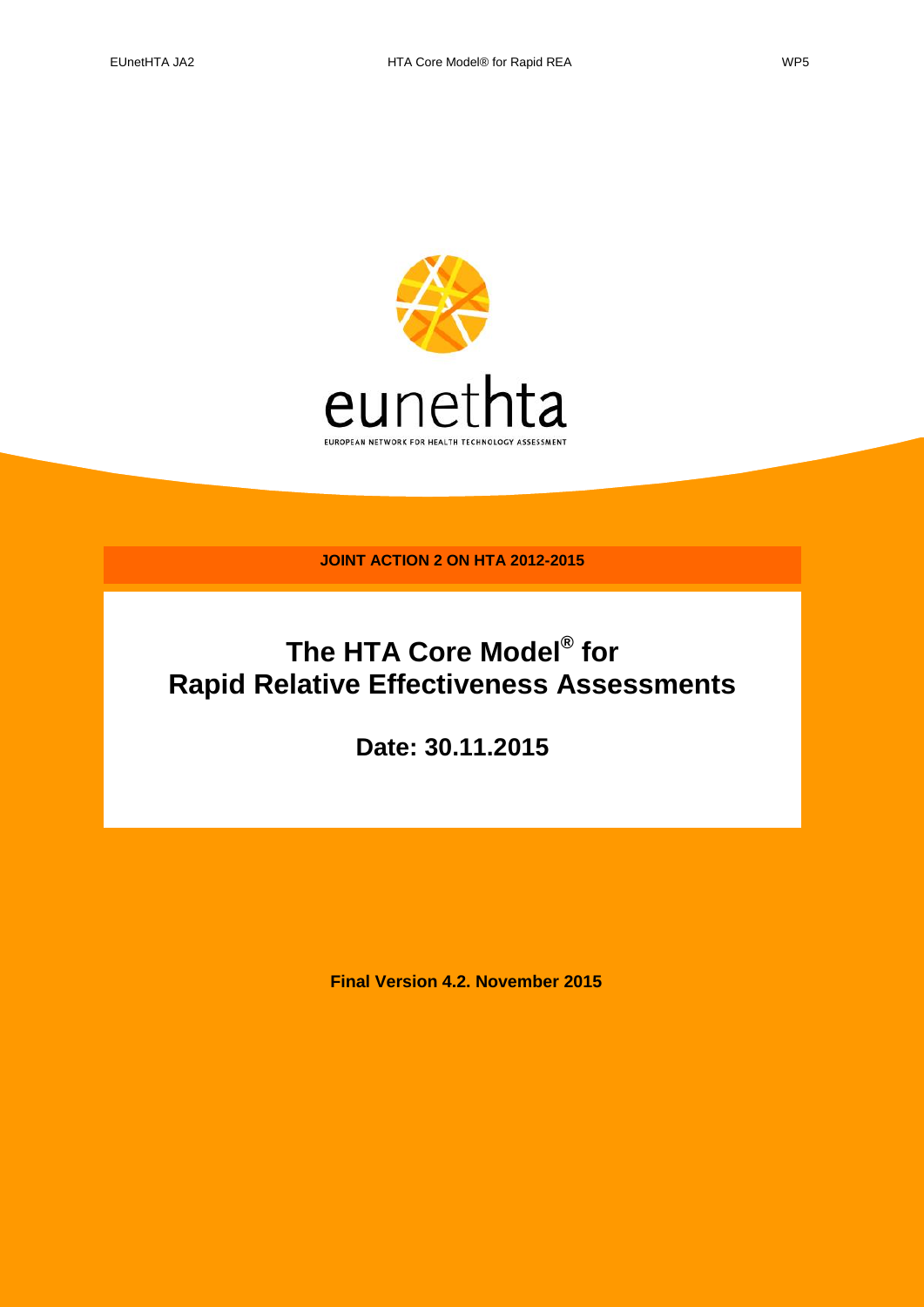#### **Authorship in collaborative writing of a living document**

This model was developed in Work Package 5 (WP5) Joint Action 1 and updated in WP5 Joint Action 2. The update process was coordinated by the Dutch National Health Care Institute (ZIN, the Netherlands) and the Ludwig Boltzmann Institute for Health Technology Assessment (LBI HTA, Austria).

The model represents a consolidated view of the non-binding recommendations of the EUnetHTA network members and is in no case the official opinion of the participating institutions or individuals.

This document represents collaborative writing by multiple authors at multiple time points. The authors worked on the previous versions of the HTA Core Model® updating and editing text written by others. Strong editorial input is present. While this may challenge long-held concepts of property, credit and authority, it is the only way to engage a large number of experts in preparing high-quality content and timely updates of continuously evolving documents. The authors of this document agreed on limitations to their individual authorship, which means that, for instance, plans to publish an article about the content of this document should be carefully communicated to all previous contributors, and new authors are free to modify subsequent versions.

#### **HTA Core Model for Rapid REA Version 4.2**

The first published version of the HTA Core Model for Rapid Relative Effectiveness Assessments (REA) [\(V3.0\)](http://meka.thl.fi/htacore/model/HTA%20Core%20Model%20for%20Rapid%20REA%20of%20Pharmaceuticals%203.0.pdf) was developed for pharmaceuticals only with the intention to produce a rapid assessment within a limited time frame, since countries are legally obliged to assess pharmaceuticals within a specified time period (90-180 days) based on the European Transparency Directive (Directive 89/105/EEC relating to the transparency of measures regulating the pricing of medicinal products for human use and their inclusion within the scope of national health insurance systems).

Version 4.0 was extended to also cover medical and surgical interventions, and screening and diagnostic technologies, i.e. other technologies. Even though strict time frames do not apply to these technologies, the rationale for rapid assessments can be justified by the need for producing timely information for, e.g. pending decisions in national settings.

Also, the scope of V4.0 was amended to provide guidance for producers of HTA information in general. EUnetHTA specific information and processes were removed and will be included in the Procedure Manuals of WP5 Strand A (Rapid Relative Effectiveness Assessments of pharmaceuticals) and WP5 Strand B (Rapid Relative Effectiveness Assessments of other technologies).

The current version (V4.2) was compiled after consultation with WP5 members, the Stakeholder Advisory Group and public consultation. In addition, the content was aligned with the [HTA Core](http://meka.thl.fi/htacore/BrowseModel.aspx)  [Model](http://meka.thl.fi/htacore/BrowseModel.aspx)**®** . The HTA Core Model for Rapid REA will be further adapted and amended in Joint Action 3 of EUnetHTA (2016 – 2020).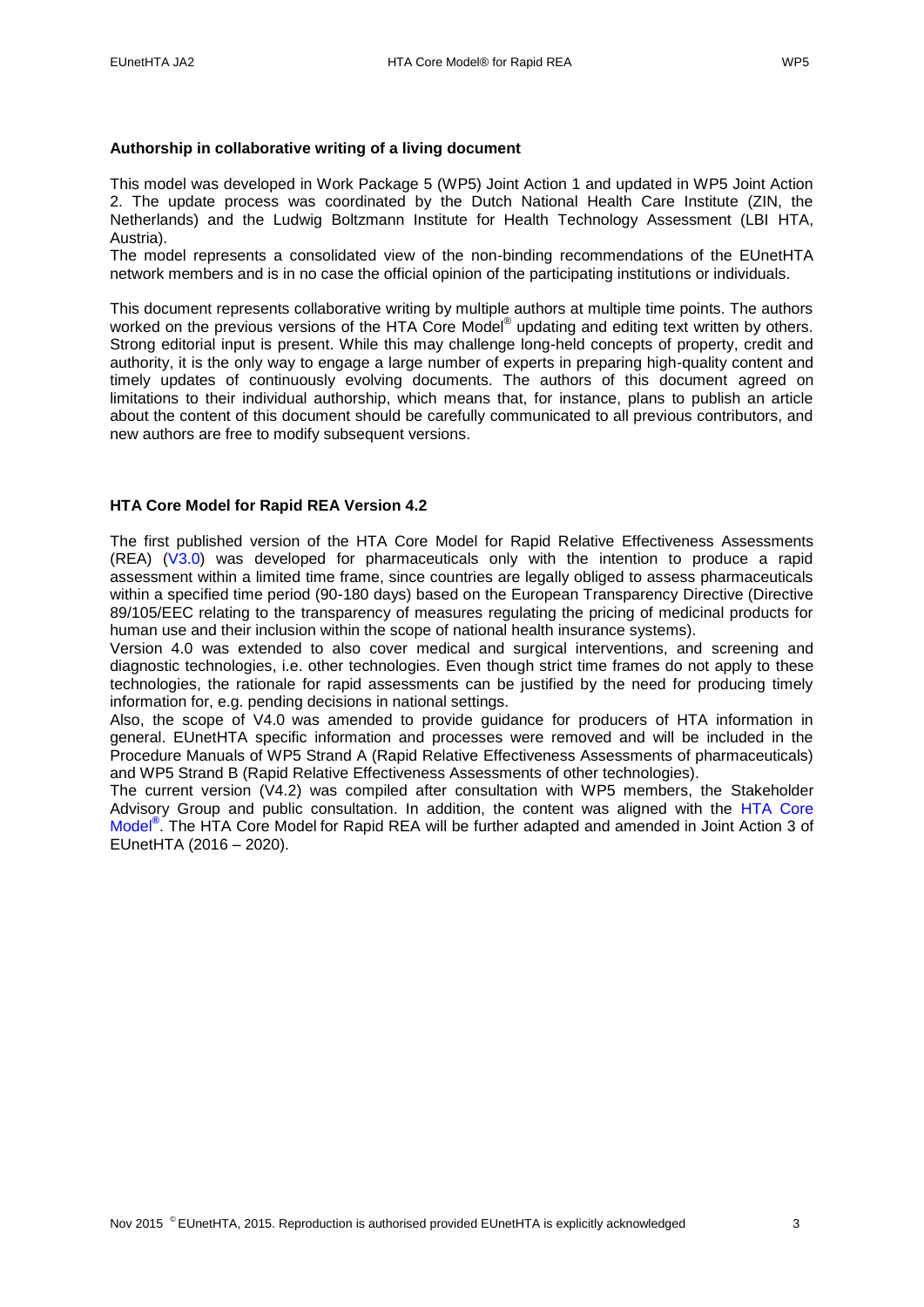# **TABLE OF CONTENTS**

| 1                                                                                                                                                                  |
|--------------------------------------------------------------------------------------------------------------------------------------------------------------------|
| 1.1. THE HTA CORE MODEL FOR RAPID RELATIVE EFFECTIVENESS ASSESSMENT  7<br>Checklist for potential ethical, organisational, patient and social and legal aspects 10 |
| $\mathbf{2}$                                                                                                                                                       |
|                                                                                                                                                                    |
| 3                                                                                                                                                                  |
|                                                                                                                                                                    |
|                                                                                                                                                                    |
| QUALITY ASSESSMENT OF ROUTINE COLLECTED STATISTICS AND ADMINISTRATIVE DATA 34                                                                                      |
|                                                                                                                                                                    |
| TEMPLATE 3. CHECKLIST FOR POTENTIAL ETHICAL, ORGANISATIONAL, PATIENT AND SOCIAL AND LEGAL                                                                          |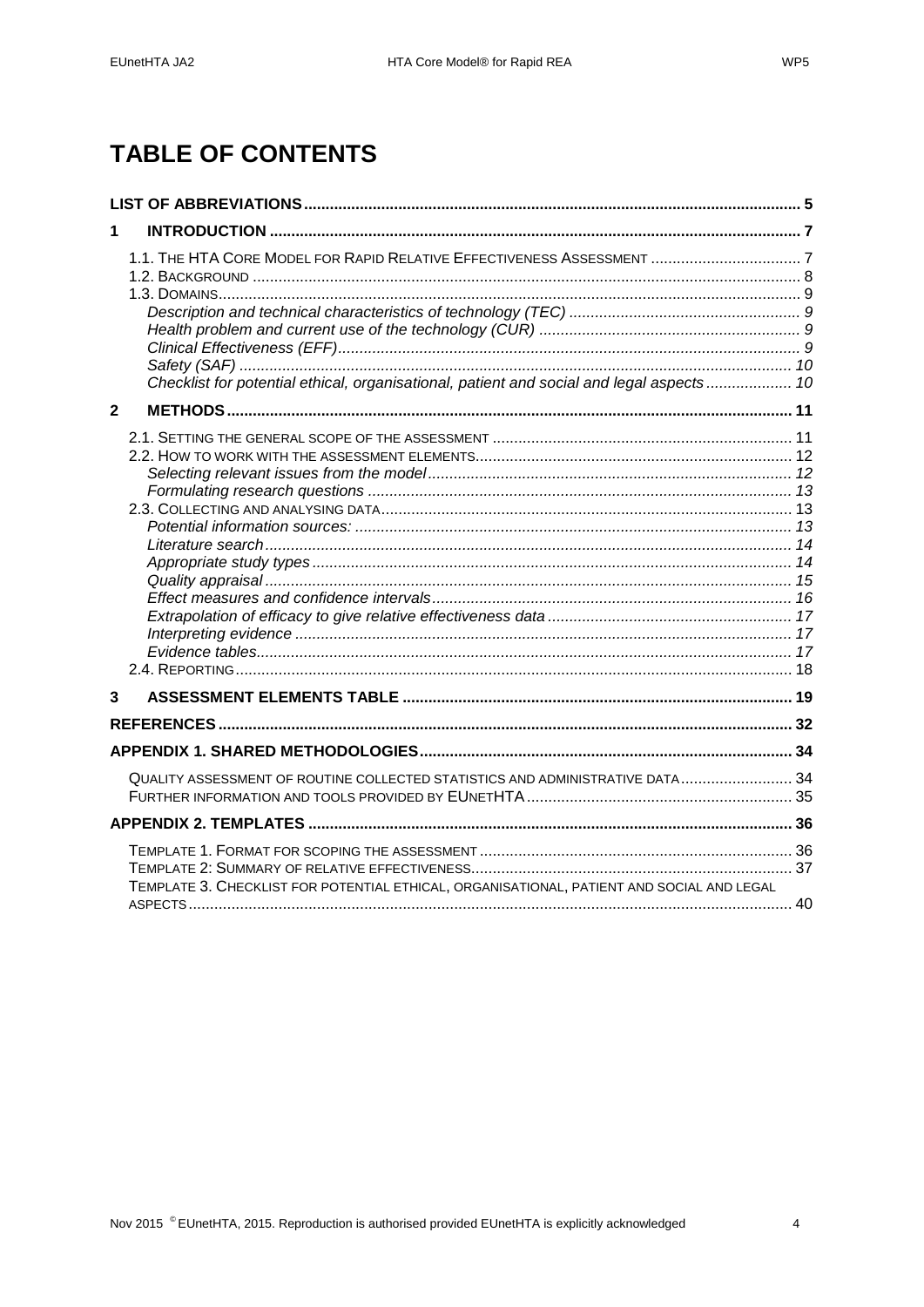# <span id="page-4-0"></span>**LIST OF ABBREVIATIONS**

| <b>AIDS</b>     | Acquired immune deficiency syndrome                                    |  |  |  |
|-----------------|------------------------------------------------------------------------|--|--|--|
| <b>API</b>      | Active pharmaceutical ingredient                                       |  |  |  |
| <b>ATC</b>      | Anatomical therapeutic chemical                                        |  |  |  |
| CA              | <b>Competent Authority</b>                                             |  |  |  |
| <b>CHMP</b>     | Committee for Medicinal Products for Human Use                         |  |  |  |
| <b>CI</b>       | Confidence Interval                                                    |  |  |  |
| <b>CINAHL</b>   | Cumulative Index to Nursing and Allied Health Literature               |  |  |  |
| <b>CSR</b>      | <b>Clinical Study Report</b>                                           |  |  |  |
| <b>CUR</b>      | Health problem and current use domain                                  |  |  |  |
| <b>DARE</b>     | Database of Abstracts of Reviews of Effects                            |  |  |  |
| <b>DDD</b>      | <b>Defined Daily Dose</b>                                              |  |  |  |
| EEA             | European Economic Area                                                 |  |  |  |
| EFF             | <b>Clinical effectiveness</b>                                          |  |  |  |
| <b>EFTA</b>     | European Fair Trade Association                                        |  |  |  |
| EMA             | European Medicines Agency                                              |  |  |  |
| <b>EPAR</b>     | European Public Assessment Report                                      |  |  |  |
| <b>ERIC</b>     | <b>Education Resources Information Centre</b>                          |  |  |  |
| <b>EUnetHTA</b> | European network for Health Technology Assessment                      |  |  |  |
| <b>FDA</b>      | Food and Drug Administration                                           |  |  |  |
| <b>GRADE</b>    | Grading of Recommendations Assessment, Development and Evaluation      |  |  |  |
| <b>HIV</b>      | Human immunodeficiency virus                                           |  |  |  |
| HR.             | Hazard ratio                                                           |  |  |  |
| <b>HRQoL</b>    | Health-related quality of life                                         |  |  |  |
| HTA             | <b>Health Technology Assessment</b>                                    |  |  |  |
| <b>INAHTA</b>   | The International Network of Agencies for Health Technology Assessment |  |  |  |
| <b>IAEA</b>     | International Atomic Energy Agency                                     |  |  |  |
| <b>ICD</b>      | International Classification of Diseases                               |  |  |  |
| <b>ICRP</b>     | Publication of International Commission of Radiological Protection     |  |  |  |
| <b>IEC</b>      | International Electrotechnical Commission                              |  |  |  |
| <b>ISO</b>      | International Organization for Standardization                         |  |  |  |
| <b>IVD</b>      | In Vitro Diagnostic                                                    |  |  |  |
| MeSH            | Medical subject headings                                               |  |  |  |
| <b>MHRA</b>     | Medicines and Healthcare products Regulatory Agency                    |  |  |  |
| <b>NHS EED</b>  | <b>NHS Economic Evaluation Database</b>                                |  |  |  |
| <b>NNH</b>      | Number needed to harm                                                  |  |  |  |
| <b>NNT</b>      | Number needed to treat                                                 |  |  |  |
| <b>NRS</b>      | Non-randomised studies                                                 |  |  |  |
| <b>OTC</b>      | Over the counter                                                       |  |  |  |
| <b>PICO</b>     | Patient, intervention, comparison, outcome                             |  |  |  |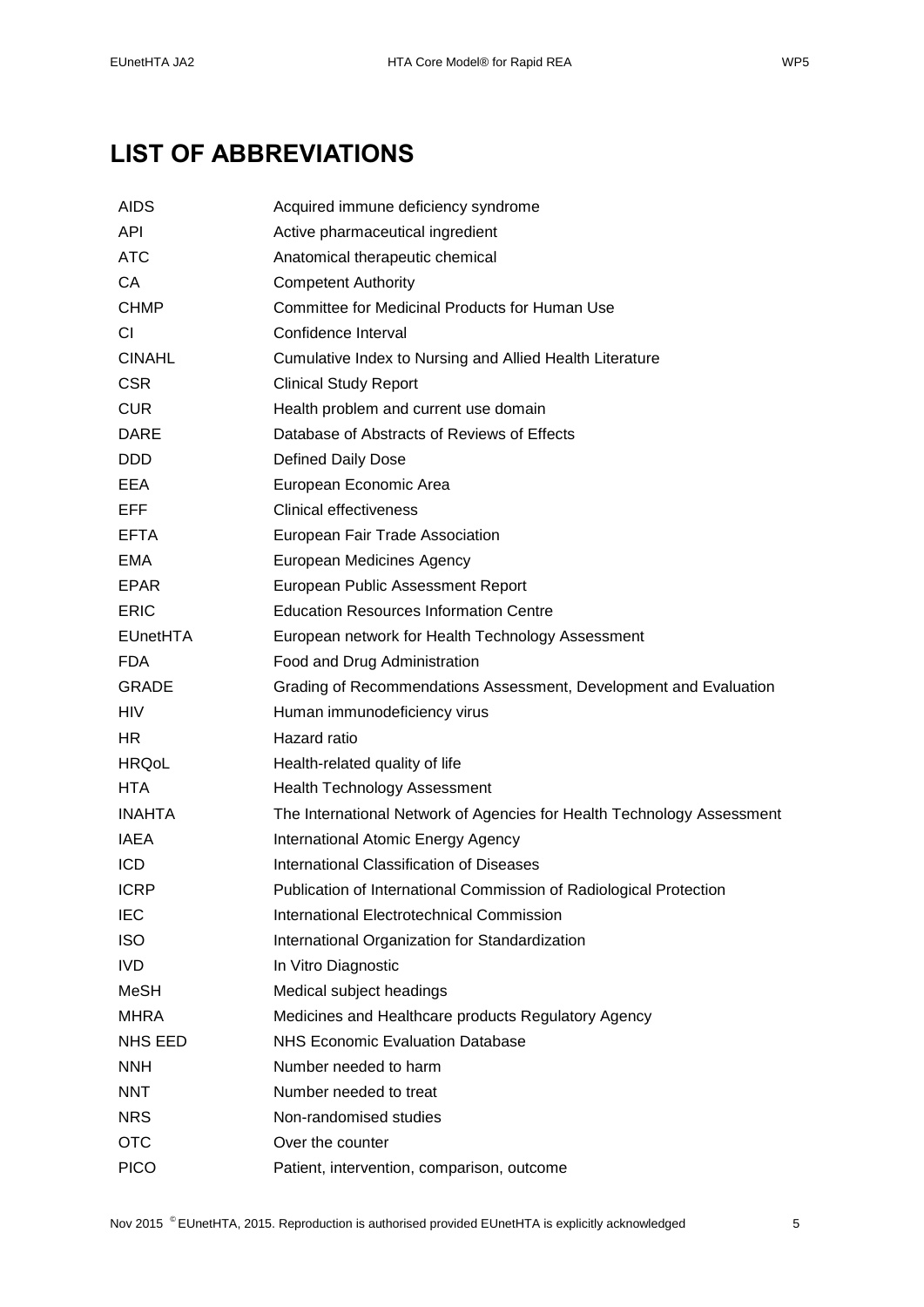|  |  | WF |  |
|--|--|----|--|
|  |  |    |  |

| QALY        | Quality-adjusted life years                                        |  |  |
|-------------|--------------------------------------------------------------------|--|--|
| QoL         | Quality of life                                                    |  |  |
| RCT         | Randomised controlled trial                                        |  |  |
| REA         | Relative effectiveness assessment                                  |  |  |
| SAE         | Serious adverse events                                             |  |  |
| SAF         | Safety                                                             |  |  |
| <b>SDOR</b> | Summary Diagnostic Odds Ratio                                      |  |  |
| <b>SPC</b>  | <b>Summary of Product Characteristics</b>                          |  |  |
| SuRe Info   | Summarized Research in Information Retrieval for HTA               |  |  |
| TEC         | Description and technical characteristics of the technology domain |  |  |
| TGA         | <b>Therapeutic Goods Administration</b>                            |  |  |
| WHO         | World Health Organisation                                          |  |  |
| WP.         | Work package                                                       |  |  |
|             |                                                                    |  |  |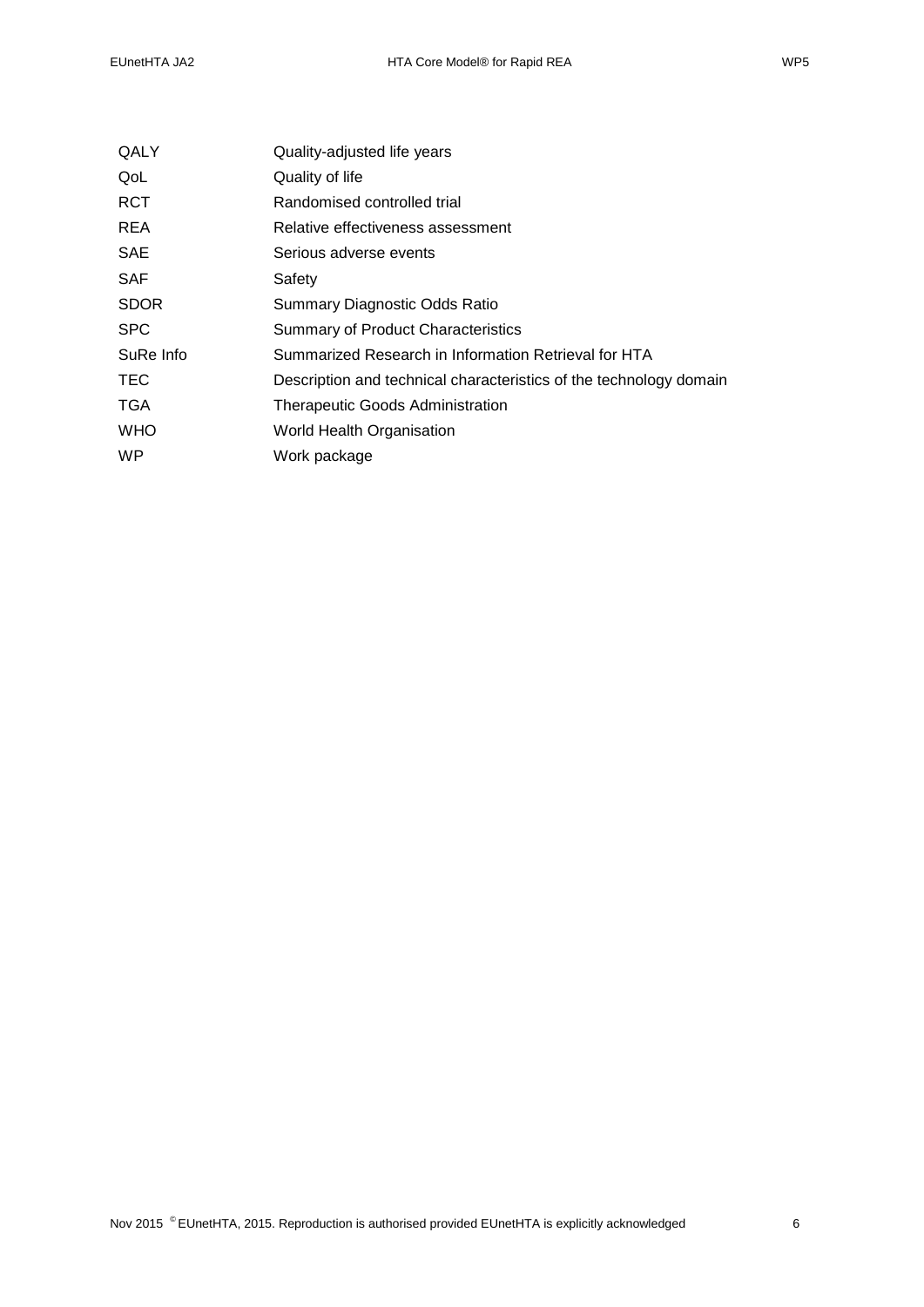# <span id="page-6-0"></span>**1 INTRODUCTION**

### <span id="page-6-1"></span>**1.1. The HTA Core Model for Rapid Relative Effectiveness Assessment**

The HTA Core Model for Rapid Relative Effectiveness Assessment (REA) abbreviated as 'Model for Rapid REA' is a methodological framework for the collaborative production and sharing of HTA information. The Model for Rapid REA defines the content elements to be considered in an HTA and enables standardized reporting. Because the objective of the framework is sharing of commonly required elements of information, only information that is considered both important and transferable is collected.

The aim of the Model for Rapid REA is:

- to improve the applicability of HTA information in other (e.g. national or regional) HTA projects
- to enable actual collaboration between HTA agencies by providing a common framework for the production of rapid REA
- to avoid duplication of work.

Resting on the [HTA Core Model](http://meka.thl.fi/htacore/BrowseModel.aspx)®, the Model for Rapid REA provides an overview for producers of rapid REAs on the basic steps involved and on important generic research questions which should be considered in a HTA.

Rapid REAs contain an analysis of a health technology in comparison with one or more relevant alternative interventions, which is limited to a subset of domains and performed within a limited timeframe. The Model covers generic research questions (i.e. issues) for four different types of technologies:

- Pharmaceuticals
- Diagnostic Technologies
- Medical and Surgical Interventions
- Screening Technologies.

For a detailed description of the domains, guidance concerning assessments of specific types of technologies and for further potentially relevant research questions to be considered within a rapid REA the [HTA Core Model](http://meka.thl.fi/htacore/BrowseModel.aspx)<sup>®</sup> should be consulted.

#### What is relative efficacy/effectiveness?

Two definitions are commonly used in the context of an REA [\[1\]](#page-31-1):

- **Relative efficacy** can be defined as the extent to which an intervention does more good than harm, under ideal circumstances, compared with one or more alternative interventions.
- **Relative effectiveness** can be defined as the extent to which an intervention does more good than harm compared with one or more alternative interventions for achieving the desired results when provided under the usual circumstances of health-care practice.

When assessing relative effectiveness, the focus is on determining the magnitude of the health benefits and harms of a (new) technology compared with other existing technologies. As stated in the principles on relative effectiveness [\[1\]](#page-31-1), an REA should include a comparison with the most appropriate health-care intervention(s). The REA should focus primarily on data derived from usual circumstances of health-care practice, although these are usually not available right after marketing authorisation or market entry of the technology. Additionally, the REA should present the uncertainties affecting interpretation of reliability and clinical relevance of the results. Rapid REAs may assess a new technology recently introduced to the market, or (re)assess a technology for a new indication or when new relevant data are available [\[2\]](#page-31-2).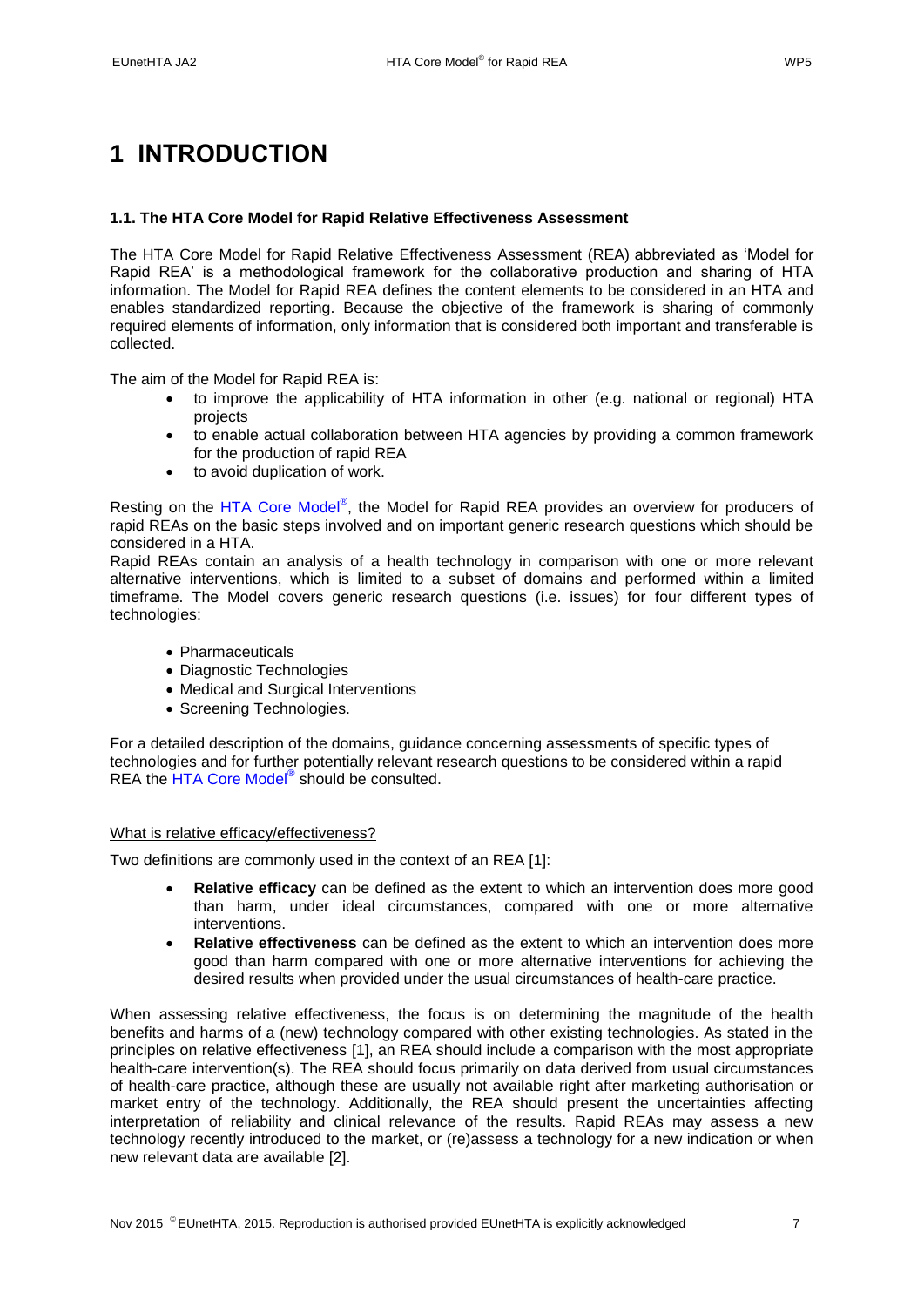### <span id="page-7-0"></span>**1.2. Background**

The HTA Core Model for Rapid REA is based on the HTA Core Model® which consists of three main components:

- 1. The **HTA ontology** contains an extensive list of generic questions that can be asked in a HTA.
- 2. **Methodological guidance** helps researchers to find answers to the questions defined by the Model.
- 3. The **common reporting** structure provides a standard format for the output of HTA projects.

### <span id="page-7-1"></span>**Figure 1: Domains of the HTA Core Model® and of the HTA Core Model for Rapid Relative Effectiveness Assessments**

| <b>HTA Core Model Domains</b>                                    |  |  |  |  |
|------------------------------------------------------------------|--|--|--|--|
| 1. Description and technical characteristics of technology (TEC) |  |  |  |  |
| 2. Health problem and current use of the technology (CUR)        |  |  |  |  |
| 3. Clinical Effectiveness (EFF)                                  |  |  |  |  |
| 4. Safety (SAF)                                                  |  |  |  |  |
| 5. Cost and economic evaluation                                  |  |  |  |  |
| 6. Ethical analysis                                              |  |  |  |  |
| 7. Organisational aspects                                        |  |  |  |  |
| 8. Patient and social aspects                                    |  |  |  |  |
| 9. Legal aspects                                                 |  |  |  |  |
| 6-9: Replaced by checklist<br>1-4: Rapid REA Model               |  |  |  |  |



<span id="page-7-2"></span>

The HTA Core Model® organises the information by dividing it first into nine *domains* (see [Figure 1\)](#page-7-1). The purpose of dividing the assessment into specific domains is to facilitate the systematic presentation of information. Each domain is divided into *topics*, and each *topic* is further divided into several *issues* (see [Figure 2\)](#page-7-2). The *issues* are the generic questions that should be considered when assessing a health technology. The combination of a domain, topic, and issue defines an *assessment element* within the [HTA Core Model](http://meka.thl.fi/htacore/BrowseModel.aspx)® .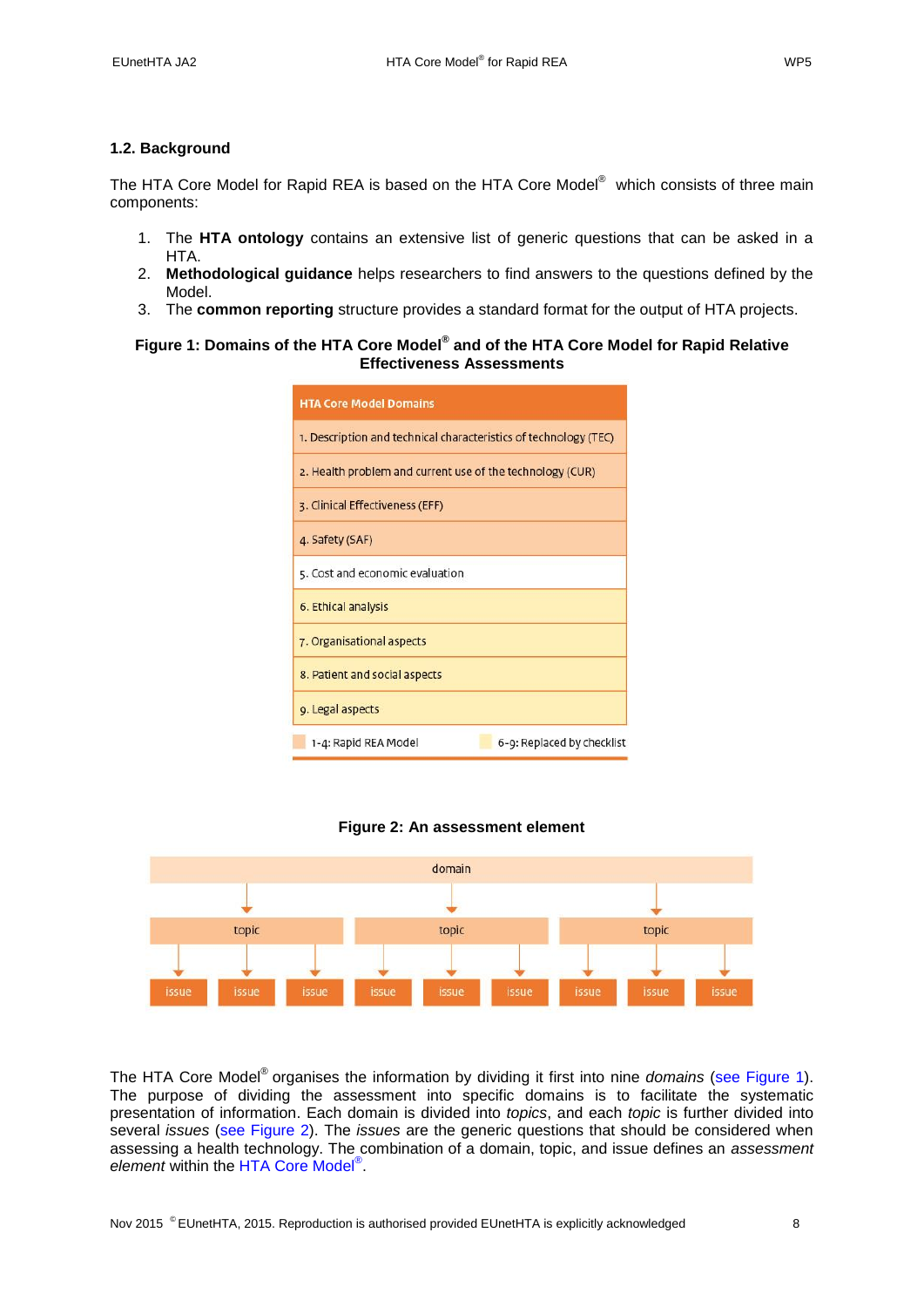Since the Model for Rapid REA is intended for assessments within a limited time frame, it covers only the first four domains of the HTA Core Model® (see [Figure 1\)](#page-7-1) and within these domains only a subset of issues. The domains covered in the Model for Rapid REA are briefly described below.

# <span id="page-8-0"></span>**1.3. Domains**

# <span id="page-8-1"></span>Description and technical characteristics of technology (TEC)

The information presented in this domain describes the technology under assessment (or a sequence of technologies) and its technical characteristics: the type of device, technique, procedure or therapy; its biological rationale and mode/mechanism of action, how the technology differs from its predecessors, and the various current modifications or different manufacturers' products, especially if the differences affect performance; when it was developed, for what purpose(s), who will be using it, in what manner, and at what level of health care. The regulatory and reimbursement status of the technology is listed when applicable within the context of the assessment.

The issues in this domain should be described in sufficient detail to differentiate the technology from its comparator(s). The relevant terms and concepts used should be used in a way that allows those unfamiliar with the technology to get an overall understanding of its use. It is important to distinguish between scientifically proven versus suggested mechanisms of action. Important terms should be defined and a glossary or list of product names provided. The section may include pictures, diagrams, videos or other visual material, in order to facilitate understanding for persons who are not experts in the field.

# <span id="page-8-2"></span>Health problem and current use of the technology (CUR)

The information presented in this domain describes the target condition, target group, epidemiology and the availability and patterns of use of the technology in question. Furthermore, it describes the burden – both on individuals and on society – caused by the health problem, as well as the alternatives to the technology in question. Some of the topics considered relevant for this domain have generally referred to as 'background information' in previous European projects or recommendations for conducting assessments [\[3-5\]](#page-31-3).

The qualitative description of the target condition, which is covered in this domain, includes the condition's underlying mechanism (pathophysiology), natural history (i.e. course of disease), available screening and diagnostic methods, prognosis and epidemiology (incidence, prevalence), underlying risk factors for acquiring the condition, as well as available treatments. A description of subgroups or special indications should be included especially when the technology does not target the whole population.

Current management patterns of the condition should be described, including the technology and its alternatives, as well as recommended policies for determining the target population. It should also be specified whether the technology is intended to replace or supplement another technology in the management chain. Anticipated problems with the use of the technology within a health system should be identified, e.g. inappropriate extension of indications (off-label use), participation rate or compliance, over-diagnosis and misuse are to be discussed, as are the alternatives to the technology and the agreed-upon policies regarding the choice of patients or target group for treatment.

For assessing diagnostic technologies, it is crucial to understand the role of the technology in the entire health-care pathway, including diagnostics and treatment and also in relation to existing technologies. Current options for diagnostics and therapy should be described, in particular the reference standard and how good the standard is in classifying the condition. Assessments on screening technologies should include the whole management chain, from the screening test, through the subsequent diagnostic tests, to treatments, and should describe whether it is a screening technology that modifies the existing screening pathway only slightly, or whether it is an assessment of a completely new screening pathway.

# <span id="page-8-3"></span>Clinical Effectiveness (EFF)

The information presented in this domain discusses the relative benefits of a (new) technology in comparison with one or more alternatives which can be determined under experimental conditions (i.e. efficacy; within the protocol of a randomised controlled trial (RCT)) or under routine conditions (i.e.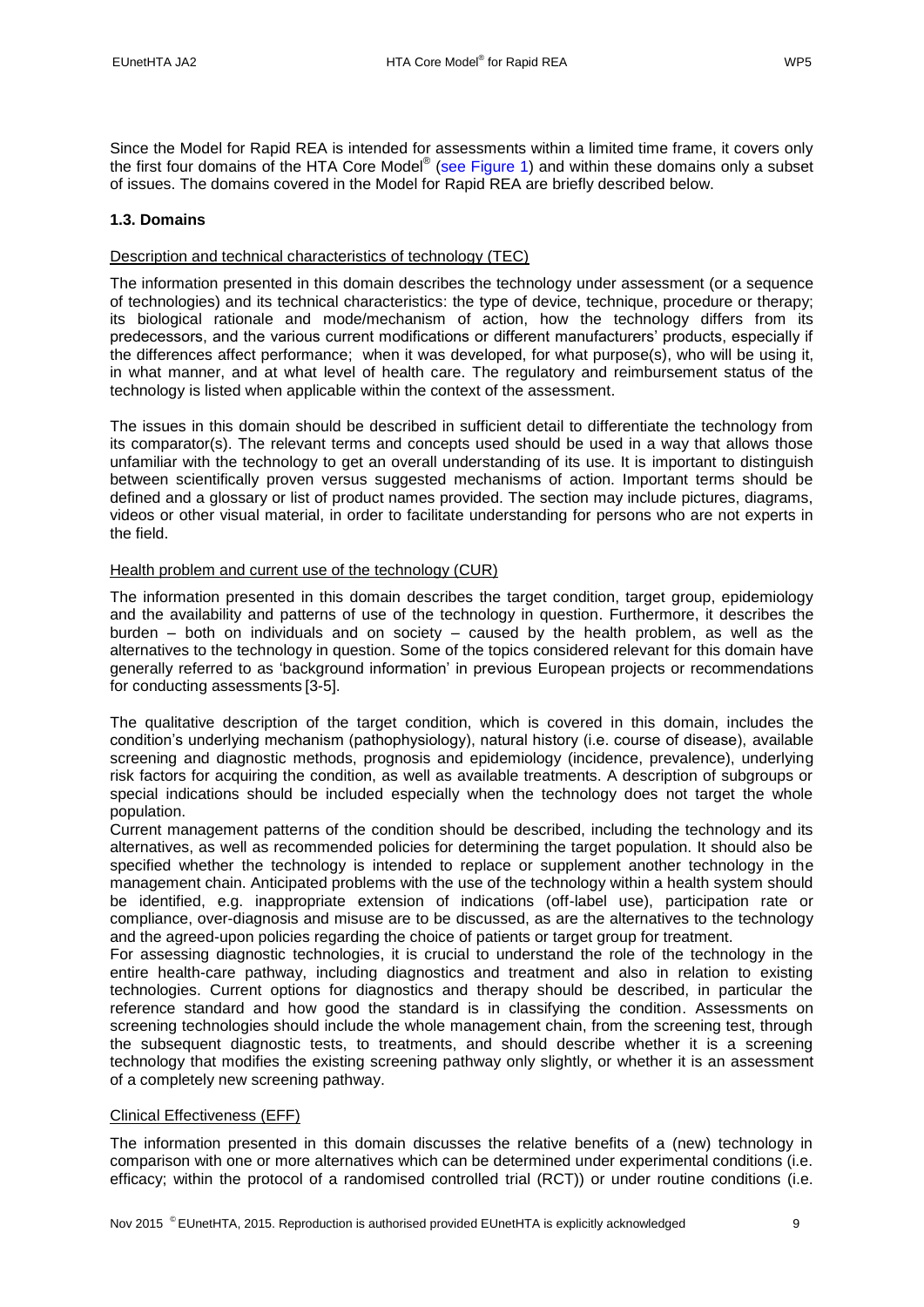effectiveness; by a physician in a community hospital treating outpatients) (adapted from the International Network of Agencies for Health Technology Assessment (INAHTA) glossary [\[6\]](#page-31-4)).

Key elements of a benefit assessed under routine conditions are:

- (a) the most relevant interventions should be directly compared where possible, and,
- (b) studies should include patients who are typical of day-to-day health-care settings [\[7\]](#page-31-5).

The scope of REAs is to determine the relative benefits of a technology under routine conditions, i.e. its effectiveness. Ideally, both types of data would be available from RCTs, allowing the assessment under ideal circumstances underpinned by data obtained under routine conditions.

Effectiveness could as well, as supportive measure of the two data sources mentioned above, be estimated with real world data (non-RCT studies). Once the extent of the effect obtained in experimental designs is known, it can be additionally checked by observational designs to evaluate the external validity or generalizability of the effect [\[8\]](#page-31-6).

The assessment of health benefits should primarily consider clinically meaningful endpoints such as mortality, morbidity and quality of life (QoL). The choice of clinical (primary) endpoints will depend upon the target population, main characteristics of the disease of interest (non-life-threatening versus life-threatening) and the aim of treatment. For a life-threatening disease, a mortality or survival endpoint is generally preferred as the primary endpoint, whereas morbidity and/or health-related quality of life (HRQoL) may be preferred as secondary endpoints. In non-life-threatening diseases, morbidity and HRQoL endpoints will be preferred for the primary endpoints. The clinical endpoints used should be measurable for all or most patients within a reasonable time frame [\[9\]](#page-31-7). Surrogate endpoints act as substitutes for clinically meaningful endpoints and are expected to predict the effect of the technology (benefit and/or harm). Surrogate endpoints should only be used if they are validated adequately. The level of evidence, the associated uncertainties and the limits of their use should be explained explicitly.

### <span id="page-9-0"></span>Safety (SAF)

The information presented in this domain describes any unwanted or harmful effects caused by using a health technology. Safety issues should be covered that are important to patients or otherwise likely to be important in guiding the decision of health care providers and policy makers [\[4\]](#page-31-8). The harmful effects of a technology are essential in quantifying the net benefit (benefit minus harms) of an intervention and are essential for being able to form a balanced view of the overall diagnostic or therapeutic value of a technology. The harms are identified and quantified in terms of frequency, incidence, severity and seriousness, and are then compared to those of the comparator(s).

Uncertainties due to a restricted knowledge base (small numbers, short follow-up) should be addressed when serious or late harms can be expected foremost if the technology is compared to well-established comparator(s). For screening and diagnostic technologies, further harms including indirect ones, such as false-negative or false-positive test results should be considered.

#### <span id="page-9-1"></span>Checklist for potential ethical, organisational, patient and social and legal aspects

The other five domains of the [HTA Core Model](http://meka.thl.fi/htacore/BrowseModel.aspx)® (i.e. on costs, ethical, legal, social and organisational issues) were excluded from the Model for Rapid REA because the information contained therein is highly context dependent and has therefore limited transferability. However, ethical, organisational, patient and social as well as legal aspects that may need to be addressed in-depth are covered by a short checklist (see Appendix 3: Template 3. Checklist for [potential ethical, organisational, patient and](#page-39-0)  social and [legal aspects\)](#page-39-0). If the response to a question in the checklist is 'yes', further analysis may be warranted, otherwise the checklist does not need to be considered further. Since the assessment is comparative in nature, only those issues for which a difference exists between the technology to be assessed and its major comparator(s) should be described.

Further relevant assessment elements from these four domains may be selected from the [HTA Core](http://meka.thl.fi/htacore/BrowseModel.aspx)  [Model](http://meka.thl.fi/htacore/BrowseModel.aspx)<sup>®</sup>. Pre-established problems/issues, with regard to ethical, organisational, patient and social as well as legal aspects, which are common to the technology to be assessed and its comparator(s) will, as a rule, not be addressed, as it is not to be expected that the addition of a new technology will lead to changes.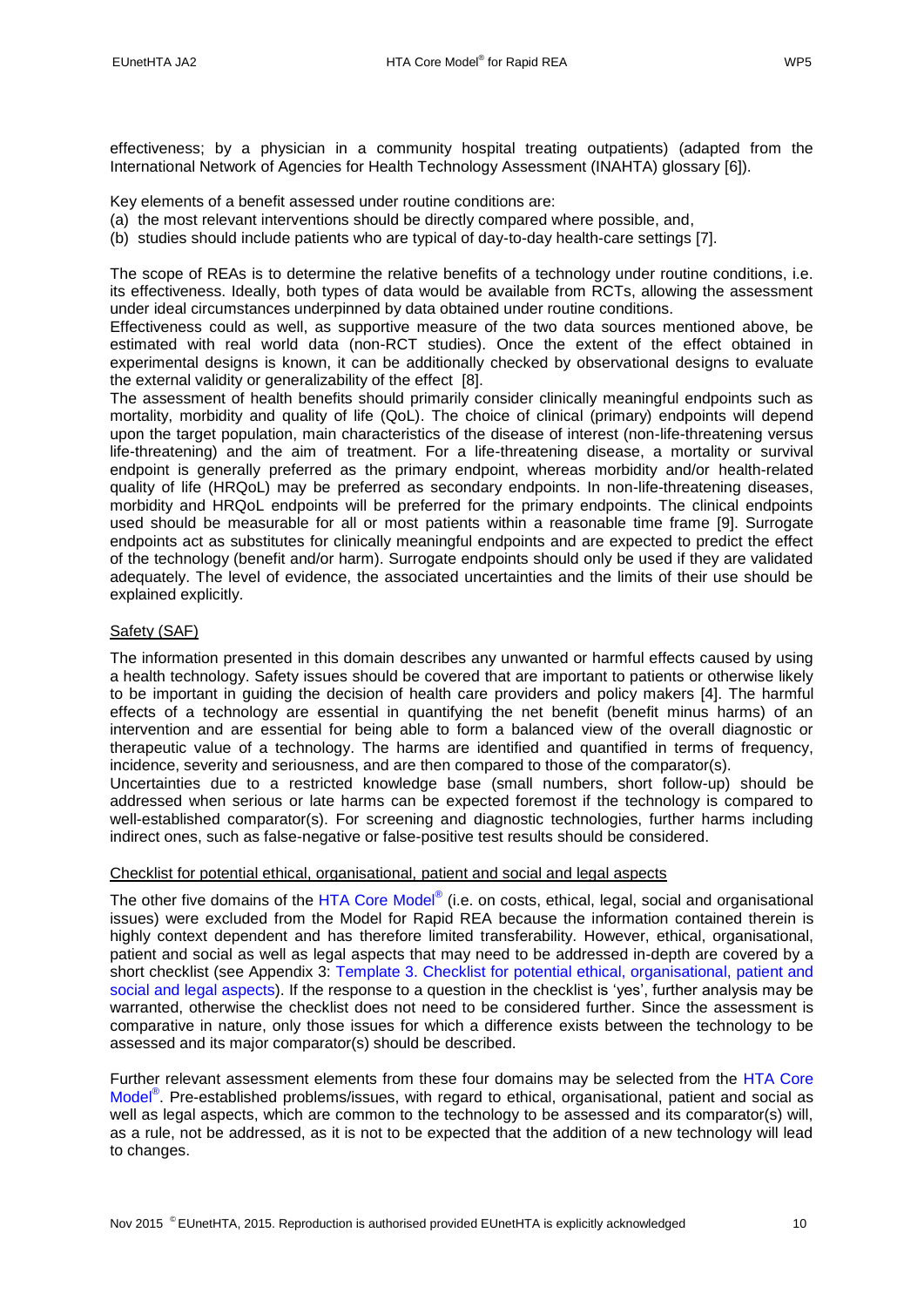# <span id="page-10-0"></span>**2 METHODS**

### <span id="page-10-1"></span>**2.1. Setting the general scope of the assessment**

### **Key messages for scoping**

- Scoping should be performed according to the PICO structure (see Appendix 3 [Template 1.](#page-35-1)  [Format for scoping the assessment\)](#page-35-1).
- The choice of comparator(s) and outcomes should be justified explicitly in the assessment.
- Consultation with the sponsors of technologies under assessment regarding the scope of the assessment may be a valuable source.
- During the scoping phase, the [Checklist for potential ethical, organisational, patient and](#page-39-0)  [social and legal aspects](#page-39-0) should be completed.
- At the end of the scoping phase, a final project plan will have been completed.

The first step in a rapid REA is to specify what should be assessed (i.e. the scope) following the socalled PICO structure. PICO stands for:

- Population/patients with the disease of interest
- Intervention(s), i.e. the technology under assessment
- Comparison(s) that should serve as reference
- Outcome(s), which encompass the endpoints for assessing effectiveness and safety.

The PICO structure will drive the evaluation in all four domains. The population, intervention and comparison will generally be the same for all domains. However, it may sometimes be necessary to deviate from the scope because of, e.g. a subpopulation of special interest, or the absence of data for the population defined in the scope. General guidance for deriving a well-defined research question is provided in the Cochrane Handbook [\[10\]](#page-31-9). The following considerations are relevant regarding the PICO elements in the context of a rapid REA.

- **Population/patients with the disease of interest.** The diseases or conditions of interest should be defined using explicit criteria for establishing their presence or not. Second, the broad population and setting of interest should be defined. This involves deciding whether a special population group is of interest, determined by factors such as age, sex, race, educational status or the presence of a particular condition such as angina or shortness of breath. Interest may focus on a particular setting such as a community, hospital, nursing home, chronic care institution, or outpatient setting [\[10\]](#page-31-9). For pharmaceuticals, an initial definition of patients who will receive the intervention is generally provided by the marketing authorisation, which in turn is based on the evidence provided by the sponsors of the technology. For other technologies, HTAs, guidelines and reviews and clinical experts are relevant sources that can be used. The purpose of use of the technology should be specified, for example, first- or second- line treatment or whether the intended purpose is treatment or prevention.
- **Intervention(s).** Factors usually specified include the precise nature of the intervention (e.g. the method of administration of a drug), the person delivering the intervention (e.g. a community psychiatric nurse versus a non-professional carer) or setting in which the intervention is delivered (e.g. inpatient or outpatient). The dose(s) and frequency of the technologies and their comparators is a crucial issue. This is true for direct, as well as indirect, comparisons.

For example, when the comparator (or one of the comparators) is a pharmaceutical administered at low doses, this will lead to over-estimation of the technology's efficacy or effectiveness and estimation of safety will be compromised. For pharmaceuticals, dose schedules and the route of administration should be presented either with those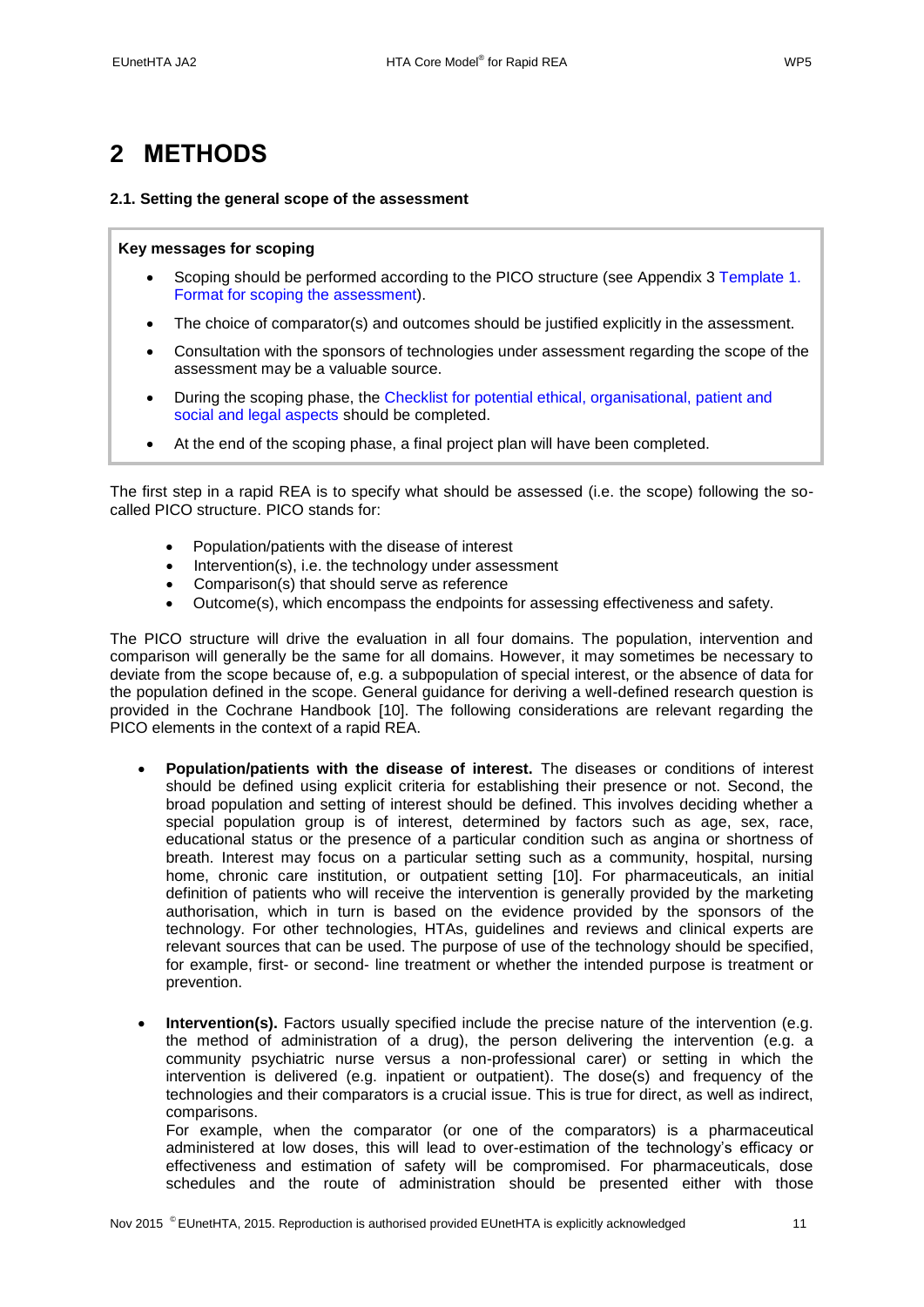recommended in the marketing authorisation or representative of those used in standard clinical practice in Europe (if European guidelines recommend a difference to the marketing authorisation). Knowledge of their dose–response relationships are a prerequisite for interpreting the results of the comparisons. For more complex interventions, it should be considered what is delivered, at what intensity and at which frequency and whether people involved need to be trained [\[10\]](#page-31-9).

- **Comparison(s).** The comparator(s) should be chosen carefully, preferably based on up to date high-quality clinical practice guidelines at European or international level with good quality evidence on the efficacy and safety profile from published scientific literature. In the context of a rapid REA, the number of comparators should be limited. The comparator(s) may be another procedure, a drug or, for medical devices, quite often a sham device or procedure. The choice of comparator(s) should be justified explicitly in the report.
- **Outcome(s).** For the assessment of relative effectiveness, consideration must be given to the appropriateness of the outcome variables on which information on the intervention's effect is available.

When surrogate variables (e.g. low-density lipoprotein cholesterol concentration; blood pressure) are used as outcome measures, the clinical validity of these measures needs to be considered. Composite endpoints should generally not be used if a suitable single primary endpoint is available. If a single primary endpoint is not available, or if a composite endpoint can be justified to be more suitable (e.g. rare disease/event), it may be chosen instead.

When possible, adverse events relevant for the assessment should be identified in advance and should be listed in the scope. The choice of outcomes should be justified explicitly in the report.

A template for reporting the scope is included in Appendix 3 [\(Template 1. Format for scoping the](#page-35-1)  [assessment\)](#page-35-1).

## <span id="page-11-0"></span>**2.2. How to work with the assessment elements**

Assessment elements are the standardised parts of HTA information. Every answer to the issues defined by the assessment elements is recorded as a structured piece of information.

#### **Key messages for the assessment elements table**

- Assessment elements are standardised pieces of HTA information.
- Each domain has specific assessment elements that contain issues, i.e. generic research questions that can be answered for that domain.
- In all domains, each issue should be considered individually for its relevance for the rapid REA.
- The selected issues should be translated into actual research questions (answerable questions).

#### <span id="page-11-1"></span>Selecting relevant issues from the model

In this phase the research team(s) should go through all the domains they are interested in and consider each issue (i.e. the generic questions in the relevant assessment element table) one by one. Each issue should be defined either as relevant or irrelevant.

The issues defined as relevant will be studied in the assessment or they can be tagged as "consider later" to allow flexibility in the working process. The relevance is based on whether the issue presented is relevant in the context of the particular technology that is being assessed. One should be practical: not to try to find "artificial" relevance, but not to reject issues too easily as irrelevant either.

If an issue is considered relevant, but no data are available to answer the question, it should be reported in the assessment. Thus, issues should not be excluded based on a lack of data, but the gap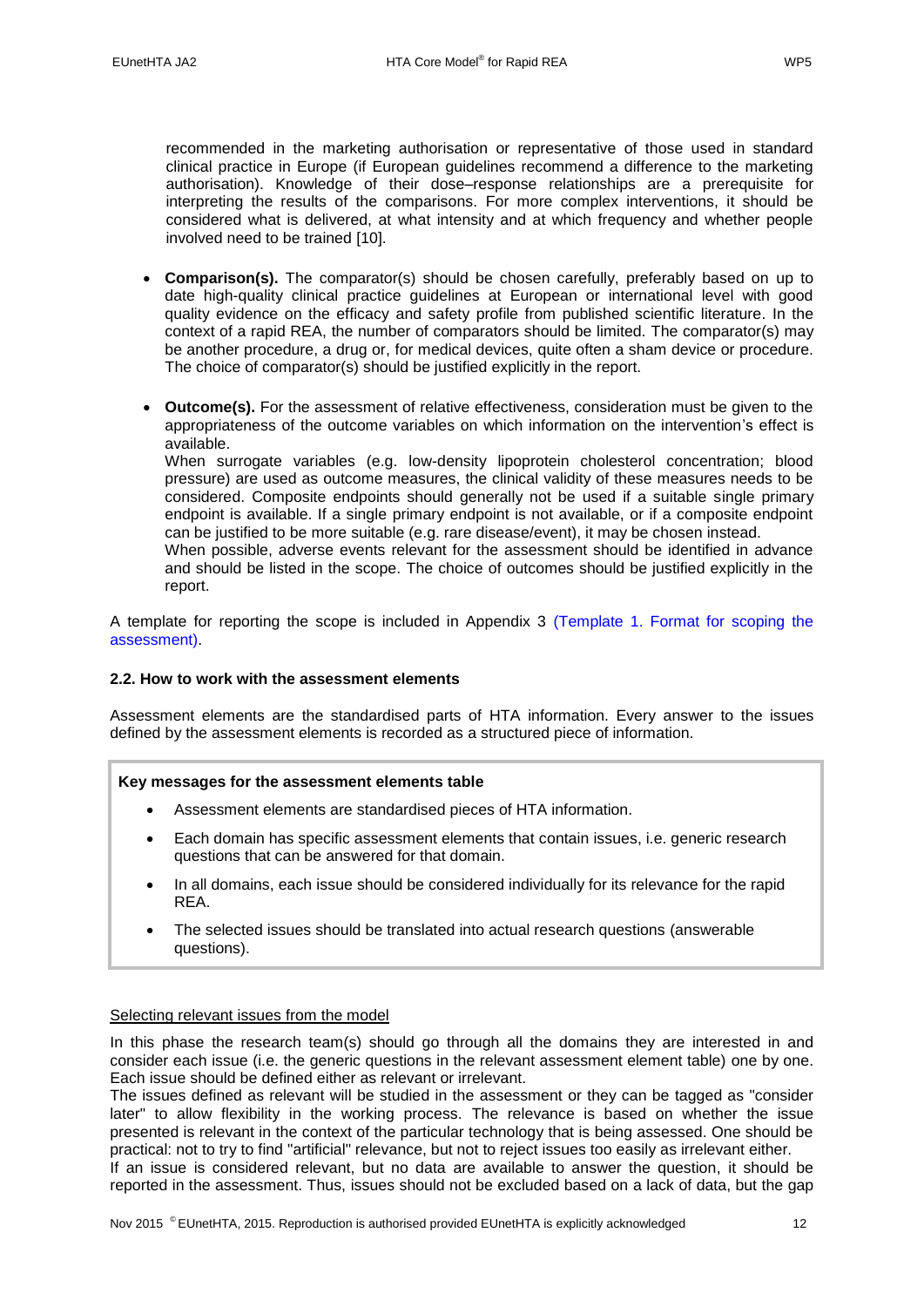in evidence should be identified and reported. In these cases, further studies can be recommended, after their feasibility has been confirmed.

Further assessment elements from the [HTA Core Model](http://meka.thl.fi/htacore/BrowseModel.aspx)<sup>®</sup> application for medical and surgical interventions, [screening,](http://meka.thl.fi/htacore/model/AE-tables-screening-2.1.pdf) pharmaceuticals or diagnostic technologies, which are not contained in the Model for Rapid REA, could also be screened and included in rapid REAs when deemed relevant.

### <span id="page-12-0"></span>Formulating research questions

In this phase, the authors should translate the issues into actual research questions. One issue usually translates into one research question, but it is sometimes necessary to translate a single issue into two or more research questions. It is important that this phase results in a set of pragmatic and answerable questions with which the authors can proceed.

# <span id="page-12-1"></span>**2.3. Collecting and analysing data**

Methods for finding, selecting, analysing, synthesizing and interpreting evidence on clinical effectiveness recommended for conducting systematic reviews such as the Cochrane Handbook or the CRD handbook [\[10,](#page-31-9) [11\]](#page-31-10) are in principle applicable to all health technologies.

### <span id="page-12-2"></span>Potential information sources:

The following information sources can be used:

- Bibliographical databases: e.g. Medline, Embase
- Specialised databases: e.g. CINAHL, ERIC
	- o Administrative databases: e.g. Emerald Library, Pub Med Central
	- o Incident reporting databases: e.g. US Manufacturer and User Facility Device Experience Database [MAUDE])
- Trial registers: e.g. Clinical Trials, WHO International Clinical Trials Registries Platform portal
- Databases on specific study designs: e.g. DARE, NHS EED
- Useful other sources:
	- $\circ$  Surveys, epidemiological research, national and regional guidelines, routine statistics and administrative databases, conference proceedings (Web of Science Database), expert opinions
	- $\circ$  Additional information can be collected also from contacts with the sponsors of the technology e.g. Submission Files.

For pharmaceuticals:

- o EPAR including the Summary of Product Characteristics (SPC), of the pharmaceutical of interest. The availability of the EPAR and SPC depends greatly on the timing of the assessment. In case of an early assessment (before marketing authorisation), the documents may not yet be available. Therefore, the Committee for Medicinal Products for Human Use (CHMP) report, or a draft of the EPAR can be used initially for drafting first versions of the rapid REA. However in the final stages of the assessment preparation, information should be checked against the EPAR and SPC for inconsistencies.
- o EPARs, including SPCs of comparators
- $\circ$  Original unpublished studies that are relevant for the rapid REA in the format of Clinical Study Reports (CSRs). Unpublished data should only be included in the assessment if the authors are allowed to present the data in the report.

For medical devices:

- o Instructions for Use
- o CE mark
- o Orienting/initial information on safety may also be retrieved from device registries, incident reporting databases (e.g. US Manufacturer and User Facility Device Experience Database [MAUDE]) and administrative databases. For details refer to the EUnetHTA Safety Guideline (chapter 2.3.5) and to the Summarized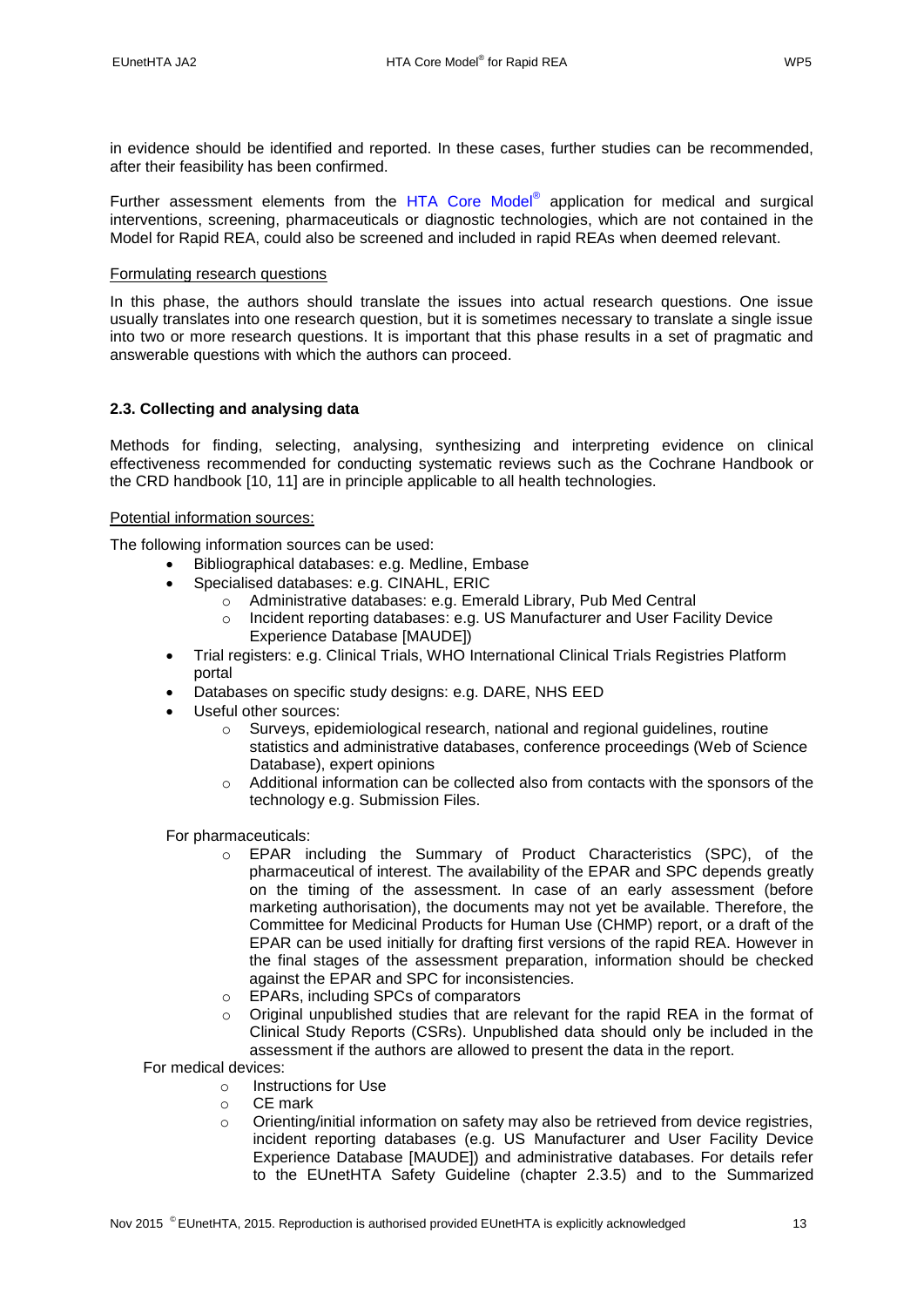Research in Information Retrieval for HTA (SuRE Info) on the HTAi webpage [\(http://vortal.htai.org/?q=sure-info\)](http://vortal.htai.org/?q=node/50).

o Information on FDA-approved devices, including data used for approval, is available via [http://www.accessdata.fda.gov/scripts/cdrh/devicesatfda/index.cfm.](http://www.accessdata.fda.gov/scripts/cdrh/devicesatfda/index.cfm)

#### <span id="page-13-0"></span>Literature search

Information retrieval for systematic reviews needs to be performed in a thorough, transparent and reproducible manner. The aim is to identify all relevant studies and study results on the question of interest (within resource limits) [\[10\]](#page-31-9). This requires both searches in several information sources and the use of comprehensive search strategies [3-5]. This approach is a key factor in minimizing bias in the review process [\[12\]](#page-31-11). This literature search can be provided either within a Submission File completed by the sponsors or it should be conducted by the authors.

All final search strategies should be included in the rapid REA, including searches for ongoing trials in clinical trial registries, e.g. ClinicalTrials.gov.

For guidance on domain specific information sources please refer to the SuRe Info (available from: [http://vortal.htai.org/?q=sure-info\)](http://vortal.htai.org/?q=sure-info).

#### <span id="page-13-1"></span>Appropriate study types

*Health problem and current use* and *Description and technical characteristics of the technology* There is no single methodological approach that can be applied to all issues in these domains. Descriptive and observational study designs, narrative reviews, surveys, observational and qualitative research, registry analyses and market research reports, as well as guidelines and consensus statements, can be used for compiling the domains.

#### *Efficacy and effectiveness data*

Following the hierarchy of study designs [\[13\]](#page-31-12), reviews on efficacy/effectiveness are generally limited to randomised designs. To assess the generalizability to routine clinical practice it might be relevant to distinguish between efficacy (explanatory) and effectiveness (pragmatic) RCTs. A set of criteria has been suggested to differentiate between them [\[14\]](#page-31-13).

Therefore, as a general rule, RCTs should be considered for assessing the health benefits of a technology and ideally, for a rapid REA most of the data should be retrieved from RCTs [\[15\]](#page-31-14). A (wellconducted) meta-analysis of the results of more than one RCT provides the highest level of evidence. Although data about the relative benefits under routine conditions are preferred for a relative effectiveness assessment, they are rarely available soon after marketing authorisation or at start of usage. Where sufficient good quality head-to-head studies are available, direct comparisons are preferred as the level of evidence is high. Should substantial indirect evidence be available, then it can act to validate the direct evidence [\[16,](#page-31-15) [17\]](#page-31-16).

Although RCTs provide the most robust evidence, other types of studies may provide additional information on the relative efficacy or effectiveness. Non-randomised intervention studies or observational studies can be considered where an RCT has not been conducted, published yet or is not feasible, or complementary data are presented to RCTs. Since the regulatory approval process for medical devices in Europe does not necessarily require conducting RCTs, literature search can be broadened to include all types of study designs, including case series and even case reports. For the study of long-term outcomes such as revision rates and quality assurance of medical devices, comprehensive disease-based registries are preferable. Observational studies and randomised trials can be nested within these registries [\[18\]](#page-31-17). In addition, registry data reflecting clinical routine care help judging whether study populations, interventions and outcomes in RCTs are comparable to clinical practice.

For diagnostics specifically, other study types may provide evidence about test safety, accuracy, impact on management and the effectiveness of the treatment when direct trial evidence is not available. Evidence from these studies can be linked so as to yield an estimate of the diagnostic technology's effectiveness (linked evidence).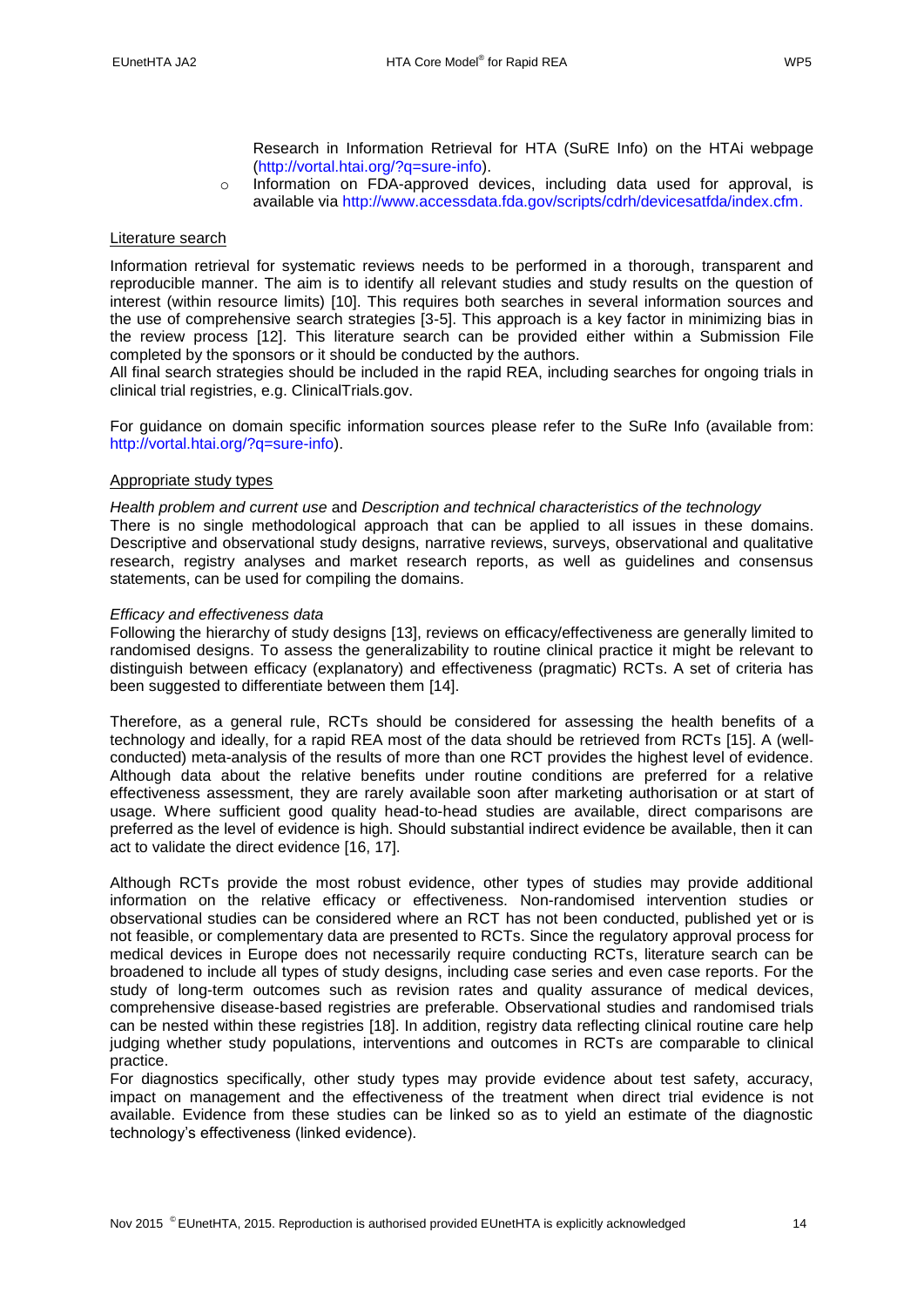- Rely only on studies with a low risk of bias;
- Perform sensitivity analyses according to the different risk of bias categories; or
- Describe the uncertainty with regard to the different levels of risk of bias, so that subsequent decisions can be made considering this uncertainty [\[19\]](#page-31-18).

No general recommendation can be made as to which alternative is preferable, because the decision depends on topic-specific circumstances, regulatory context, resources and time expenditure. Inclusion of non-comparative studies such as case series poses additional difficulties to researchers, because the lack of between-group comparisons precludes assessment of relative effectiveness [\[20\]](#page-31-19). Due to risk of bias such evidence usually does not allow drawing definite conclusions on treatment effects. Possible reasons favouring the inclusion of non-randomised studies (NRS) include:

- The research question cannot (or only with the greatest difficulty) be answered in RCTs. This may be the case because of organisational reasons (e.g. in public health interventions) or epidemiologic circumstances (e.g. very rare diseases).
- The research question can probably be answered with NRS evidence, because very large effects are likely (or at least possible).
- There is an external need to offer a 'best guess' rather than no answer at all. Such a situation may be present early in the life cycle of a new intervention or when HTA is used to make only a temporary decision which is followed by an early reassessment (e.g. in a coverage with evidence development model) [\[20\]](#page-31-19) (further information on non-randomised study designs can be found in the Cochrane Handbook Chapter 13 [\[10\]](#page-31-9)).

### *Safety data*

A broad range of evidence sources may be considered to identify adverse effects relevant for the assessment. These sources may include regulatory sources (e.g. EPAR, SPC and RMP), manufacturer dossiers, randomised clinical trials, observational studies, country registries and case reports. Various sources can bring different and complementary information; randomised clinical trials may inform on common risks, whereas other data sources, although at higher risk of bias, (e.g. observational studies, country registries and case reports) can give insight on less frequent risks, longterm risks, and risks in populations not being part of randomised clinical trials [\[21\]](#page-31-20).

## <span id="page-14-0"></span>Quality appraisal

## *Health problem and current use* and *Description and technical characteristics of the technology*

Quality assessment of the information retrieved may be difficult, as there is often no standard way of assessing it and because many aspects and facets must be taken into account when information is evaluated in terms of its quality. The validity of the information may differ considerably depending on the type and source of information requested (quantitative or qualitative; registries, administrative data, etc.). Appropriate methods for appraising the available evidence should be selected considering the target level of detail and precision in providing information on these domains.

#### *Clinical effectiveness data*

Assessing the methodological quality of the included studies is crucial. Tools for critical appraisal can comprise different quality aspects of studies or publications. The risk of bias tool of the Cochrane Collaboration examines internal validity (risk of bias) of studies and endpoints, whereas other checklists combine questions to assess precision and external validity as well (see Cochrane Handbook Chapter 8) [\[10\]](#page-31-9). Internal validity describes the extent to which the (treatment) difference observed in a trial (or a meta-analysis) is likely to reflect the 'true' effect within the trial (or in the trial population) by considering methodological quality criteria. Because the 'truth' can never be assessed, it is more appropriate to speak of the potential for risk of bias. The risk of bias concept should be used to assess the internal validity of clinical studies within a rapid REA. The risk of bias should be assessed on two levels, i.e. first, on a (general) study level, and secondly, on an outcome level. For example, selection and performance bias threaten the validity of the entire study, while the other types of bias may be outcome specific.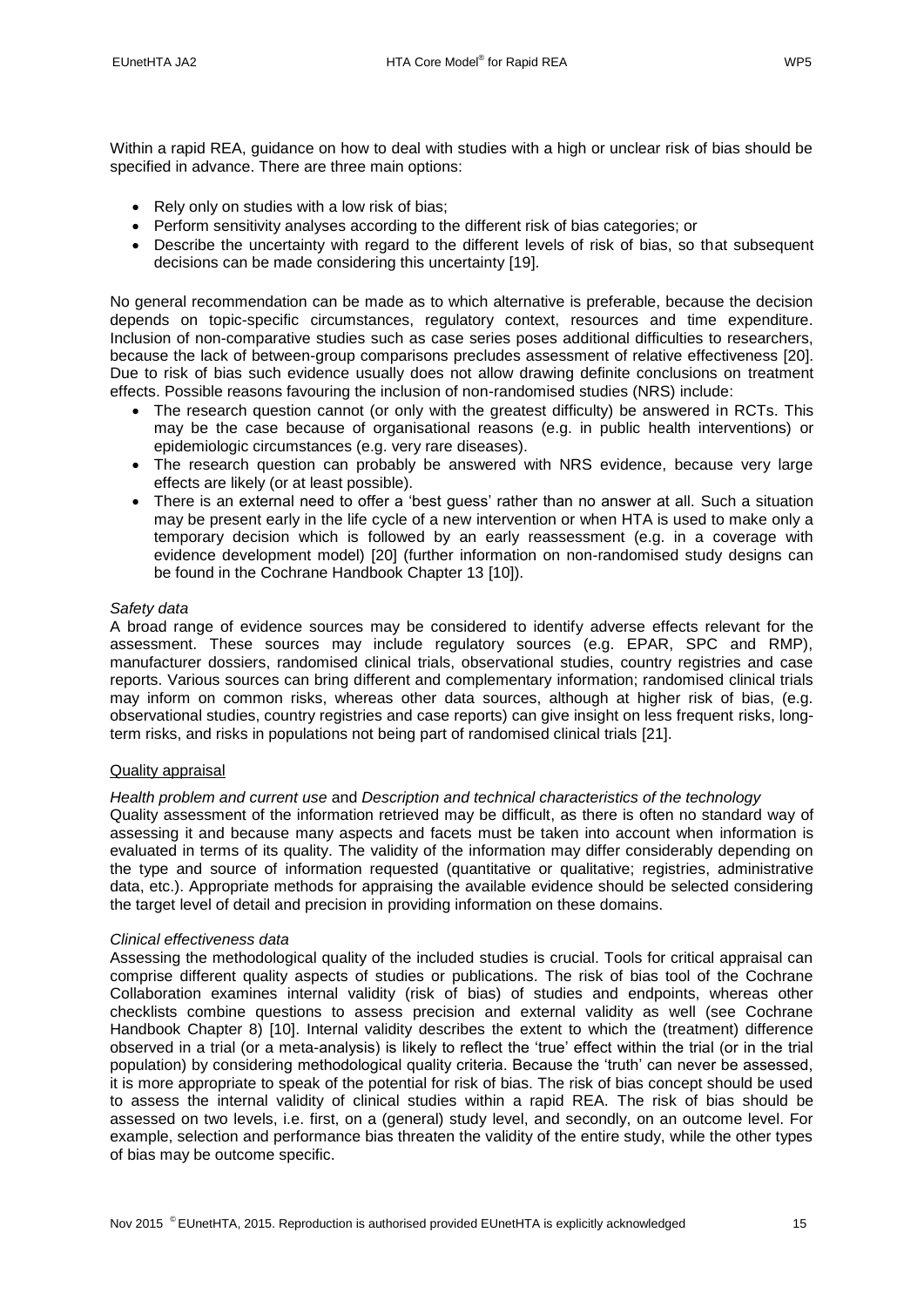If an REA is to be performed on the basis of systematic reviews rather than on primary studies, the methodological quality of the underlying reviews can be assessed either by the Oxman and Guyatt index [\[22\]](#page-31-21), or by 'A Measurement Tool to Assess Systematic Reviews' (AMSTAR) [\[19,](#page-31-18) [23\]](#page-32-0). For nonrandomised studies the ACROBAT-NRSI (A Cochrane Risk of Bias Assessment Tool) and RoBANS (Risk of Bias Assessment Tool for Nonrandomised Studies) can be used [\[20\]](#page-31-19). Further information on possible tools can be found in the References.

#### *Safety data*

Methods used to assess bias should be described clearly, and the risk of bias regarding the information sources and how the data was collected should be reported. The way risk of bias information was used in the rapid REA should be explained clearly.

Timelines of literature and registration data should be evaluated, as well as their applicability in vulnerable patient groups, such as elderly people with polypharmacy, people with comorbidities, neonates and children, pregnant women and immunosuppressed patients.

#### <span id="page-15-0"></span>Effect measures and confidence intervals

A number of different types of data and corresponding measures of the intervention's effect are in use. For dichotomous outcome data, relative effect measures, such as risk ratio (relative risk), odds ratio, and relative risk reduction, or absolute effect measures, such as risk difference (absolute risk reduction), are commonly used. The latter is often converted into number needed to treat (NNT) or events per thousand patients, to allow comparison across studies and to facilitate interpretation [\[10\]](#page-31-9). Both relative and absolute effect measures convey important complementary information, and therefore, presentation of both measures is encouraged by recent approaches such as the Grading of Recommendations Assessment, Development and Evaluation (GRADE) profiler (see [www.gradeworkinggroup.org\)](http://www.gradeworkinggroup.org/).

Continuous data are often more difficult to summarise. Commonly used effect measures that allow the summary of treatment effects are "standardised mean difference" or "weighted mean difference". Unfortunately, both measures are difficult to interpret in a clinical context. A more recent statistic, the ratio of means, reports the percentage reduction for continuous data such as proteinuria. This measure allows a meaningful interpretation to clinicians. Ordinal outcome data and measurement scales may be either analysed as continuous data or made into dichotomous data by combining categories, and thus, according effect measures described above are used [\[10,](#page-31-9) [24\]](#page-32-1).

A measure of the precision of the effect estimate (standard error or confidence interval (CI)) is required for the interpretation of the data. The absence of this essential information should be reported.

For safety data, it is recommended that, whenever possible, the frequency of adverse events should be quantified, and information on the frequency of occurrence, relative risk or number needed to harm (NNH) should be obtained [\[4\]](#page-31-8). For the analyses of rare events, the rate ratio (RR) is commonly used, comparing the rate of events in two groups. Time-to-event data (survival data) should be summarised expressing the intervention effect as a hazard ratio, describing how many times more (or less) likely an event occurs when receiving the intervention [\[10\]](#page-31-9). Randomised trials are methodologically most solid, and may alone be an appropriate source of evidence for some review questions about harm. However, safety reporting in randomised trials is heterogeneous and often inadequate. Rare adverse effects are not usually detected in randomised trials, and even relatively frequent harms with a longer latency period cannot be quantified easily. Information about new, serious, rare or long-term adverse effects are thus typically found in observational studies (cohort, case-control and cross-sectional studies). Risk of late-onset harms (e.g. number of radiation-induced cancers) can be estimated based on analogies and assumptions from epidemiological studies. In cases where adverse events are incorporated in utility values of QoL, the source of the quantification should be accessible.

The values of ratio effect measures (e.g., the odds ratio, risk ratio, rate ratio and hazard ratio) usually undergo log transformations before analysis. For more details about types of data, effect measures and their calculations, please refer to the comprehensive, user-friendly description of common measures in the Cochrane handbook. The handbook also includes guidance on Bayesian approaches to analysing data [\[10\]](#page-31-9).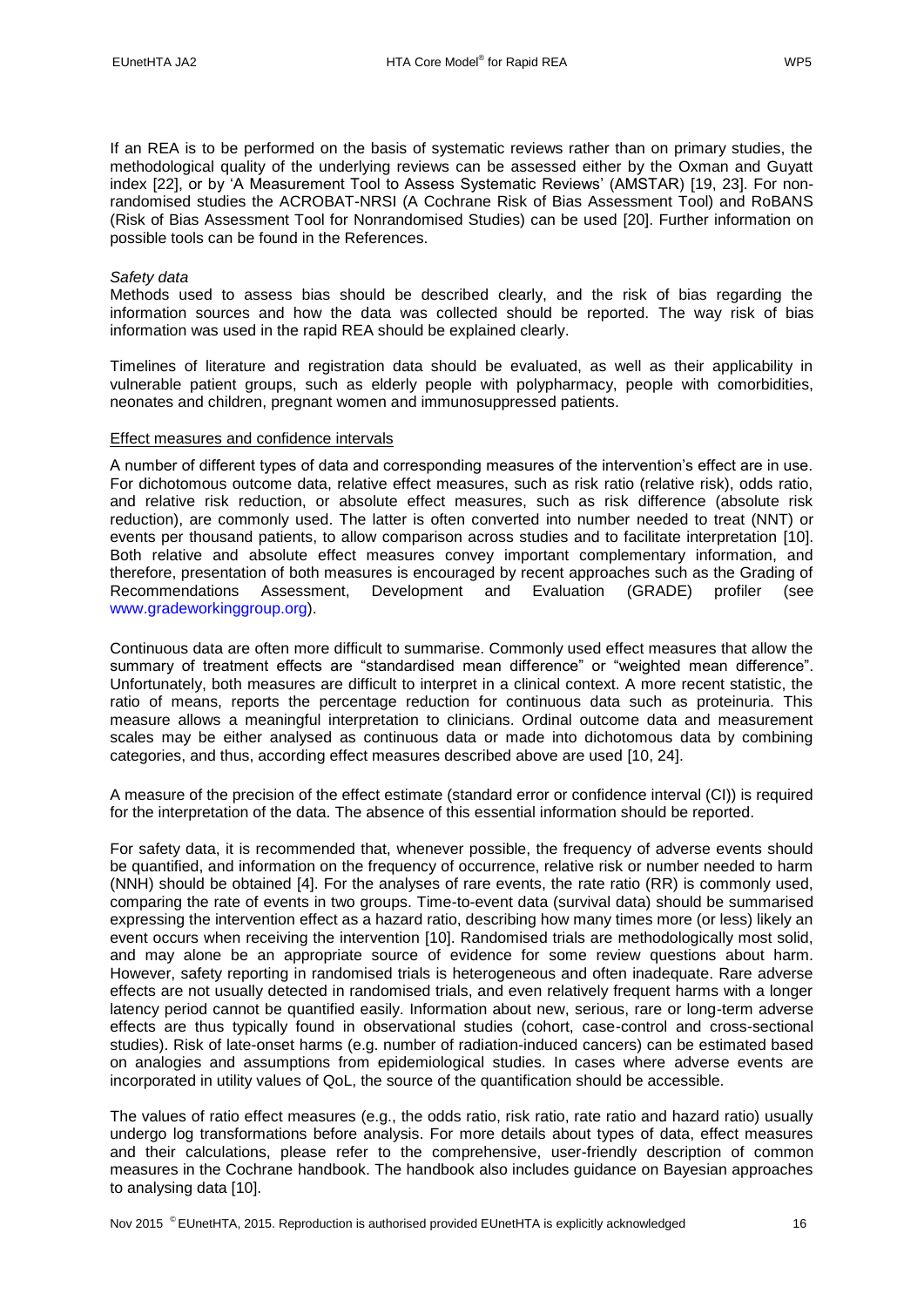#### <span id="page-16-0"></span>Extrapolation of efficacy to give relative effectiveness data

Ideally, for a rapid REA most of the data is retrieved from high-quality RCTs. As these trials were conducted in a specific setting, it is relevant to consider the **applicability** of the results to the intended population for treatment [\[25\]](#page-32-2). Exploring effect modifiers and critical factors for implementation may enhance the value of a review of clinical effectiveness for users [\[26\]](#page-32-3). If heterogeneity within and between studies can be explained by effect modification, these factors should be considered in clinical practice. For interventions with therapeutic MD implying surgery or other procedures, individual and institutional expertise (including infrastructure) and learning effects/curve have to be taken into account as potentially effect modifying factors.

In the case of surrogate outcomes, **transformation** into patient-relevant final outcomes of treatment should be considered [\[25\]](#page-32-2).

It may be relevant for a rapid REA to include data from **indirect comparisons**. Where sufficient goodquality head-to-head studies are available, direct comparisons are preferred as the level of evidence is high. If substantial indirect evidence is available, then it can act to validate the direct evidence. However, when there is limited head-to-head evidence, or more than two treatments are being considered simultaneously, the use of indirect methods may be helpful.

#### <span id="page-16-1"></span>Interpreting evidence

At this stage, the authors of a rapid REA should check that the data extracted are relevant to the research questions formulated at the start of the process, and that analysing and synthesising the data continues to answer the questions. Often, the evidence available is not quite as useful as anticipated; in such cases, a clear report should be made on how well the evidence answers the original research question. Cases in which no data were available should also be reported.

The reader should be given an idea of the nature and magnitude or frequency of the event, and the overall robustness of the evidence behind this assessment. There are several ways to provide this information. In many cases, plain text is sufficient; in others, an evidence table would be helpful.

#### <span id="page-16-2"></span>Evidence tables

Comprehensive and informative *evidence tables* about the methodology and the content of the individual studies:

- foster transparency and reliability, which are prerequisites for the transfer of a rapid REA from one setting to another;
- allow a judgment of the similarities and differences of the studies included; and
- provide the basis for the conclusions of the review.

Evidence tables, therefore, should be part of each rapid REA.

The majority of HTA organisations produce tabulated evidence summaries that follow the PICO structure, ideally with an additional cell for comments on issues that are not captured by the PICO elements but that could have an impact on the results. Although the items reported in each cell will be driven by the review questions, they follow some core considerations [\[27\]](#page-32-4). A description of the data extraction process, including the number of reviewers involved, assures objectivity and reliability of the results.

To interpret the evidence, the following aspects should be discussed in the assessment:

- The strength/uncertainties of the evidence available. This should include the internal validity of the body of evidence as well as the applicability of the evidence.
- The clinical relevance of the findings:
	- o Statistical significance is not a sufficient precondition because numerically small differences can be statistically significant, but clinically meaningless. Consider the magnitude (i.e. relevance) of the treatment effect (independent of its statistical significance) and compare this with the minimal clinically important effect size. One approach is to compare the lower limit of the 95% CI of an estimated treatment effect with a 'maximal clinically unimportant effect size'.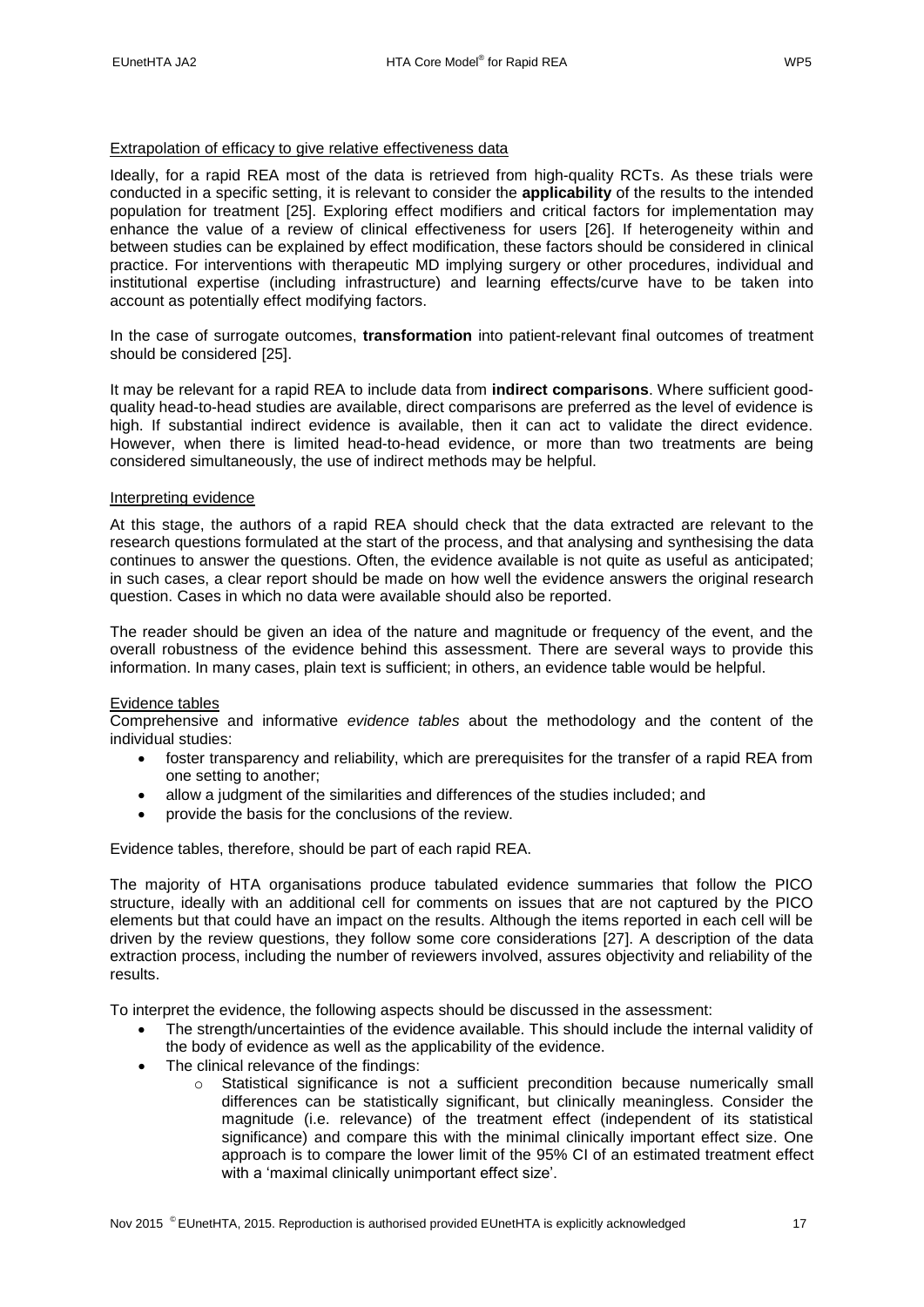- $\circ$  Consider the relevance of the outcomes for clinical decision making (distinguishing between primary and secondary outcomes as is done when developing the project plan).
- o Identify knowledge gaps by comparing the research questions (including the predefined outcome) with the available evidence.

To allow transfer of data across countries, rapid REAs have to be sufficiently transparent and distinguish between evidence ('facts') and judgements (including values and preferences). Value judgements and preferences (of individuals or of health-care systems) have to be labelled as such, but rapid REAs should not contain recommendations for or against technologies assessed.

## <span id="page-17-0"></span>**2.4. Reporting**

In order to assess relative effectiveness, a synthesis of both effectiveness (benefits) and safety (harms) data is needed. The benefits and harms of the intervention(s) should be presented in comparison with the comparator(s). The following, at least, should be included:

- Scope: description of the technology; description of comparator(s); description of the health problem; description of the current treatment of targeted health conditions according to guidelines and standard clinical practice.
- Results: description of available evidence and ongoing trials; description of relative effectiveness results; description of relative safety results.
- Summary table of relative effectiveness (a template for writing the summary can be found in Appendix 3 [\(Template 2: Summary of relative effectiveness\)](#page-36-0).
- Discussion: discussion of potential limitations, including internal validity and applicability, of available evidence and identification of evidence gaps.
- Conclusion: conclusion for each comparator as to whether the technology is less, similarly, or more effective and safe; conclusion as to whether further research is required.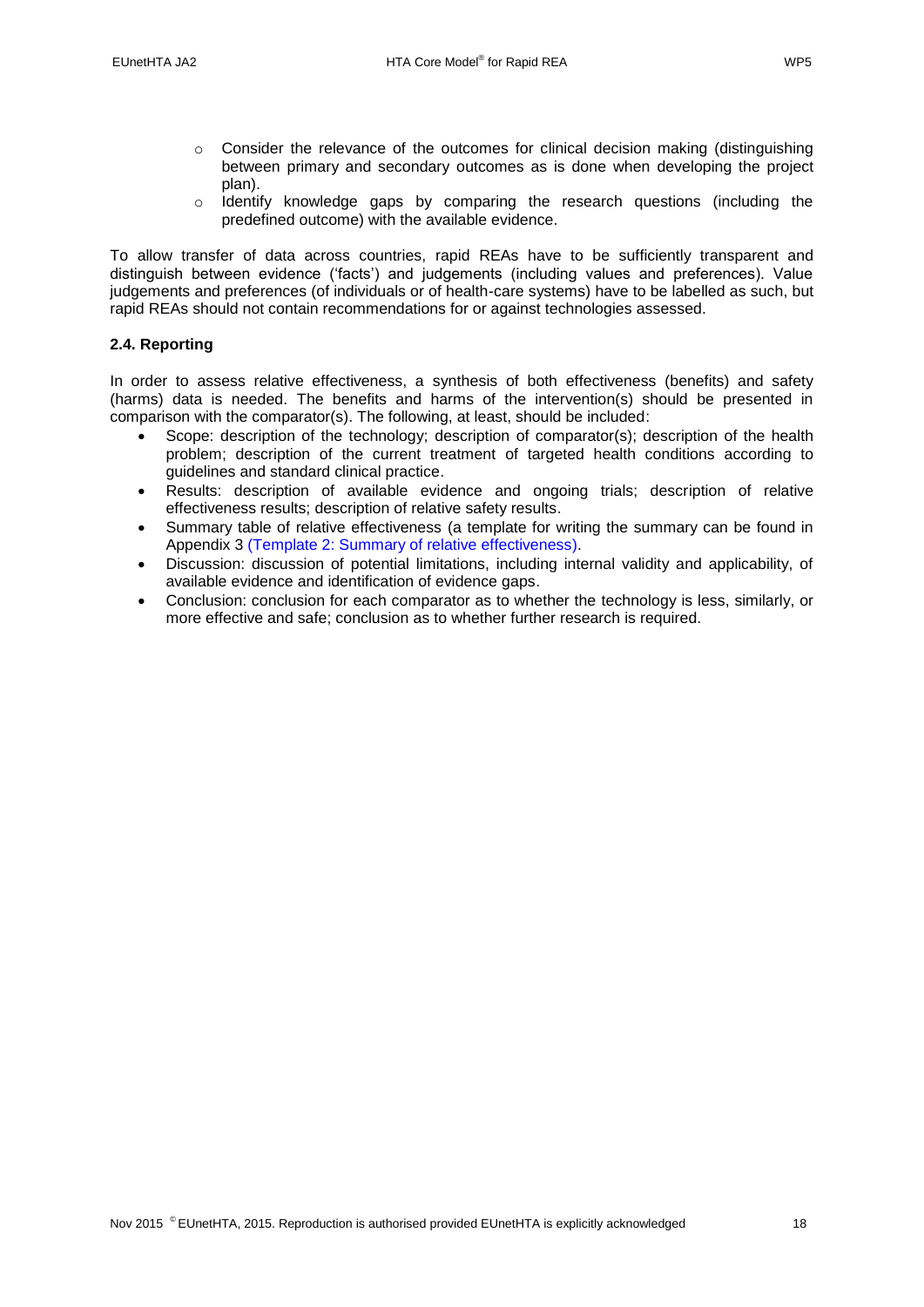# **3 ASSESSMENT ELEMENTS TABLE**

This table presents all the selected assessment elements for the Model for rapid REA. The ID, topic, issue and clarification is provided.

<span id="page-18-0"></span>

| ID                                                                                                                                                                                                          | <b>Topic</b>                     | <b>Issue</b>                                                                                         | <b>Clarification</b>                                                                                                                                                                                                                                                                                                                                                                                                                                                                                                                                                                                                                                                                                                                                                                                                                                                                                                                                                                                                                                                                                                                                                                                                                                                                                                                                                                                    |
|-------------------------------------------------------------------------------------------------------------------------------------------------------------------------------------------------------------|----------------------------------|------------------------------------------------------------------------------------------------------|---------------------------------------------------------------------------------------------------------------------------------------------------------------------------------------------------------------------------------------------------------------------------------------------------------------------------------------------------------------------------------------------------------------------------------------------------------------------------------------------------------------------------------------------------------------------------------------------------------------------------------------------------------------------------------------------------------------------------------------------------------------------------------------------------------------------------------------------------------------------------------------------------------------------------------------------------------------------------------------------------------------------------------------------------------------------------------------------------------------------------------------------------------------------------------------------------------------------------------------------------------------------------------------------------------------------------------------------------------------------------------------------------------|
| Description and technical characteristics of the technology                                                                                                                                                 |                                  |                                                                                                      |                                                                                                                                                                                                                                                                                                                                                                                                                                                                                                                                                                                                                                                                                                                                                                                                                                                                                                                                                                                                                                                                                                                                                                                                                                                                                                                                                                                                         |
| B0001                                                                                                                                                                                                       | Features of<br>the<br>technology | What is the<br>technology and the<br>comparator(s)?                                                  | This is relevant in all assessments. Use the descriptions of the technology and<br>comparator(s) defined in that scope and elaborate them here in more detail.<br>Technology may include a single device, a questionnaire, imaging or sequence of<br>technologies. The HTA may address one or several similar technologies. Describe<br>separately for the technology and the comparator: the type of device, technique,<br>procedure or therapy, its biological rationale and mechanism of action; and also, describe<br>how the technology differs from its predecessors, and the various current modifications<br>or different sponsor's products, especially if the differences affect performance.                                                                                                                                                                                                                                                                                                                                                                                                                                                                                                                                                                                                                                                                                                 |
| A0020 (shared element -<br>can be either used in<br><b>Description and technical</b><br>characteristics of the<br>technology domain or in<br><b>Health problem and current</b><br>use of technology domain) | Regulatory<br>status             | For which indications<br>has the technology<br>received marketing<br>authorisation or CE<br>marking? | There are both international and national market authorisation systems. The systems<br>differ between countries and are more established for pharmaceuticals than for medical<br>devices. An overview of the status with regard to key processes, e.g. CE marking,<br>EMA/US Food and Drug Administration (FDA) approval is recommended. In case the<br>technology is authorised under a different process, e.g. adaptive licensing or conditional<br>reimbursement, information should be presented. Also, information on national data and<br>an analysis of possible discrepancies can be useful.<br>Specific to diagnostic technologies:<br>Imaging devices may require approval. Substances needed for obtaining images may<br>require additional approval (e.g. radiotracers). In some cases, the approval for primary<br>screening is different to that for clinical use (FDA recently licensed tests explicitly for<br>screening), but in most cases, approval is obtained for diagnostic use and the test is<br>proposed for screening without any other formal approval.<br>Specific to screening technologies:<br>Imaging devices may require approval. Substances needed for obtaining images may<br>require additional approval (e.g. radiotracers). In some cases the approval for primary<br>screening is different to that for clinical use (FDA recently licensed tests explicitly for |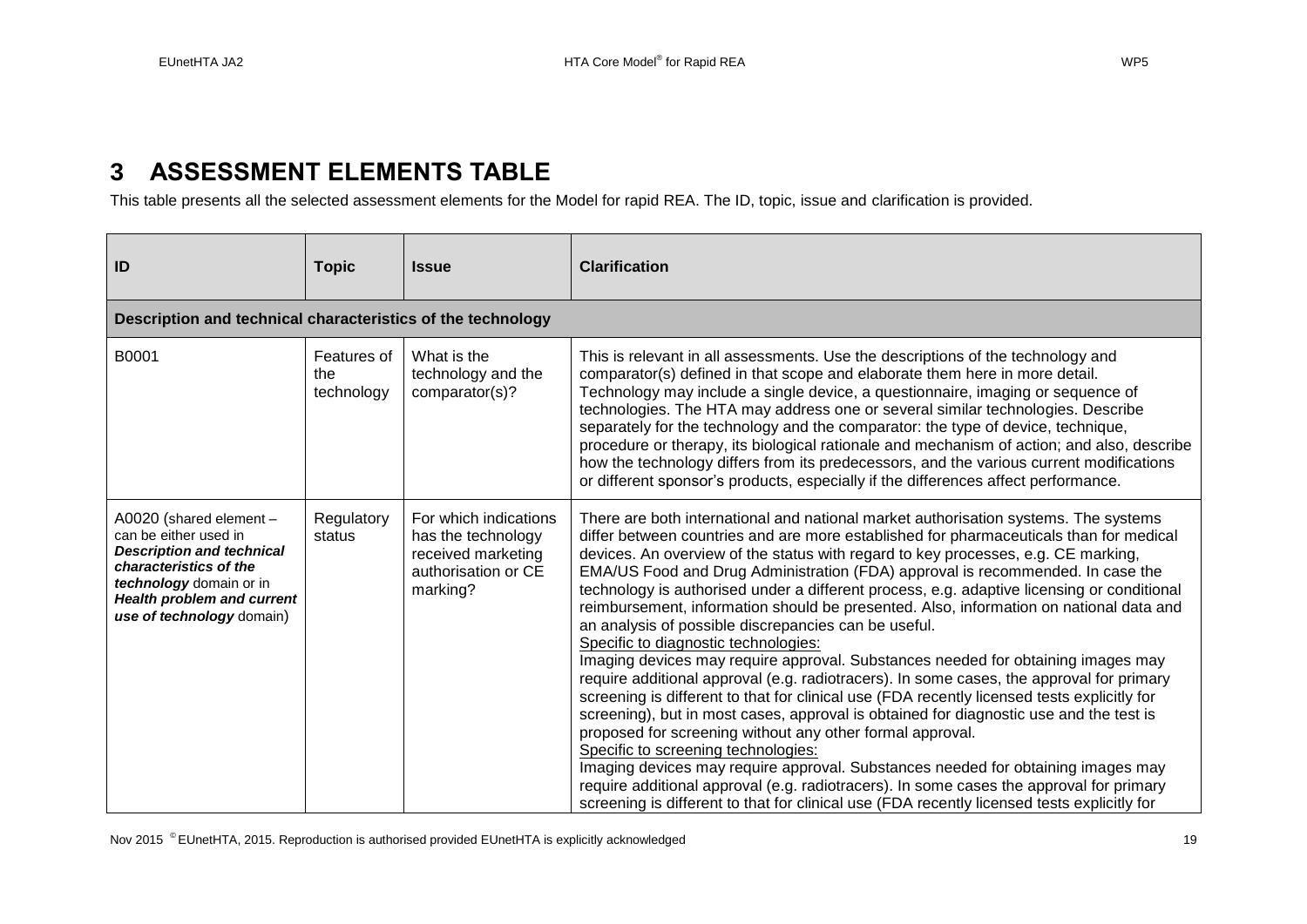| ID    | <b>Topic</b>                     | <b>Issue</b>                                                                                             | <b>Clarification</b>                                                                                                                                                                                                                                                                                                                                                                                                                                                                                                                                                                                                                                                                                                                                                                                                                                                                                                                                                                                                                                                                                                                                                                                                                                                                                                                                                                                                                         |
|-------|----------------------------------|----------------------------------------------------------------------------------------------------------|----------------------------------------------------------------------------------------------------------------------------------------------------------------------------------------------------------------------------------------------------------------------------------------------------------------------------------------------------------------------------------------------------------------------------------------------------------------------------------------------------------------------------------------------------------------------------------------------------------------------------------------------------------------------------------------------------------------------------------------------------------------------------------------------------------------------------------------------------------------------------------------------------------------------------------------------------------------------------------------------------------------------------------------------------------------------------------------------------------------------------------------------------------------------------------------------------------------------------------------------------------------------------------------------------------------------------------------------------------------------------------------------------------------------------------------------|
|       |                                  |                                                                                                          | screening), but in most cases approval is obtained for diagnostic use and the test is<br>proposed for screening without any other formal approval.                                                                                                                                                                                                                                                                                                                                                                                                                                                                                                                                                                                                                                                                                                                                                                                                                                                                                                                                                                                                                                                                                                                                                                                                                                                                                           |
| B0002 | Features of<br>the<br>technology | What is the claimed<br>benefit of the<br>technology in relation<br>to the comparator(s)?                 | This issue is especially relevant in new technologies with uncertain expectations and<br>claims of benefit.<br>Describe the following aspects:<br>• How is it expected to be an improvement over previous/existing technologies used for<br>the same health problem?<br>• The expressed objectives for the implementation of the technology in health care;<br>what are the claimed objectives (e.g. increased safety, health benefit, accuracy or<br>patient compliance), and is it intended to replace or to supplement existing<br>technologies?                                                                                                                                                                                                                                                                                                                                                                                                                                                                                                                                                                                                                                                                                                                                                                                                                                                                                          |
| B0003 | Features of<br>the<br>technology | What is the phase of<br>development and<br>implementation of the<br>technology and the<br>comparator(s)? | Most technologies will be introduced at approximately the same time in several countries.<br>This information is relevant for the assessment while the evidence base may change<br>rapidly for technologies that are at an earlier stage in their development. It is also<br>important to establish whether new versions of the technology with substantial<br>improvements are expected in the near future. For end-users it is useful to know whether<br>new versions or adaptations of the technology are expected in the near future.<br>Describe the following aspects:<br>• Is the technology an innovation?<br>• When was it developed?<br>• Is the technology only partially innovative (i.e. a modification of an existing<br>technology), and in that case, is it possible to specify the degree of innovation the<br>technology may represent?<br>• When was the technology introduced into health care?<br>• Is the technology an already established one, but now used in a different way, for<br>instance for a new indication?<br>This issue may be less relevant for new pharmaceuticals.<br>• Is it experimental, emerging, established in use or obsolete (implementation level)?<br>• Is the technology field changing rapidly?<br>• How does this technology differ from its predecessors (other technologies used for<br>similar purposes)?<br>• Are there new aspects that may need to be considered when applying it? |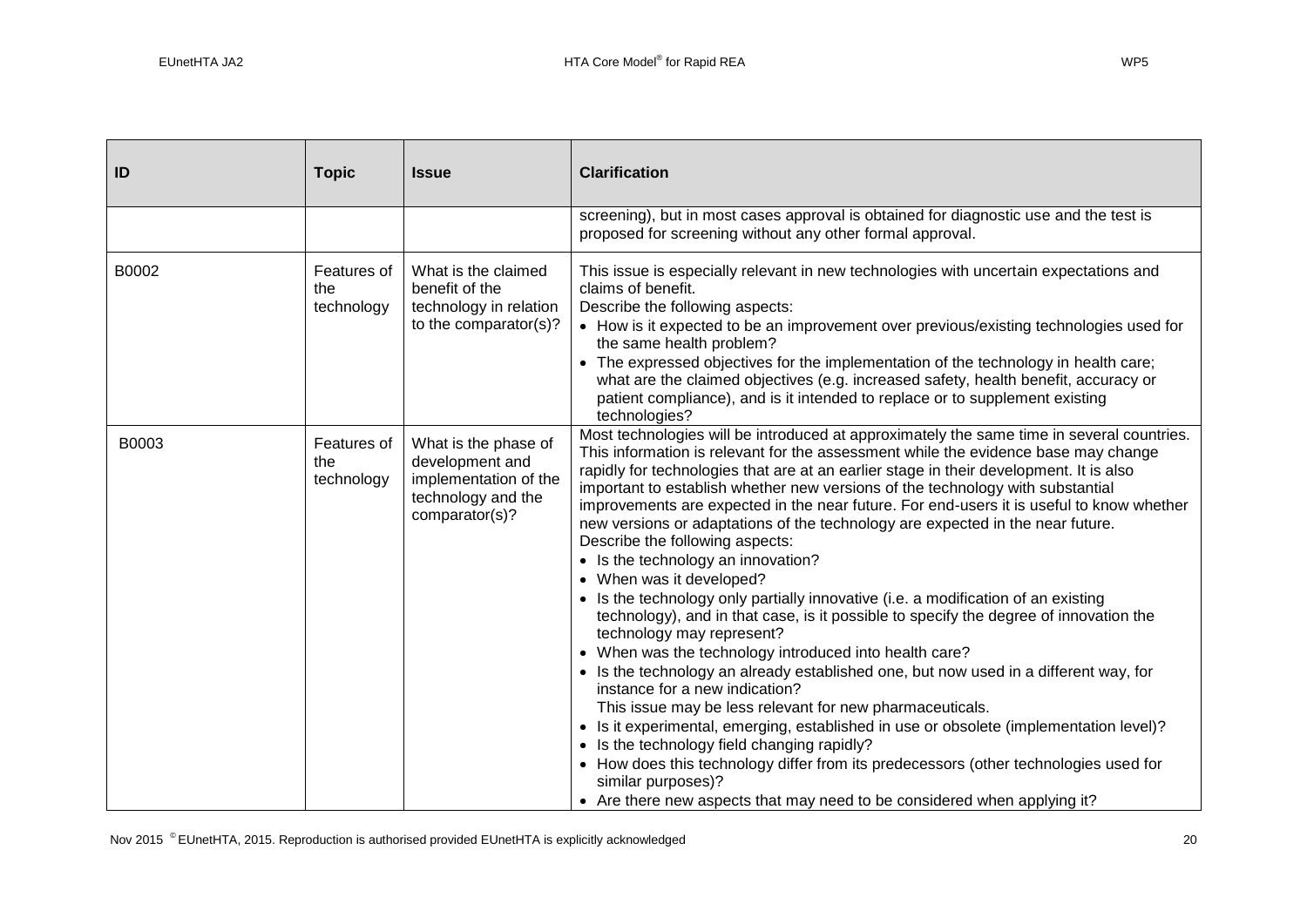| ID    | <b>Topic</b>                                                      | <b>Issue</b>                                                                                                                 | <b>Clarification</b>                                                                                                                                                                                                                                                                                                                                                                                                                                                                                                                                                                                                                                                                                                                                                                                                                                                                                                                                                                                                               |
|-------|-------------------------------------------------------------------|------------------------------------------------------------------------------------------------------------------------------|------------------------------------------------------------------------------------------------------------------------------------------------------------------------------------------------------------------------------------------------------------------------------------------------------------------------------------------------------------------------------------------------------------------------------------------------------------------------------------------------------------------------------------------------------------------------------------------------------------------------------------------------------------------------------------------------------------------------------------------------------------------------------------------------------------------------------------------------------------------------------------------------------------------------------------------------------------------------------------------------------------------------------------|
|       |                                                                   |                                                                                                                              | • Is there evidence that the technology works (or is used) outside its current indication<br>area or produces incidental findings that can have consequences relevant to<br>effectiveness, safety, organisational, social and ethical domains?                                                                                                                                                                                                                                                                                                                                                                                                                                                                                                                                                                                                                                                                                                                                                                                     |
| B0004 | Features of<br>the<br>technology                                  | Who administers the<br>technology and the<br>comparator(s) and in<br>what context and<br>level of care are they<br>provided? | This issue should be answered in case there is a relevant difference between the<br>technology and the comparator. Describe the following aspects:<br>• Which professionals (nurses, doctors, and other health-care professionals) apply and<br>make decisions about starting or stopping the use of the technology?<br>• Do the patients themselves, or their carers, administer the technology?<br>• Who can select the patients, make referrals, decide to initiate the use of the<br>technology or interpret the outcome?<br>• Are there certain criteria (skills, function, training requirements) for the patients or<br>professionals who will administer the technology?<br>Describe the level of care in which the technology is used: self-care, primary care,<br>secondary and tertiary care. If secondary or tertiary care, describe whether it is intended<br>to be used in the outpatient or inpatient setting.<br>Its role in the management pathway can be presented as a replacement, an add-on or for<br>triage. |
| B0008 | Investment<br>s and tools<br>required to<br>use the<br>technology | What kind of special<br>premises are needed<br>to use the technology<br>and the<br>comparator(s)?                            | This issue should be answered in case there is a relevant difference between the<br>technology and the comparator.<br>Many technologies require purpose-built premises, such as radiation-secured areas,<br>Faraday cages, dressing rooms for the patient, or specific premises equipped with fume<br>cupboards for storage and reconstitution of chemotherapy pharmaceuticals. Typical<br>premises in primary or secondary care may differ markedly from country to country. A<br>clear description of necessary facilities is needed instead of a general statement (e.g. to<br>be used in hospitals only).<br>This issue may be less relevant for pharmaceuticals.                                                                                                                                                                                                                                                                                                                                                              |
| B0009 | Investment<br>s and tools<br>required to<br>use the               | What equipment and<br>supplies are needed<br>to use the technology<br>and the                                                | This issue should be answered in case there is a relevant difference between the<br>technology and the comparator.<br>Examples are syringes, needles, pharmaceuticals and contrast agents, fluids, bandages<br>and tests to identify patients eligible for treatment.                                                                                                                                                                                                                                                                                                                                                                                                                                                                                                                                                                                                                                                                                                                                                              |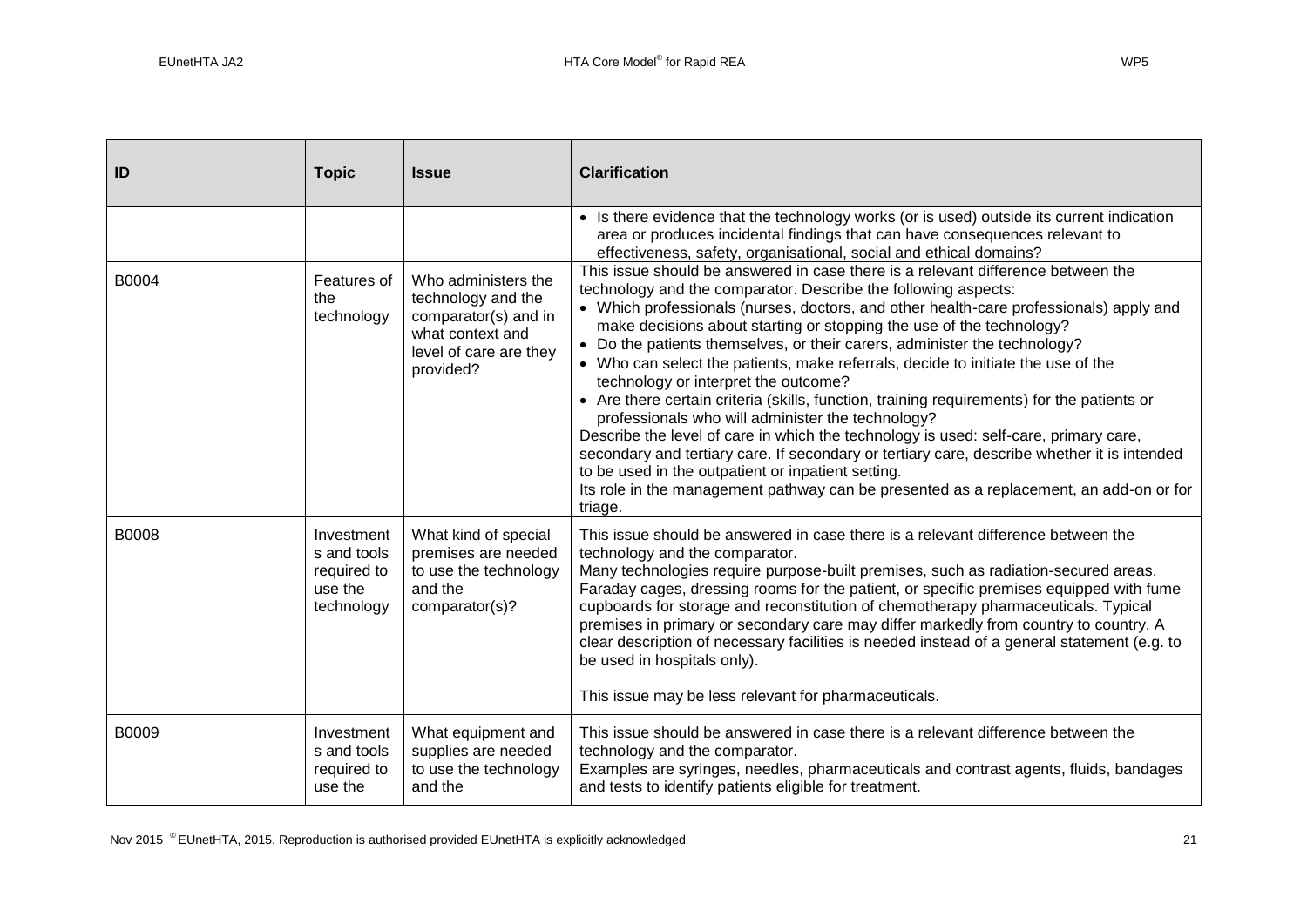| ID                                                                                                                                                                                                          | <b>Topic</b>         | <b>Issue</b>                                                                      | <b>Clarification</b>                                                                                                                                                                                                                                                                                                                                                                                                                                                                                                                                                                                                                              |
|-------------------------------------------------------------------------------------------------------------------------------------------------------------------------------------------------------------|----------------------|-----------------------------------------------------------------------------------|---------------------------------------------------------------------------------------------------------------------------------------------------------------------------------------------------------------------------------------------------------------------------------------------------------------------------------------------------------------------------------------------------------------------------------------------------------------------------------------------------------------------------------------------------------------------------------------------------------------------------------------------------|
|                                                                                                                                                                                                             | technology           | comparator(s)?                                                                    |                                                                                                                                                                                                                                                                                                                                                                                                                                                                                                                                                                                                                                                   |
| A0021 (shared element -<br>can be either used in<br><b>Description and technical</b><br>characteristics of the<br>technology domain or in<br><b>Health problem and current</b><br>use of technology domain) | Regulatory<br>status | What is the<br>reimbursement status<br>of the technology?                         | Information on national reimbursement status from different countries for the technology<br>as well as the comparators, including key dates and anticipated licensing time frame.<br>Information on full coverage, co-payments and coverage under special<br>circumstances/conditional coverage is useful.                                                                                                                                                                                                                                                                                                                                        |
| Health problem and current use of technology                                                                                                                                                                |                      |                                                                                   |                                                                                                                                                                                                                                                                                                                                                                                                                                                                                                                                                                                                                                                   |
| A0002                                                                                                                                                                                                       | Target<br>condition  | What is the disease<br>or health condition in<br>the scope of this<br>assessment? | Use the target condition and International Classification of Diseases (ICD) codes defined<br>in the scope of the project and consider adding details such as: description of<br>anatomical site, disease aetiology and pathophysiology, types of disease or classification<br>according to origin, subtype, severity, stages, or risk level and different manifestations of<br>the condition. The following properties of the target condition are defined in separate<br>assessment elements: risk factors (A0003), natural course (A0004), symptoms (A0005)<br>and burden of disease for the society (A0006).                                   |
| A0003                                                                                                                                                                                                       | Target<br>condition  | What are the known<br>risk factors for the<br>disease or health<br>condition?     | Describing risk factors is especially important when they suggest possibilities for primary<br>and secondary prevention. This information may affect the choice of comparator or the<br>appraisal of the overall value of the technology under assessment. The risk factors for<br>acquiring the condition, and the risk factors for relapses or worsening of the condition<br>should be reported here separately. The prevalence of the various risk factors might<br>differ in different geographic areas and among different subpopulations.                                                                                                   |
| A0004                                                                                                                                                                                                       | Target<br>condition  | What is the natural<br>course of the disease<br>or health condition?              | This assessment element should provide information on the prognosis and course of the<br>health condition when untreated. This information is relevant for appraising the overall<br>value of the technology. It may also guide the assessment of the predicted value or<br>effectiveness of the technology, as technologies may work differently at different stages<br>or severity grades of the disease, and there may be a relationship between earlier<br>intervention and better prognosis. This element should also provide information on the<br>time lag between the onset of disease and the symptoms or other findings that eventually |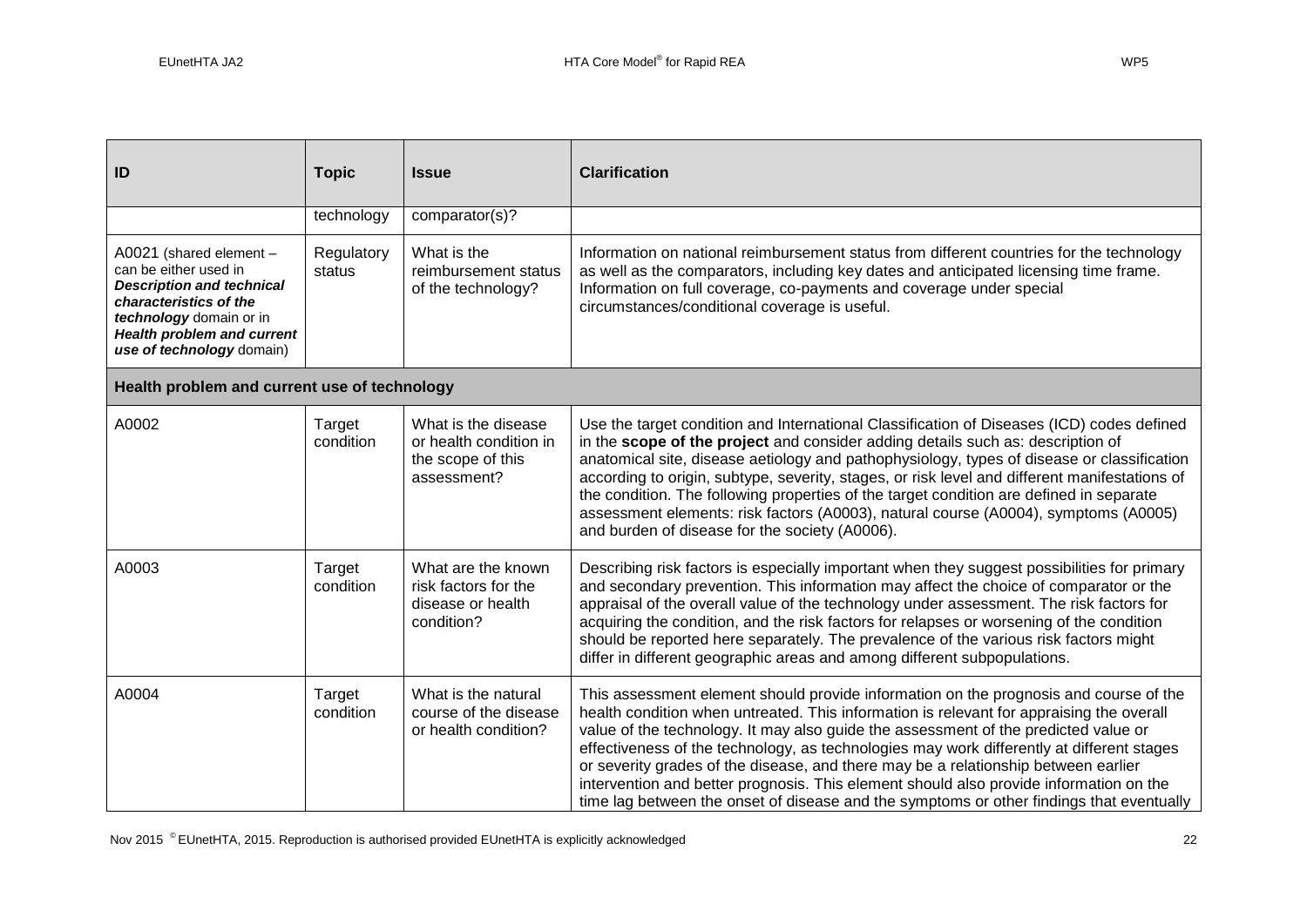|  | ×<br>۰. |
|--|---------|
|--|---------|

| ID                                                                                                                                                                                                          | <b>Topic</b>         | <b>Issue</b>                                                                                         | <b>Clarification</b>                                                                                                                                                                                                                                                                                                                                                                                                                                                                                                                                                                                                                                                                                                                                                                                                                                                                                                                                                                                                                                                                                                                                                                                                                                                                                                                                                                                                                                                                                                                                          |
|-------------------------------------------------------------------------------------------------------------------------------------------------------------------------------------------------------------|----------------------|------------------------------------------------------------------------------------------------------|---------------------------------------------------------------------------------------------------------------------------------------------------------------------------------------------------------------------------------------------------------------------------------------------------------------------------------------------------------------------------------------------------------------------------------------------------------------------------------------------------------------------------------------------------------------------------------------------------------------------------------------------------------------------------------------------------------------------------------------------------------------------------------------------------------------------------------------------------------------------------------------------------------------------------------------------------------------------------------------------------------------------------------------------------------------------------------------------------------------------------------------------------------------------------------------------------------------------------------------------------------------------------------------------------------------------------------------------------------------------------------------------------------------------------------------------------------------------------------------------------------------------------------------------------------------|
|                                                                                                                                                                                                             |                      |                                                                                                      | trigger the need of diagnostics and care.                                                                                                                                                                                                                                                                                                                                                                                                                                                                                                                                                                                                                                                                                                                                                                                                                                                                                                                                                                                                                                                                                                                                                                                                                                                                                                                                                                                                                                                                                                                     |
| A0005                                                                                                                                                                                                       | Target<br>condition  | What are the<br>symptoms and the<br>burden of disease or<br>health condition for<br>the patient?     | This element should describe the patients' relevant symptoms before intervention with<br>the technology, their severity and whether they are persistent, intermittent or undulating<br>taking into account different stages of the disease. Patients' perceptions of the burden of<br>the disease are not always in line with the clinical seriousness of the disease or its<br>societal burden.                                                                                                                                                                                                                                                                                                                                                                                                                                                                                                                                                                                                                                                                                                                                                                                                                                                                                                                                                                                                                                                                                                                                                              |
| A0006                                                                                                                                                                                                       | Target<br>condition  | What are the<br>consequences of the<br>disease or health<br>condition for the<br>society?            | Describe consequences and burden of the disease or health condition by providing<br>information on prevalence or incidence of the disease that is prevented or treated by<br>using the technology; disease-specific mortality and disability, life years lost, and/or<br>disability-adjusted life years, QoL, quality-adjusted life years (QALYs).                                                                                                                                                                                                                                                                                                                                                                                                                                                                                                                                                                                                                                                                                                                                                                                                                                                                                                                                                                                                                                                                                                                                                                                                            |
| A0020 (shared element -<br>can be either used in<br><b>Description and technical</b><br>characteristics of the<br>technology domain or in<br><b>Health problem and current</b><br>use of technology domain) | Regulatory<br>status | For which indications<br>has the technology<br>received marketing<br>authorisation or CE<br>marking? | There are both international and national market authorisation systems. The systems<br>differ between countries and are more established for pharmaceuticals than for medical<br>devices. An overview of the status with regard to key processes, e.g. CE marking,<br>EMA/US Food and Drug Administration (FDA) approval is recommended. In case the<br>technology is authorised under a different process, e.g. adaptive licensing or conditional<br>reimbursement, information should be presented. Also, information on national data and<br>an analysis of possible discrepancies can be useful.<br>Specific to diagnostic technologies:<br>Imaging devices may require approval. Substances needed for obtaining images may<br>require additional approval (e.g. radiotracers). In some cases, the approval for primary<br>screening is different to that for clinical use (FDA recently licensed tests explicitly for<br>screening), but in most cases, approval is obtained for diagnostic use and the test is<br>proposed for screening without any other formal approval.<br>Specific to screening technologies:<br>Imaging devices may require approval. Substances needed for obtaining images may<br>require additional approval (e.g. radiotracers). In some cases the approval for primary<br>screening is different to that for clinical use (FDA recently licensed tests explicitly for<br>screening), but in most cases approval is obtained for diagnostic use and the test is<br>proposed for screening without any other formal approval. |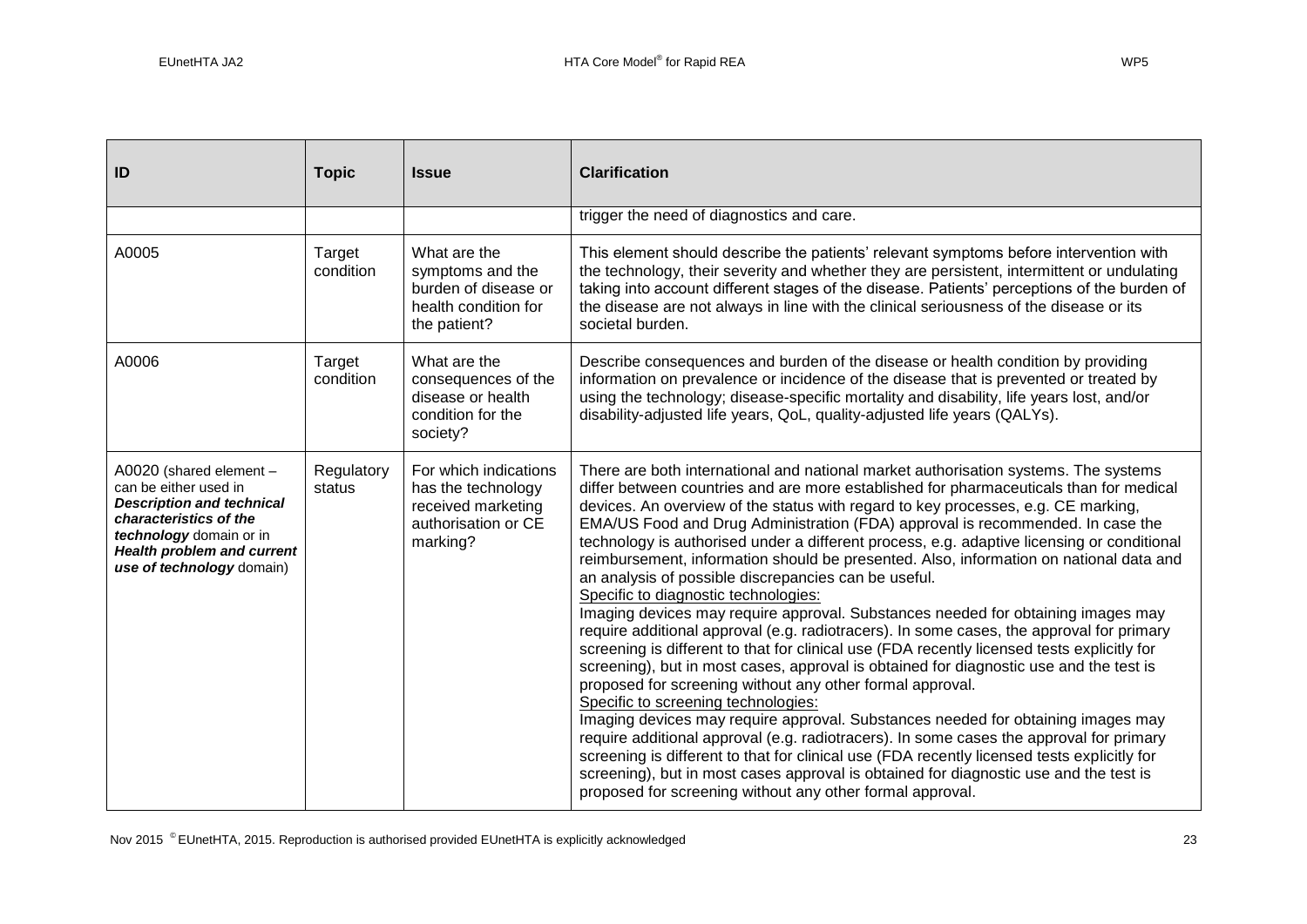| ID                                                                                                                                                                                                          | <b>Topic</b>                                  | <b>Issue</b>                                                                                                                 | <b>Clarification</b>                                                                                                                                                                                                                                                                                                                                                                                                                                                                                                                                                                                                                                                                                                                                                                                                                                                                                                                                |
|-------------------------------------------------------------------------------------------------------------------------------------------------------------------------------------------------------------|-----------------------------------------------|------------------------------------------------------------------------------------------------------------------------------|-----------------------------------------------------------------------------------------------------------------------------------------------------------------------------------------------------------------------------------------------------------------------------------------------------------------------------------------------------------------------------------------------------------------------------------------------------------------------------------------------------------------------------------------------------------------------------------------------------------------------------------------------------------------------------------------------------------------------------------------------------------------------------------------------------------------------------------------------------------------------------------------------------------------------------------------------------|
| A0021 (shared element -<br>can be either used in<br><b>Description and technical</b><br>characteristics of the<br>technology domain or in<br><b>Health problem and current</b><br>use of technology domain) | Regulatory<br>status                          | What is the<br>reimbursement status<br>of the technology?                                                                    | Information on national reimbursement status from different countries for the technology<br>as well as the comparators, including key dates and anticipated licensing time frame.<br>Information on full coverage, co-payments and coverage under special<br>circumstances/conditional coverage is useful.                                                                                                                                                                                                                                                                                                                                                                                                                                                                                                                                                                                                                                          |
| A0024                                                                                                                                                                                                       | Current<br>manageme<br>nt of the<br>condition | How is the disease or<br>health condition<br>currently diagnosed<br>according to<br>published guidelines<br>and in practice? | The effectiveness of an intervention may vary in populations which are diagnosed by<br>different diagnostic pathways. A sensitive test tends to have low specificity such that<br>there are several people who do not have the condition among the test-positive<br>population. The effectiveness of an intervention in that population may be lower than in a<br>population examined with a less sensitive test (but with more true-positive cases). It is<br>important to point out possible discrepancies between guidelines and actual practice.                                                                                                                                                                                                                                                                                                                                                                                                |
| A0025                                                                                                                                                                                                       | Current<br>manageme<br>nt of the<br>condition | How is the disease or<br>health condition<br>currently managed<br>according to<br>published guidelines<br>and in practice?   | It is important to describe whether the technology is an add-on or a replacement for the<br>existing management options, and what the other evidence-based alternatives are. Are<br>there differences in the treatment of diseases at different disease stages? Deviation from<br>evidence-based guidelines may suggest over- or under-use of the technology.<br>Identification of practice variations due to the differences in the forms, stages or severity<br>of the disease may imply differences in the quality of health care. Different stages of<br>disease may call for different therapeutic procedures (e.g. aortic insufficiency is first<br>treated with medication, and at a certain point of cardiac structural changes, an operation<br>is preferred). Provide an overview of other treatment alternatives. Likewise, diagnostic or<br>monitoring methods used for various diseases may vary depending on the stage of<br>disease. |
| A0007                                                                                                                                                                                                       | Target<br>population                          | What is the target<br>population in this<br>assessment?                                                                      | Relevant for all assessments: both safety and effectiveness depend largely on the<br>subpopulation towards which the intervention is targeted. The technology may be used<br>for all patients with the condition, or only those in the early stages, or at a specific<br>severity level or for those at moderate risk of having the condition. Personalised medicine<br>divides the target population into even smaller units when targeting the intervention to<br>specific subgroups based on e.g. genetic profile. Use the target population defined in the                                                                                                                                                                                                                                                                                                                                                                                      |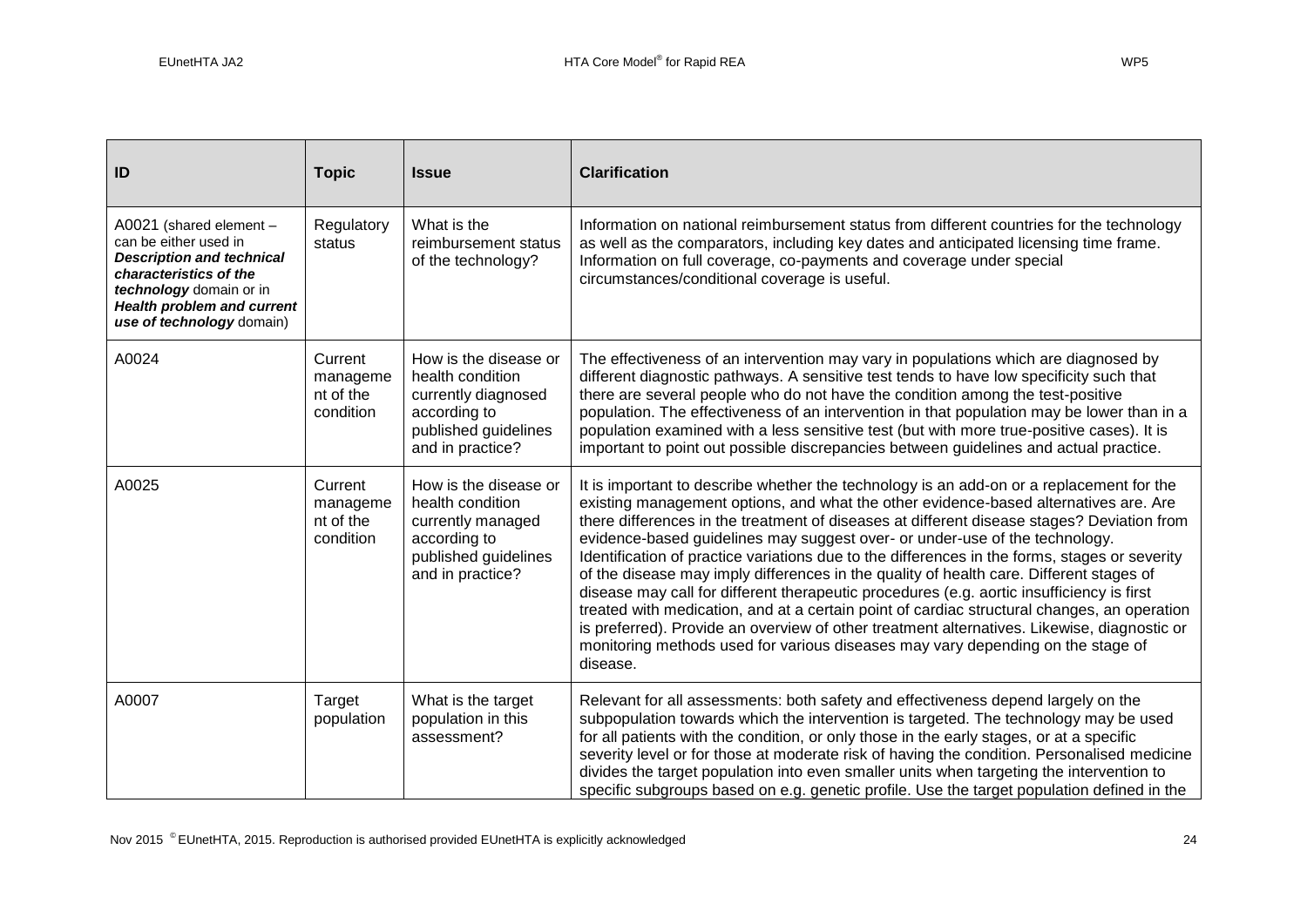| ID                            | <b>Topic</b>         | <b>Issue</b>                                                                    | <b>Clarification</b>                                                                                                                                                                                                                                                                                                                                                                                                                                                                                                                                                                                                                                                                                                                                                                                                                                                                                                                                                                                                                                |  |  |
|-------------------------------|----------------------|---------------------------------------------------------------------------------|-----------------------------------------------------------------------------------------------------------------------------------------------------------------------------------------------------------------------------------------------------------------------------------------------------------------------------------------------------------------------------------------------------------------------------------------------------------------------------------------------------------------------------------------------------------------------------------------------------------------------------------------------------------------------------------------------------------------------------------------------------------------------------------------------------------------------------------------------------------------------------------------------------------------------------------------------------------------------------------------------------------------------------------------------------|--|--|
|                               |                      |                                                                                 | scope of the project, and consider adding further details and description of who defined<br>the selected subgroups and why. Point out e.g. if certain populations should be excluded<br>from the analysis.                                                                                                                                                                                                                                                                                                                                                                                                                                                                                                                                                                                                                                                                                                                                                                                                                                          |  |  |
| A0023                         | Target<br>population | How many people<br>belong to the target<br>population?                          | This information can be used to give an idea of the resource requirements in general for<br>implementing the technology. Estimates of incidence and prevalence should be provided.<br>Estimates of likely relevant increases or decreases in the size of the target population in<br>the future should also be included.                                                                                                                                                                                                                                                                                                                                                                                                                                                                                                                                                                                                                                                                                                                            |  |  |
| A0011                         | <b>Utilisation</b>   | How much are the<br>technologies utilised?                                      | Provide national estimates for current and future utilisation rates for the indication under<br>assessment, for both the technology under assessment and its comparators. Variations<br>in utilisation reflect market access, sales figures, actual usage in hospital level and<br>adherence to the use of the technology by professionals and patients. Data on current<br>and previous utilisation reflect the phase of the technology (experimental, emerging,<br>established or obsolete). This also has implications for the availability of evidence and<br>the level of uncertainties.<br>Specific to screening technologies :<br>What is the current rate of screening adherence?                                                                                                                                                                                                                                                                                                                                                           |  |  |
| <b>Clinical Effectiveness</b> |                      |                                                                                 |                                                                                                                                                                                                                                                                                                                                                                                                                                                                                                                                                                                                                                                                                                                                                                                                                                                                                                                                                                                                                                                     |  |  |
| D0001                         | Mortality            | What is the expected<br>beneficial effect of<br>the technology on<br>mortality? | Report the results both in absolute terms and relative to the comparator. Mortality is the<br>preferred, objective endpoint for assessments of life-threatening conditions. Overall<br>mortality, disease-specific mortality and mortality due to causes other than the target<br>disease are distinguished. Several methods are used to adjust mortality rates and<br>survival curves, e.g. relative survival (observed versus expected survival), which can be<br>quite misleading; and HR (derived from a statistical method comparing the median<br>survivals in the two groups). Note that progression-free survival is not a mortality<br>endpoint; it describes the time from the beginning of an intervention until a patient shows<br>signs of disease progression.<br>Overall mortality refers to all-cause mortality. It is expressed either as mortality rates<br>(incidence in given population, at given time point and usually risk standardised), or<br>survival (number of people alive for a given period after an intervention). |  |  |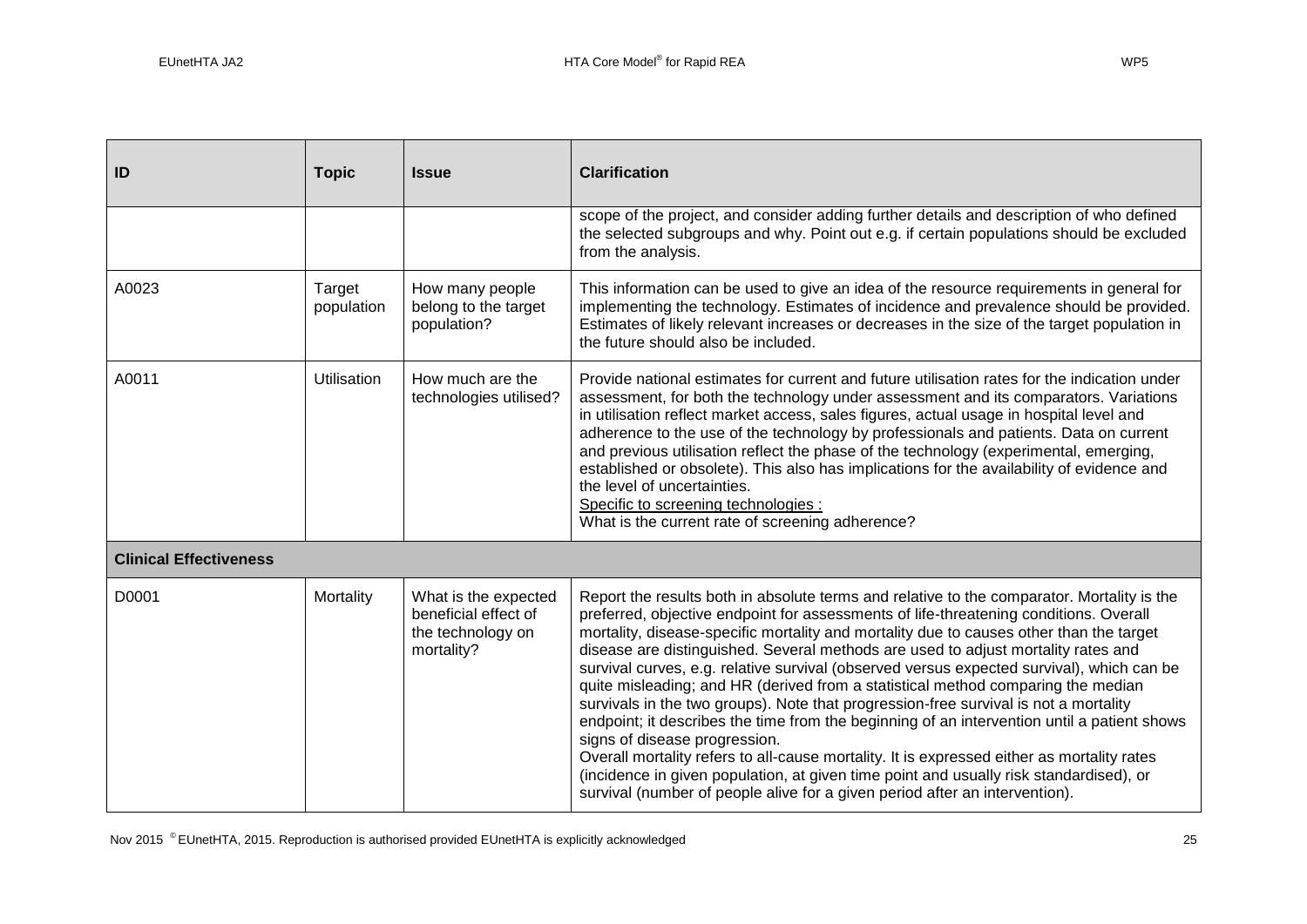| ID    | <b>Topic</b> | <b>Issue</b>                                                                                  | <b>Clarification</b>                                                                                                                                                                                                                                                                                                                                                                                                                                                                                                                                                                                 |  |
|-------|--------------|-----------------------------------------------------------------------------------------------|------------------------------------------------------------------------------------------------------------------------------------------------------------------------------------------------------------------------------------------------------------------------------------------------------------------------------------------------------------------------------------------------------------------------------------------------------------------------------------------------------------------------------------------------------------------------------------------------------|--|
|       |              |                                                                                               | Disease-specific mortality is a proportion of all-cause mortality. It should be noted that<br>even if a given treatment reduces one type of death, it could increase the risk of dying<br>from another cause, to an equal or greater extent. Disease-specific mortality is typically<br>presented as rates and as age- and risk-adjusted measures such as HR. It is a frequently<br>used endpoint in screening trials, where it is considered to be subject to bias. Consider<br>separately, absolute mortality (compared with placebo or waiting list) and mortality<br>relative to the comparator. |  |
|       |              |                                                                                               | Mortality due to causes other than the target disease includes all unintended, either<br>positive or negative effects of the technology on mortality. There may be e.g. a decrease<br>of mortality of another disease observed or suspected; or increased mortality due to<br>accidents or hazardous medical interventions after false-positive or incidental test results.<br>Supplement with relevant data if differences can be expected for specific subgroups.                                                                                                                                  |  |
|       |              |                                                                                               | Disease-specific mortality is a proportion of the all-cause mortality. It should be noted<br>that even if a given treatment reduces one type of death, it could increase the risk of<br>dying from another cause, to an equal or greater extent. Disease-specific mortality is<br>typically presented as rates and as age- and risk- adjusted measures such as HR. It is a<br>frequently used endpoint in screening trials, where it is considered to be subject to bias.<br>Supplement with relevant data if differences can be expected for specific subgroups.                                    |  |
|       |              |                                                                                               | Specific to diagnostic technologies:<br>In diagnostic and screening technologies, this issue refers to the expected beneficial<br>effect of the test-treatment chain.                                                                                                                                                                                                                                                                                                                                                                                                                                |  |
|       |              |                                                                                               | Specific to screening technologies:<br>In diagnostic and screening technologies, this issue refers to the expected beneficial<br>effect of the test-treatment chain. With screening tests, one should consider the effects of<br>lead-time bias, length-time bias and selection bias to the mortality.                                                                                                                                                                                                                                                                                               |  |
| D0005 | Morbidity    | How does the<br>technology affect<br>symptoms and<br>findings (severity,<br>frequency) of the | Report the results both in absolute terms and relative to the comparator. Describe the<br>efficacy and effectiveness of the technology on relevant disease outcomes (symptoms<br>and findings). Outcomes such as function, QoL and patient satisfaction are reported in<br>other assessment elements of this domain. Report changes in severity, frequency and<br>recurrence of symptoms and findings.                                                                                                                                                                                               |  |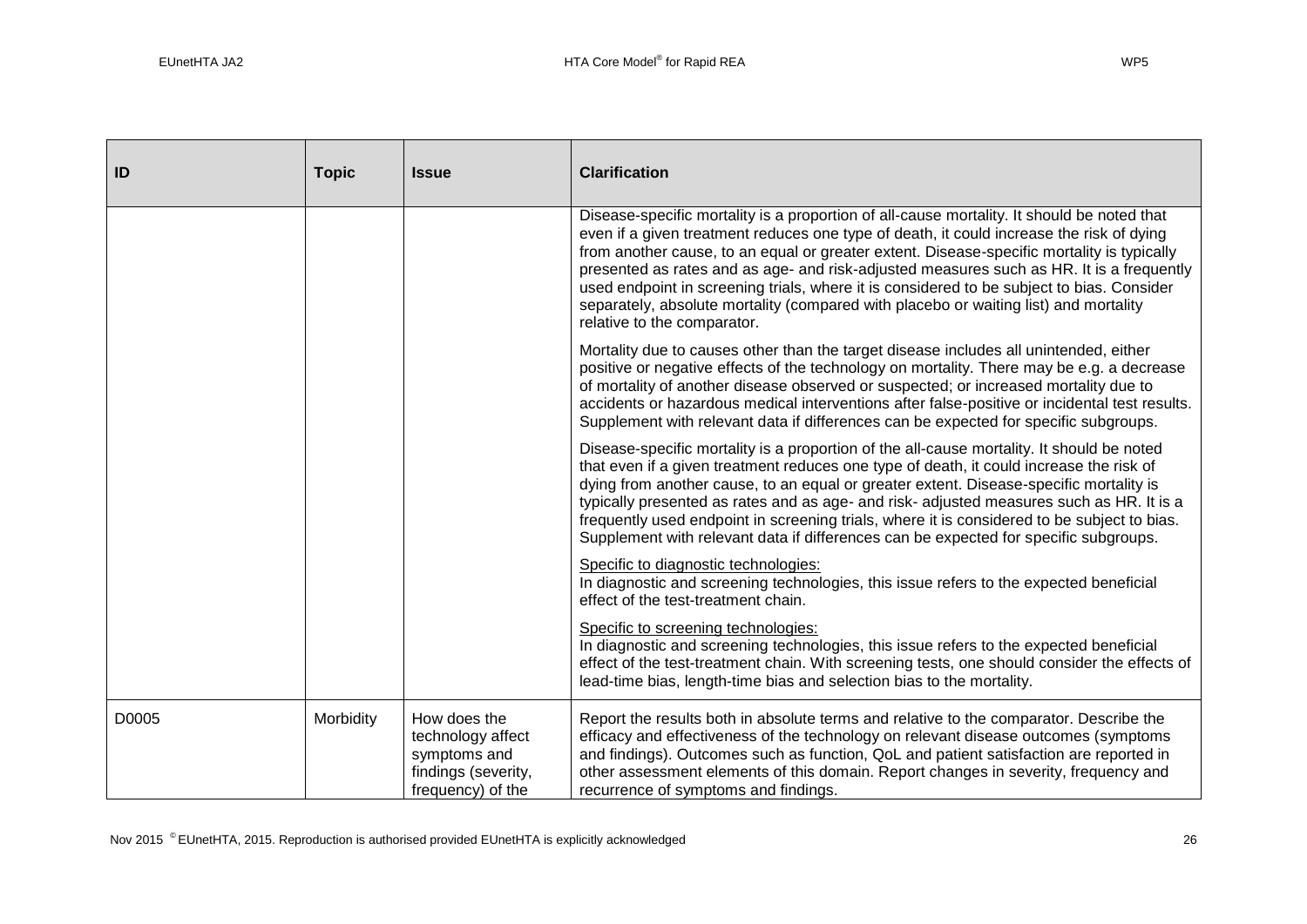| ID    | <b>Topic</b>                             | <b>Issue</b>                                                                                                  | <b>Clarification</b>                                                                                                                                                                                                                                                                                                                                                                                                                                                                                                                                                                                                                                                                                                                                                                                                |  |  |
|-------|------------------------------------------|---------------------------------------------------------------------------------------------------------------|---------------------------------------------------------------------------------------------------------------------------------------------------------------------------------------------------------------------------------------------------------------------------------------------------------------------------------------------------------------------------------------------------------------------------------------------------------------------------------------------------------------------------------------------------------------------------------------------------------------------------------------------------------------------------------------------------------------------------------------------------------------------------------------------------------------------|--|--|
|       |                                          | disease or health<br>condition?                                                                               | Supplement with relevant data if differences can be expected for specific subgroups.<br>(see guideline on Endpoints used for REA - Clinical endpoints).                                                                                                                                                                                                                                                                                                                                                                                                                                                                                                                                                                                                                                                             |  |  |
| D0006 | Morbidity                                | How does the<br>technology affect<br>progression (or<br>recurrence) of the<br>disease or health<br>condition? | Report the results both in absolute terms and relative to the comparator. Report here<br>efficacy and effectiveness outcomes such as complete cure, progression-free survival,<br>time-to-event, next stage of disease, relapse. Describe here the duration of treatment<br>effect on symptoms and findings: permanent, short-term, long-term, intermittent,<br>undulating.<br>Supplement with relevant data if differences can be expected for specific subgroups.                                                                                                                                                                                                                                                                                                                                                 |  |  |
| D0011 | Function                                 | What is the effect of<br>the technology on<br>patients' body<br>functions?                                    | Report the results both in absolute terms and relative to the comparator. International<br>classification of function proposes the following categories for body functions: mental,<br>sensory and pain, voice and speech, cardiac, respiratory and immune functions,<br>genitourinary and reproductive functions, movement-related, and skin functions. Report<br>the results both in absolute terms and relative to the comparator. Supplement with<br>relevant data if differences can be expected for specific subgroups.                                                                                                                                                                                                                                                                                       |  |  |
| D0016 | Function                                 | How does the use of<br>the technology affect<br>activities of daily<br>living?                                | Report the results both in absolute terms and relative to the comparator. Supplement<br>with relevant data if differences can be expected for specific subgroups. Activities of<br>Daily Living (ADL) is used in rehabilitation as an umbrella term relating to self-care,<br>comprising those activities or tasks that people undertake routinely in their everyday life.<br>The activities can be subdivided into personal care and domestic and community<br>activities.                                                                                                                                                                                                                                                                                                                                         |  |  |
| D0012 | Health-<br>related<br>quality of<br>life | What is the effect of<br>the technology on<br>generic health-related<br>quality of life?                      | Report the results both in absolute terms and relative to the comparator. Supplement<br>with relevant data if differences can be expected for specific subgroups.<br>Health related quality of life (HRQoL) is typically measured with self- or interviewer-<br>administered questionnaires to measure cross-sectional differences in QoL between<br>patients at a point in time (discriminative instruments) or longitudinal changes in HRQoL<br>within patients during a period of time (evaluative instruments). Two basic approaches to<br>HRQoL measurement are available: generic instruments that provide a summary of<br>HRQoL; and specific instruments that focus on problems associated with single disease<br>states, patient groups, or areas of function. Generic instruments include health profiles |  |  |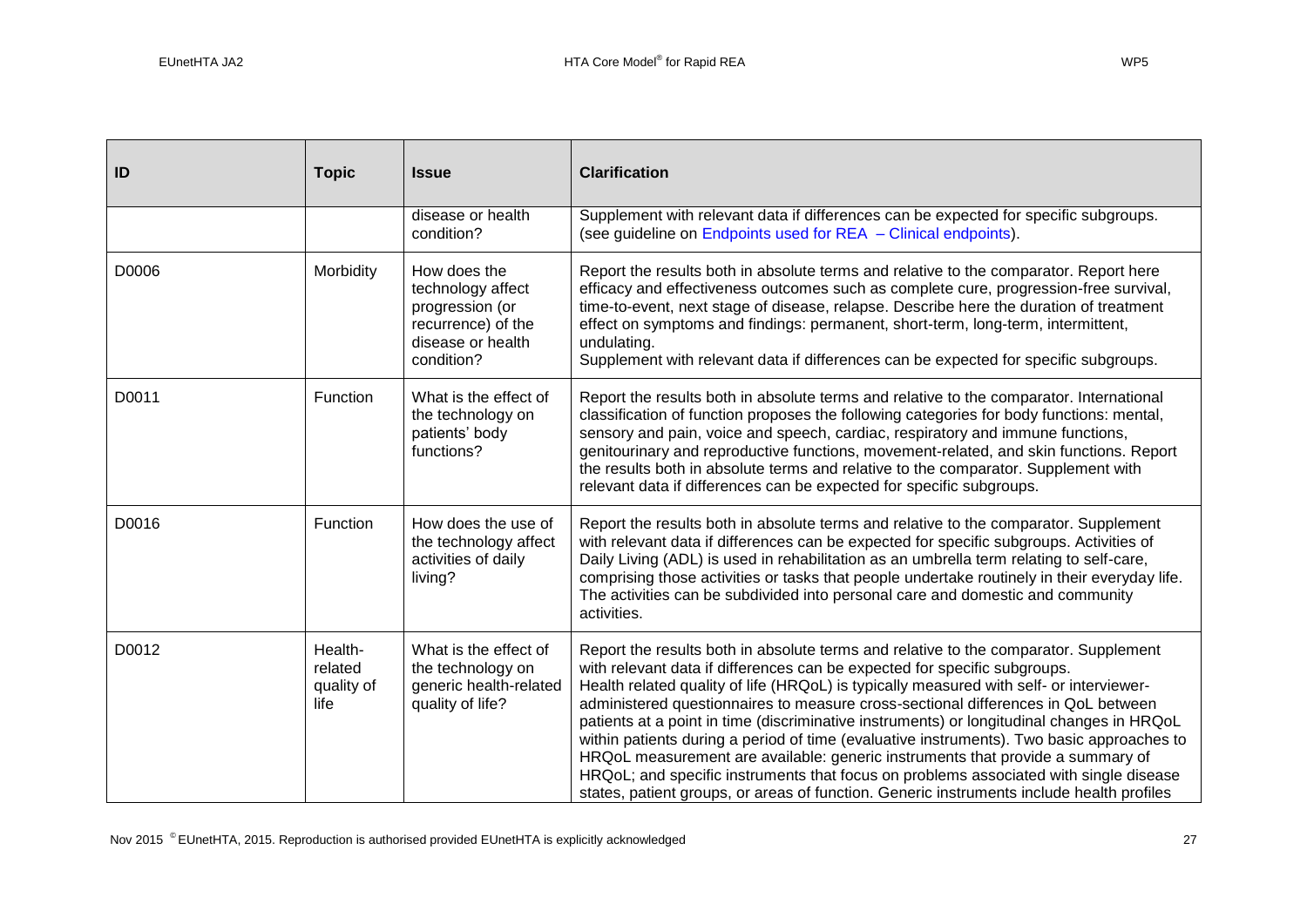| ID                                                               | <b>Topic</b>                             | <b>Issue</b>                                                                                           | <b>Clarification</b>                                                                                                                                                                                                                                                                                                                                                                                                                                                                                                                                                                                                                                                                                                                                                                                                                                                                                                                    |  |
|------------------------------------------------------------------|------------------------------------------|--------------------------------------------------------------------------------------------------------|-----------------------------------------------------------------------------------------------------------------------------------------------------------------------------------------------------------------------------------------------------------------------------------------------------------------------------------------------------------------------------------------------------------------------------------------------------------------------------------------------------------------------------------------------------------------------------------------------------------------------------------------------------------------------------------------------------------------------------------------------------------------------------------------------------------------------------------------------------------------------------------------------------------------------------------------|--|
|                                                                  |                                          |                                                                                                        | and instruments that generate health utilities. Each approach has its strengths and<br>weaknesses and may be suitable for different circumstances.                                                                                                                                                                                                                                                                                                                                                                                                                                                                                                                                                                                                                                                                                                                                                                                      |  |
| D0013                                                            | Health-<br>related<br>quality of<br>life | What is the effect of<br>the technology on<br>disease-specific<br>quality of life?                     | Report the results both in absolute terms and relative to the comparator. Supplement<br>with relevant data if differences can be expected for specific subgroups. HRQoL is<br>typically measured with self- or interviewer-administered questionnaires to measure<br>cross-sectional differences in QoL between patients at a point in time (discriminative<br>instruments) or longitudinal changes in HRQoL within patients during a period of time<br>(evaluative instruments). Two basic approaches to HRQoL measurement are available:<br>generic instruments that provide a summary of HRQoL; and specific instruments that<br>focus on problems associated with single disease states, patient groups, or areas of<br>function. Generic instruments include health profiles and instruments that generate<br>health utilities. Each approach has its strengths and weaknesses and may be suitable for<br>different circumstances. |  |
| D0017                                                            | Patient<br>satisfaction                  | Were patients<br>satisfied with the<br>technology?                                                     | Describe patients' overall perception of the value of the intervention and their satisfaction<br>with the treatment. For further information, see guideline on Endpoints used for REA -<br><b>Clinical endpoints</b>                                                                                                                                                                                                                                                                                                                                                                                                                                                                                                                                                                                                                                                                                                                    |  |
| D0032<br>(for diagnostics<br>technologies only)                  | Morbidity                                | How does the test-<br>treatment intervention<br>modify the magnitude<br>and frequency of<br>morbidity? | A more accurate replacement test could improve treatment and effectiveness. A<br>satisfactory triage test may decrease the number of adverse outcomes from another test.<br>An add-on test may increase sensitivity so that more patients receive proper treatment<br>and thus improved outcomes.                                                                                                                                                                                                                                                                                                                                                                                                                                                                                                                                                                                                                                       |  |
| D1001<br>(for diagnostics and<br>screening technologies<br>only) | Test<br>accuracy                         | What is the accuracy<br>of the test against<br>reference standard?                                     | Accuracy in terms of sensitivity and specificity, and other measures such as likelihood<br>ratios, pre-test probabilities, SDORs, area under the curve (AUC) or Q.                                                                                                                                                                                                                                                                                                                                                                                                                                                                                                                                                                                                                                                                                                                                                                      |  |
| D1005<br>(for diagnostics and                                    | Test<br>accuracy                         | What is the optimal<br>threshold value in this                                                         | Sensitivity and specificity vary according to the threshold value. Optimal combination of<br>sensitivity and specificity defines optimal threshold value. The optimum depends on the<br>consequences of the test results, e.g. whether it does more harm to overlook a case or to                                                                                                                                                                                                                                                                                                                                                                                                                                                                                                                                                                                                                                                       |  |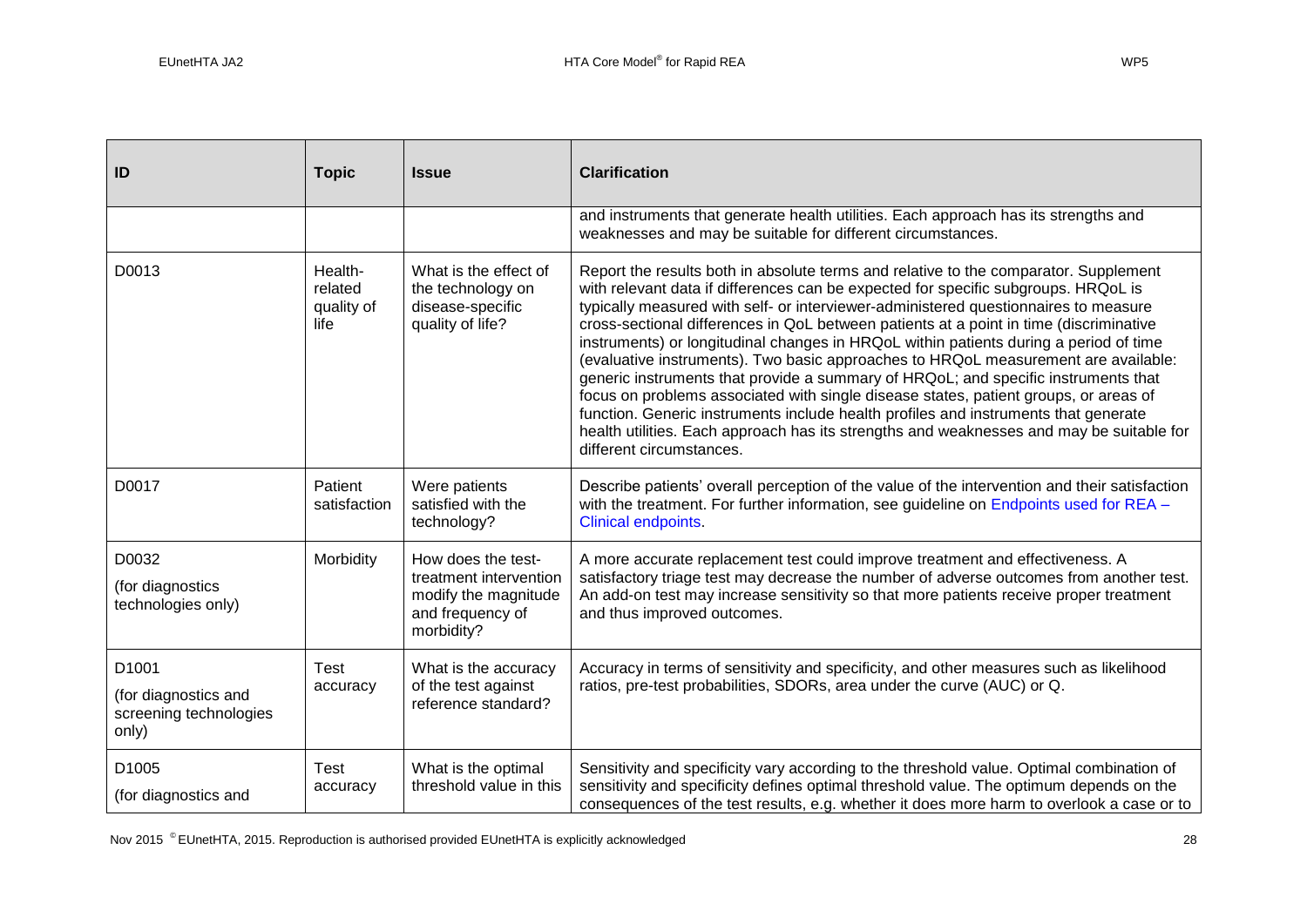| ID                                                                                                                               | <b>Topic</b>      | <b>Issue</b>                                                                                                                                                                                                                                                                                                                                                                   | <b>Clarification</b>                                                                                                                                                                                                                                                                                                                                                                                                                                                                                                                                                                                                                                                                                               |  |
|----------------------------------------------------------------------------------------------------------------------------------|-------------------|--------------------------------------------------------------------------------------------------------------------------------------------------------------------------------------------------------------------------------------------------------------------------------------------------------------------------------------------------------------------------------|--------------------------------------------------------------------------------------------------------------------------------------------------------------------------------------------------------------------------------------------------------------------------------------------------------------------------------------------------------------------------------------------------------------------------------------------------------------------------------------------------------------------------------------------------------------------------------------------------------------------------------------------------------------------------------------------------------------------|--|
| screening technologies<br>only)                                                                                                  |                   | context?                                                                                                                                                                                                                                                                                                                                                                       | treat someone unnecessarily.<br>Specific to screening technologies:<br>In screening programmes, one should consider separately the screening test and the<br>subsequent diagnostic tests.                                                                                                                                                                                                                                                                                                                                                                                                                                                                                                                          |  |
| <b>Safety</b>                                                                                                                    |                   |                                                                                                                                                                                                                                                                                                                                                                                |                                                                                                                                                                                                                                                                                                                                                                                                                                                                                                                                                                                                                                                                                                                    |  |
| Patient<br>C0008<br>How safe is the<br>technology in relation<br>safety<br>to the comparator(s)?<br>short duration of follow-up. |                   | Here, one should identify and describe the direct harms of the use and the administration<br>of the technology and the comparator(s). Highlight the differences in the most important<br>risks (i.e. the most severe and frequent harms) of the technology and its comparator and<br>consider if there are uncertainties with regard to safety because of small numbers and/or |                                                                                                                                                                                                                                                                                                                                                                                                                                                                                                                                                                                                                                                                                                                    |  |
|                                                                                                                                  |                   |                                                                                                                                                                                                                                                                                                                                                                                | Consider:<br>• What is the frequency and what are serious adverse events (SAEs) of the technology<br>in relation to the comparator(s)?<br>What are the most frequent AEs of the technology in relation to the comparator(s)?<br>$\bullet$<br>What is the frequency of discontinuation of treatment due to AEs of the technology in<br>relation to the comparator(s)?<br>• What is the frequency of SAEs leading to death for the technology in relation to the<br>comparator(s)?<br>• What is the frequency of unexpected AEs in participants and comparison groups?                                                                                                                                               |  |
| C0002                                                                                                                            | Patient<br>safety | Are the harms related<br>to dosage or<br>frequency of applying<br>the technology?                                                                                                                                                                                                                                                                                              | This is usually relevant with pharmaceuticals but may also be relevant with medical<br>devices and procedures. Before marketing authorisation, it is relevant to report harms at<br>any dose. After market access, the harms at doses normally used in practice are most<br>relevant for HTAs. Information should be included if safe use of the technology is<br>sensitive to even small changes of the dose because this may have implications for the<br>training and organisation of care. The potential for accumulated harm due to repeated<br>dosage or testing should also be considered.<br>Specific to pharmaceuticals:<br>For further information, see guideline on Endpoints used for $REA - Safety$ . |  |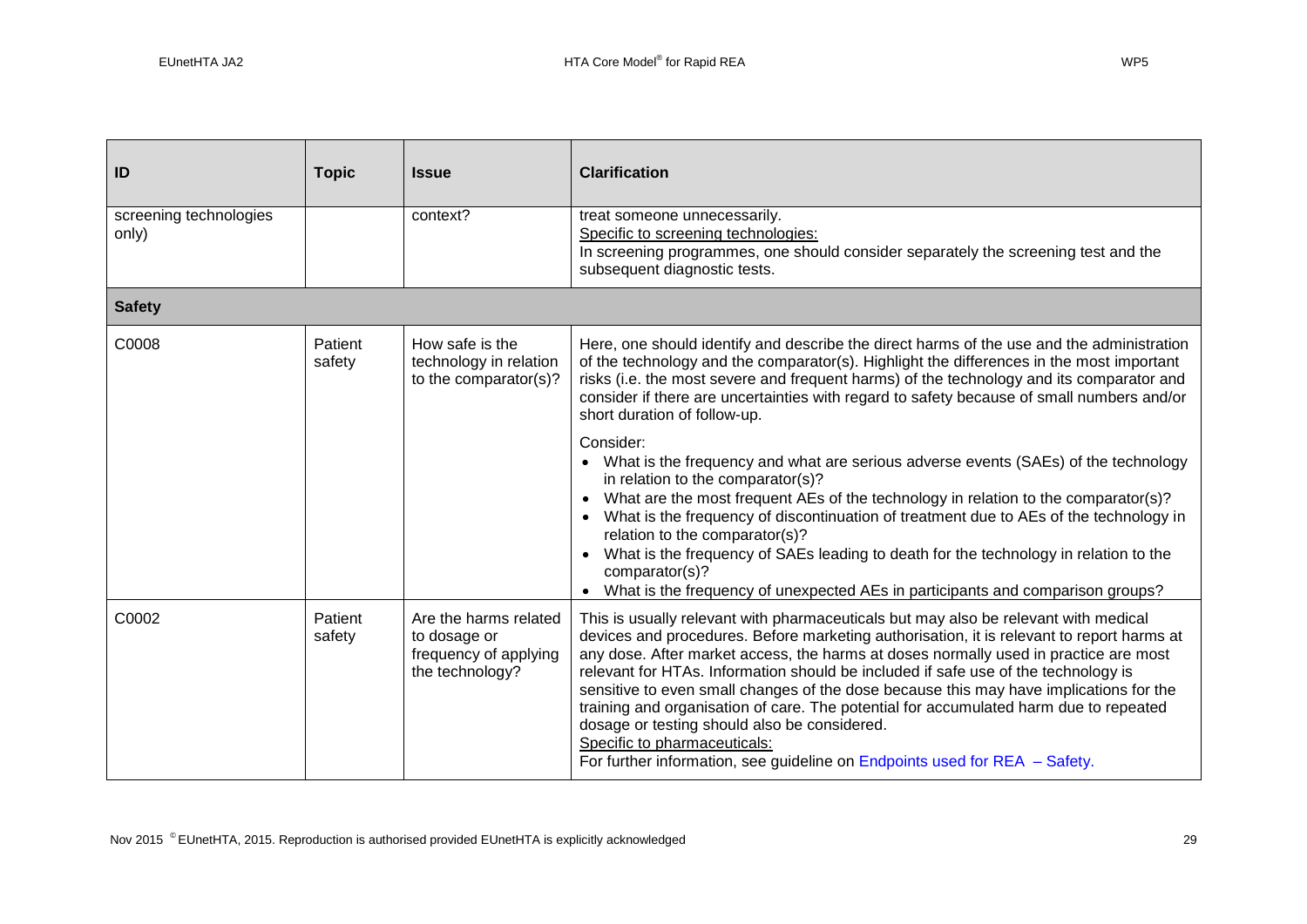| ID    | <b>Topic</b>                  | <b>Issue</b>                                                                                                                   | <b>Clarification</b>                                                                                                                                                                                                                                                                                                                                                                                                                                                                                                                                                                                                                                                                                                                                                                                                                                                                                |  |  |  |
|-------|-------------------------------|--------------------------------------------------------------------------------------------------------------------------------|-----------------------------------------------------------------------------------------------------------------------------------------------------------------------------------------------------------------------------------------------------------------------------------------------------------------------------------------------------------------------------------------------------------------------------------------------------------------------------------------------------------------------------------------------------------------------------------------------------------------------------------------------------------------------------------------------------------------------------------------------------------------------------------------------------------------------------------------------------------------------------------------------------|--|--|--|
| C0004 | Patient<br>safety             | How does the<br>frequency or severity<br>of harms change over<br>time or in different<br>settings?                             | This issue is especially relevant for new or evolving technologies where there are<br>considerable uncertainties in the safety evidence, and in technologies with steep learning<br>curves. How does the safety profile of the technology vary between different generations,<br>approved versions or products? Is there evidence that harms increase or decrease in<br>different organisational settings?                                                                                                                                                                                                                                                                                                                                                                                                                                                                                          |  |  |  |
| C0005 | Patient<br>safety             | What are the<br>susceptible patient<br>groups that are more<br>likely to be harmed<br>through the use of<br>the technology?    | Typically, people with comorbidities and co-medication, pregnancy, intolerances, specific<br>genetic profiles, elderly people, children and immunosuppressed patients. Are there any<br>relevant contraindications or interactions with other technologies?                                                                                                                                                                                                                                                                                                                                                                                                                                                                                                                                                                                                                                         |  |  |  |
| C0007 | Patient<br>safety             | Are the technology<br>and comparator(s)<br>associated with user-<br>dependent harms?                                           | Describe here what is known of the harms caused by the properties or behaviour of<br>professionals, patients or other individuals who apply or maintain the technology. Is there<br>e.g. a noteworthy risk of malfunction of a device, due to deficient user training or<br>personal attitude; or a risk of errors related to reconstitution, dosage, administration or<br>storage of medicines, that may have serious consequences; or, is there a risk of<br>addiction? Describe what is known of the learning curve, intra- or inter-observer variation<br>in interpretation of outcomes, errors or other user-dependent concerns in the quality of<br>care. For further information, see guideline on Endpoint used for REA - Safety.                                                                                                                                                           |  |  |  |
| B0010 | Safety risk<br>manageme<br>nt | What kind of<br>data/records and/or<br>registry is needed to<br>monitor the use of the<br>technology and the<br>comparator(s)? | Describe the data that needs to be collected about the care process, professionals<br>involved, patients and their health outcomes. These include clinical indications, specified<br>populations, prescriber information, inpatient or outpatient use, test results, review period<br>and health outcomes. In case of new technologies, consult the EVIDENT database.<br>Specific to pharmaceuticals: refer to the SPC and EPAR.<br>Describe the general importance of having a registry to monitor the use of this particular<br>technology and the comparator. Are there existing registries that should be used, or<br>should a registry be established, to collect the necessary data to monitor safety or true<br>life effectiveness? Provide national examples. Sometimes registries are connected with<br>the risk-sharing scheme that innovative pharmaceuticals require in some countries. |  |  |  |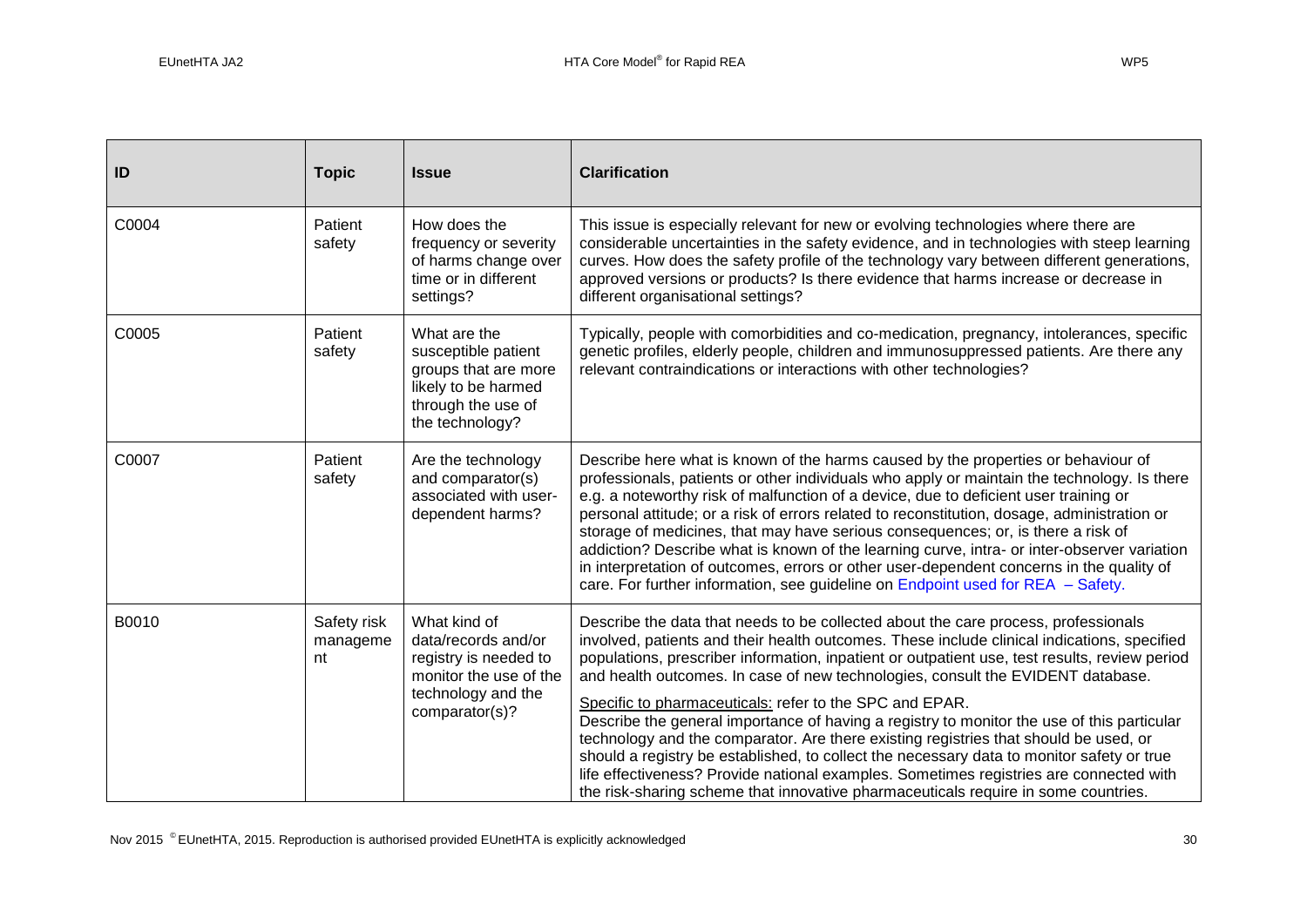| ID                                                              | <b>Topic</b>      | <b>Issue</b>                                                                                                                                                                         | <b>Clarification</b>                                                                                                                                                                                                                                                                                                                                                                                                                                                                                                                                                                                                                                                                                                                                                                                                                                                                                                                              |  |
|-----------------------------------------------------------------|-------------------|--------------------------------------------------------------------------------------------------------------------------------------------------------------------------------------|---------------------------------------------------------------------------------------------------------------------------------------------------------------------------------------------------------------------------------------------------------------------------------------------------------------------------------------------------------------------------------------------------------------------------------------------------------------------------------------------------------------------------------------------------------------------------------------------------------------------------------------------------------------------------------------------------------------------------------------------------------------------------------------------------------------------------------------------------------------------------------------------------------------------------------------------------|--|
|                                                                 |                   |                                                                                                                                                                                      | Notice also the requirements of pharmacovigilance monitoring.                                                                                                                                                                                                                                                                                                                                                                                                                                                                                                                                                                                                                                                                                                                                                                                                                                                                                     |  |
| C0006<br>(for diagnostic and<br>screening technologies<br>only) | Patient<br>safety | What are the<br>consequences of<br>false-positive, false-<br>negative and<br>incidental findings<br>generated by using<br>the technology from<br>the viewpoint of<br>patient safety? | What are the consequences of false-positive, false-negative and incidental findings<br>generated by using the technology?<br>False-negative test results (Type II error) identify sick people incorrectly as healthy with<br>the possible consequence of incorrectly rejected or delayed treatment. The volume of<br>false-negative test results can be estimated to be 1-sensitivity of the test.<br>False-positive test results (Type I error) identify healthy people incorrectly as sick with<br>the possible consequence of over-treatment. The volume of false-positive test results can<br>be estimated to be 1-specificity of the test. Incidental findings in tests carry major risk of<br>over-diagnosis and over-treatment.<br>Specific to screening technologies :<br>In screening programmes, one should consider separately the false-negative screening<br>test results and the subsequent false-negative diagnostic test results. |  |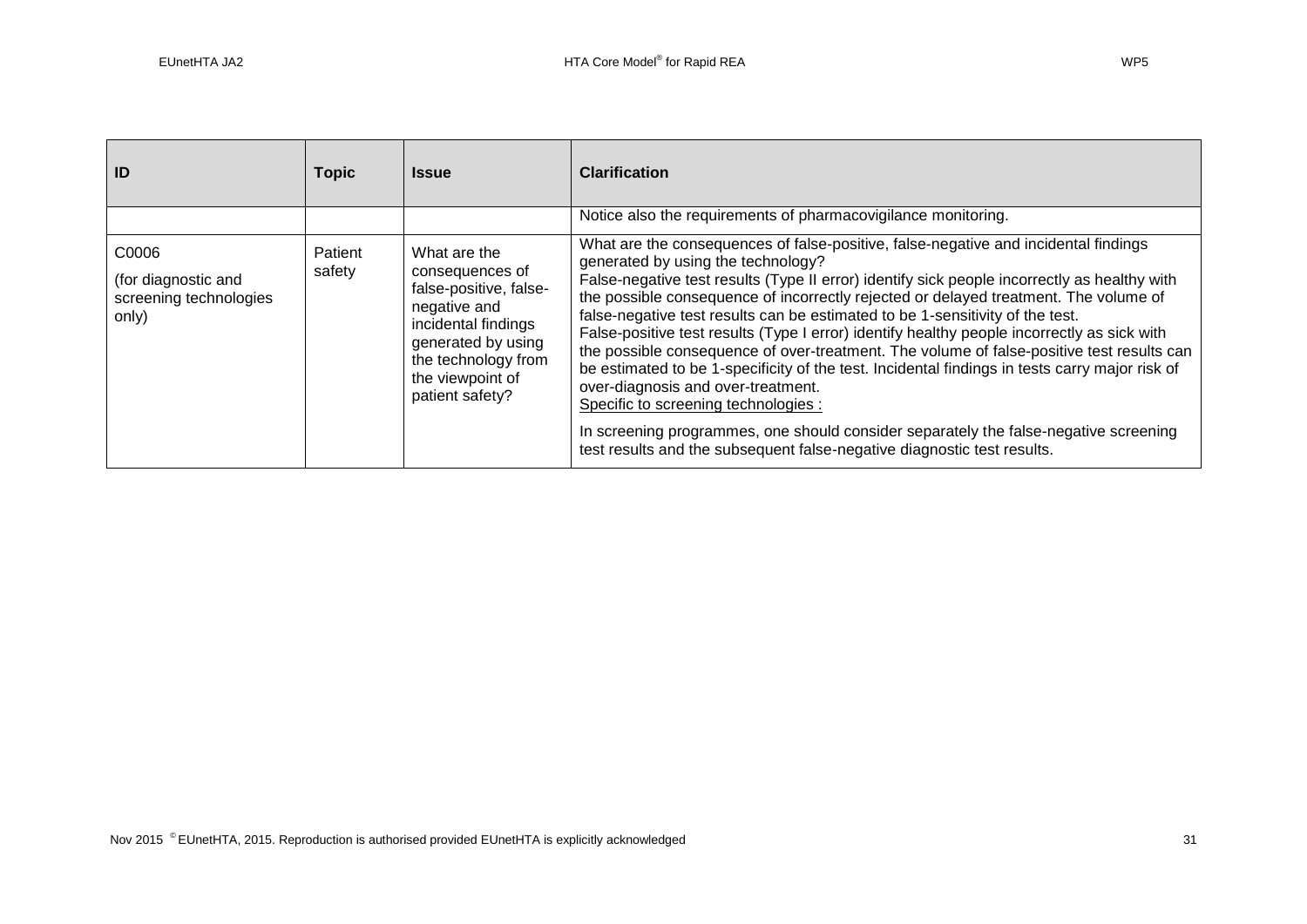# <span id="page-31-0"></span>**REFERENCES**

- <span id="page-31-1"></span>[1] European Commission, Enterprise and Industry - Working Group on Relative Effectiveness. Core principles on relative effectiveness. 2008 [cited 09.04.2015; Available from: <http://ec.europa.eu/DocsRoom/documents/7581?locale=en>
- <span id="page-31-2"></span>[2] Kleijnen S, George E, Goulden S, d'Andon A, Vitre P, Osinska B, et al. Relative effectiveness assessment of pharmaceuticals: similarities and differences in 29 jurisdictions. Value Health. 2012 Sep-Oct;15(6):954-60.
- <span id="page-31-3"></span>[3] Burls A, Cummins C, Fry-Smith A, Gold L, Hyde C, Jordan R, et al. West Midlands Development and Evaluation Service Handbook. Birmingham: West Midlands Development and Evaluation Service; 2000.
- <span id="page-31-8"></span>[4] Velasco M, Perleth M, Drummond M, Gurtner F, Jorgensen T, Jovell A, et al. Best practice in undertaking and reporting health technology assessments. Working group 4 report. Int J Technol Assess Health Care. 2002;18(2):361-422.
- [5] Liberati A, Sheldon TA, Banta HD. EUR-ASSESS Project Subgroup report on Methodology. Methodological guidance for the conduct of health technology assessment. Int J Technol Assess Health Care. 1997;13(2):186-219.
- <span id="page-31-4"></span>[6] Facey K, Topfer L-A, Chan L, on behalf of the International Network of Agencies for Health Technology Assessment (INAHTA). Health Technology Assessment (HTA) Glossary. 2006 [cited 09.04.2015; Available from: [http://inahta.episerverhotell.net/upload/HTA\\_resources/Edu\\_INAHTA\\_glossary\\_July\\_2006\\_fin](http://inahta.episerverhotell.net/upload/HTA_resources/Edu_INAHTA_glossary_July_2006_final.pdf) [al.pdf](http://inahta.episerverhotell.net/upload/HTA_resources/Edu_INAHTA_glossary_July_2006_final.pdf)
- <span id="page-31-5"></span>[7] Sox HC, Greenfield S. Comparative effectiveness research: a report from the Institute of Medicine. Ann Intern Med. 2009 Aug 4;151(3):203-5.
- <span id="page-31-6"></span>[8] Ashcroft R. What is clinical effectiveness. Studies in History and Philosophy of Science Part C: Studies in History and Philosophy of Biological and Biomedical Sciences. 2002;33(2):219-33.
- <span id="page-31-7"></span>[9] European Network for Health Technology Assessment. Endpoints used in relative effectiveness assessment of pharmaceuticals - Surrogate Endpoints 2013.
- <span id="page-31-9"></span>[10] Higgins JP, Green S, eds. Cochrane Handbook for Systematic Reviews of Interventions 2011.
- <span id="page-31-10"></span>[11] Centre for Reviews and Dissemination. Systematic Reviews.; 2009.
- <span id="page-31-11"></span>[12] Institute for Quality and Efficiency in Health Care. Process of information retrieval for systematic reviews and health technology assessments on clinical effectiveness; 2015.
- <span id="page-31-12"></span>[13] Guyatt G, Gutterman D, Baumann MH, Addrizzo-Harris D, Hylek EM, Phillips B, et al. Grading strength of recommendations and quality of evidence in clinical guidelines: report from an american college of chest physicians task force. Chest. 2006 Jan;129(1):174-81.
- <span id="page-31-13"></span>[14] Gartlehner G, Hansen RA, Nissman D, Lohr KN, TS. C. Criteria for Distinguishing Effectiveness From Efficacy Trials in Systematic Reviews. Rockville: AHRQ Technical reviews and Summaries; 2006.
- <span id="page-31-14"></span>[15] Tice JA, Helfand M, Feldman MD. Clinical evidence for medical devices: regulatory processes focussing on Europe and the United States of America: World Health Organization (WHO); 2010.
- <span id="page-31-15"></span>[16] European Network for Health Technology Assessment. Comparators and Comparisons: Direct and indirect comparisons. 2013.
- <span id="page-31-16"></span>[17] Jansen JP, Fleurence R, Devine B, Itzler R, Barrett A, Hawkins N, et al. Interpreting indirect treatment comparisons and network meta-analysis for health-care decision making: report of the ISPOR Task Force on Indirect Treatment Comparisons Good Research Practices: part 1. Value Health. 2011 Jun;14(4):417-28.
- <span id="page-31-17"></span>[18] Lauer MS, D'Agostino RB, Sr. The randomized registry trial--the next disruptive technology in clinical research? The New England journal of medicine. 2013 Oct 24;369(17):1579-81.
- <span id="page-31-18"></span>[19] European Network for Health Technology Assessment. Internal validity of randomized controlled trials EUnetHTA; 2013.
- <span id="page-31-19"></span>[20] European Network for Health Technology Assessment. Internal validity of non-randomised studies (NRS) on interventions; 2015.
- <span id="page-31-20"></span>[21] European Network for Health Technology Assessment. Endpoints used in relative effectiveness assessment of pharmaceuticals - Safety 2013.
- <span id="page-31-21"></span>[22] Oxman AD, Guyatt GH. Validation of an index of the quality of review articles. J Clin Epidemiol. 1991;44(11):1271-8.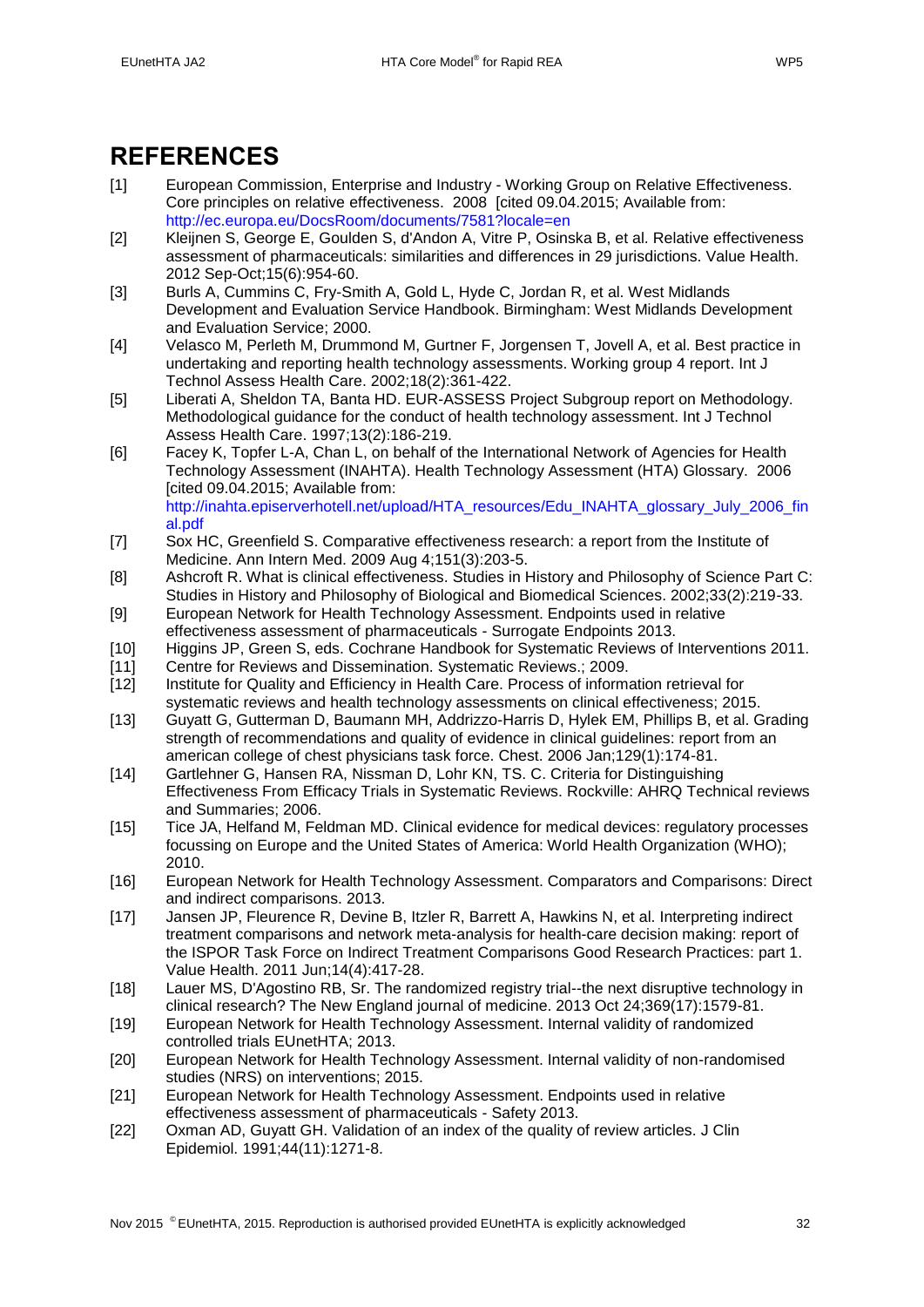- <span id="page-32-0"></span>[23] Shea BJ, Grimshaw JM, Wells GA, Boers M, Andersson N, Hamel C, et al. Development of AMSTAR: a measurement tool to assess the methodological quality of systematic reviews. BMC Med Res Methodol. 2007;7:10.
- <span id="page-32-1"></span>[24] Higgins JP, Green S. Cochrane Handbook for Systematic Reviews of Interventions: The Cochrane Collaboration,.
- <span id="page-32-2"></span>[25] Australian Government Department of Health and Ageing (AGDH). Guidelines for preparing submissions to the Pharmaceutical Benefits Advisory Committee. Version 4.4. 2013 [cited 09.04.2015; Available from:<http://pbac.pbs.gov.au/>
- <span id="page-32-3"></span>[26] Squires JE, Valentine JC, Grimshaw JM. Systematic reviews of complex interventions: framing the review question. J Clin Epidemiol. 2013 Nov;66(11):1215-22.
- <span id="page-32-4"></span>[27] Malmivaara A, Koes BW, Bouter LM, van Tulder MW. Applicability and clinical relevance of results in randomized controlled trials: the Cochrane review on exercise therapy for low back pain as an example. Spine. 2006 Jun 1;31(13):1405-9.
- <span id="page-32-5"></span>[28] Weinstein MC, O'Brien B, Hornberger J, Jackson J, Johannesson M, McCabe C, et al. Principles of good practice for decision analytic modeling in health-care evaluation: report of the ISPOR Task Force on Good Research Practices--Modeling Studies. Value Health. 2003 Jan-Feb;6(1):9-17.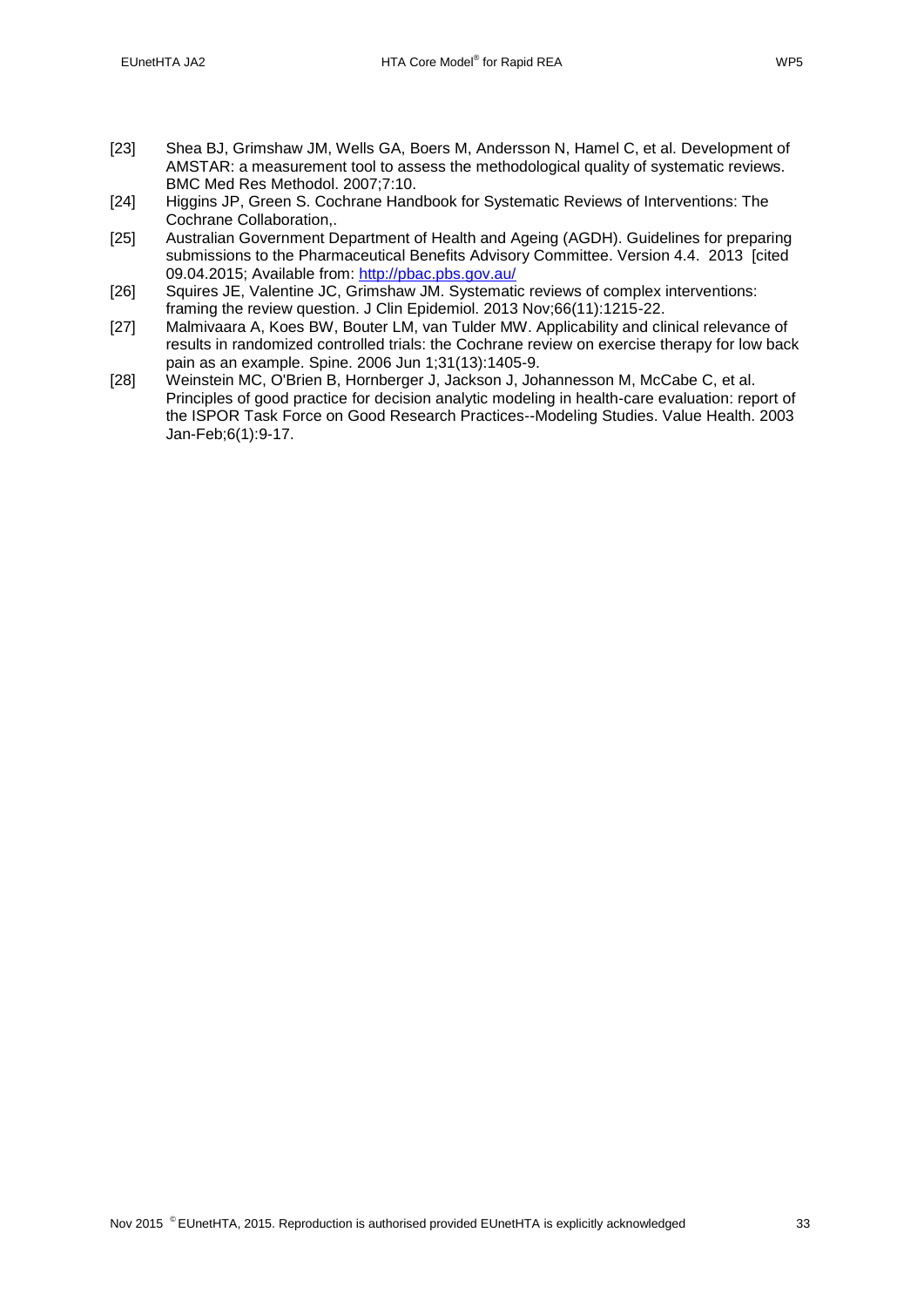# <span id="page-33-0"></span>**Appendix 1. Shared methodologies**

General guidance to critical appraisal of published studies and other information:

### Critical appraisal of systematic reviews

Assessing the Methodological Quality of Systematic Reviews (AMSTAR): [http://amstar.ca/Amstar\\_Checklist.php](http://amstar.ca/Amstar_Checklist.php)

### Critical assessment of indirect comparisons

- [http://www.ispor.org/workpaper/interpreting-indirect-treatment-comparison-and-network-meta](http://www.ispor.org/workpaper/interpreting-indirect-treatment-comparison-and-network-meta-analysis-studies-for-decision-making.pdf)[analysis-studies-for-decision-making.pdf](http://www.ispor.org/workpaper/interpreting-indirect-treatment-comparison-and-network-meta-analysis-studies-for-decision-making.pdf)
- [http://www.ispor.org/workpaper/conducting-Indirect-treatment-comparison-and-network-meta](http://www.ispor.org/workpaper/conducting-Indirect-treatment-comparison-and-network-meta-analysis-studies.pdf)[analysis-studies.pdf](http://www.ispor.org/workpaper/conducting-Indirect-treatment-comparison-and-network-meta-analysis-studies.pdf)

### Critical appraisal of guidelines

- AGREE is an international collaboration improving the quality of clinical practice guidelines by establishing a shared framework for development, reporting and assessment <http://www.agreetrust.org/practice-guidelines/>
- GRADE Working Group recommendations for grading quality of evidence and strength of recommendations. [http://www.gradeworkinggroup.org](http://www.gradeworkinggroup.org/)

#### Critical appraisal of observational studies

There are several checklists or scales on quality available but no consensus about using those. The most appropriate are:

- ACROBAT-NRSI:<https://sites.google.com/site/riskofbiastool/>
- Newcastle Ottawa Scale [http://www.ohri.ca/programs/clinical\\_epidemiology/nos\\_manual.pdf](http://www.ohri.ca/programs/clinical_epidemiology/nos_manual.pdf)
- AHRQ: [http://effectivehealthcare.ahrq.gov/ehc/products/60/318/CER-Methods-Guide-](http://effectivehealthcare.ahrq.gov/ehc/products/60/318/CER-Methods-Guide-140109.pdf)[140109.pdf](http://effectivehealthcare.ahrq.gov/ehc/products/60/318/CER-Methods-Guide-140109.pdf)
- Checklist of items that should be included in reports of observational studies (actually not meant for assessing quality): STROBE [http://www.strobe-statement.org](http://www.strobe-statement.org/)

#### Critical appraisal of diagnostic accuracy studies

- QUADAS-2: Quality Assessment of Diagnostic Accuracy Studies
- STARD: The Standards for Reporting of Diagnostic Accuracy (STARD)
- PRISMA: Preferred Reporting Items for Systematic Reviews and Meta-Analyses
- GRADE: Grading of Recommendations Applicability, Development and Evaluation

# Critical appraisal of modelling studies

The International Society for Pharmacoeconomics and Outcomes Research (ISPOR) has published a useful article describing the basic guidelines for conducting and reporting modelling studies [\[28\]](#page-32-5). It can be used also as guidance for using and critically appraising modelling studies. Furthermore, ISPOR is developing more specific guidelines on different modelling methods.

#### Critical appraisal of qualitative studies

Examples of quality assessment instruments:

- Critical Appraisal Skills Programme CASP<http://www.casp-uk.net/>
- EPPI-review by the EPPI Centre.
- <http://eppi.ioe.ac.uk/cms/Default.aspx?alias=eppi.ioe.ac.uk/cms/er4> Quality Framework UK Cabinet Office
- [https://www.york.ac.uk/crd/SysRev/!SSL!/WebHelp/6\\_4\\_ASSESSMENT\\_OF\\_QUALITATIVE\\_](https://www.york.ac.uk/crd/SysRev/!SSL!/WebHelp/6_4_ASSESSMENT_OF_QUALITATIVE_RESEARCH.htm) [RESEARCH.htm](https://www.york.ac.uk/crd/SysRev/!SSL!/WebHelp/6_4_ASSESSMENT_OF_QUALITATIVE_RESEARCH.htm)

## <span id="page-33-1"></span>**Quality assessment of routine collected statistics and administrative data**

Routine collected administrative data (e.g. DRG, discharge databases, reimbursement claims databases) can be useful too, when available. For example, sickness funds collect great amounts of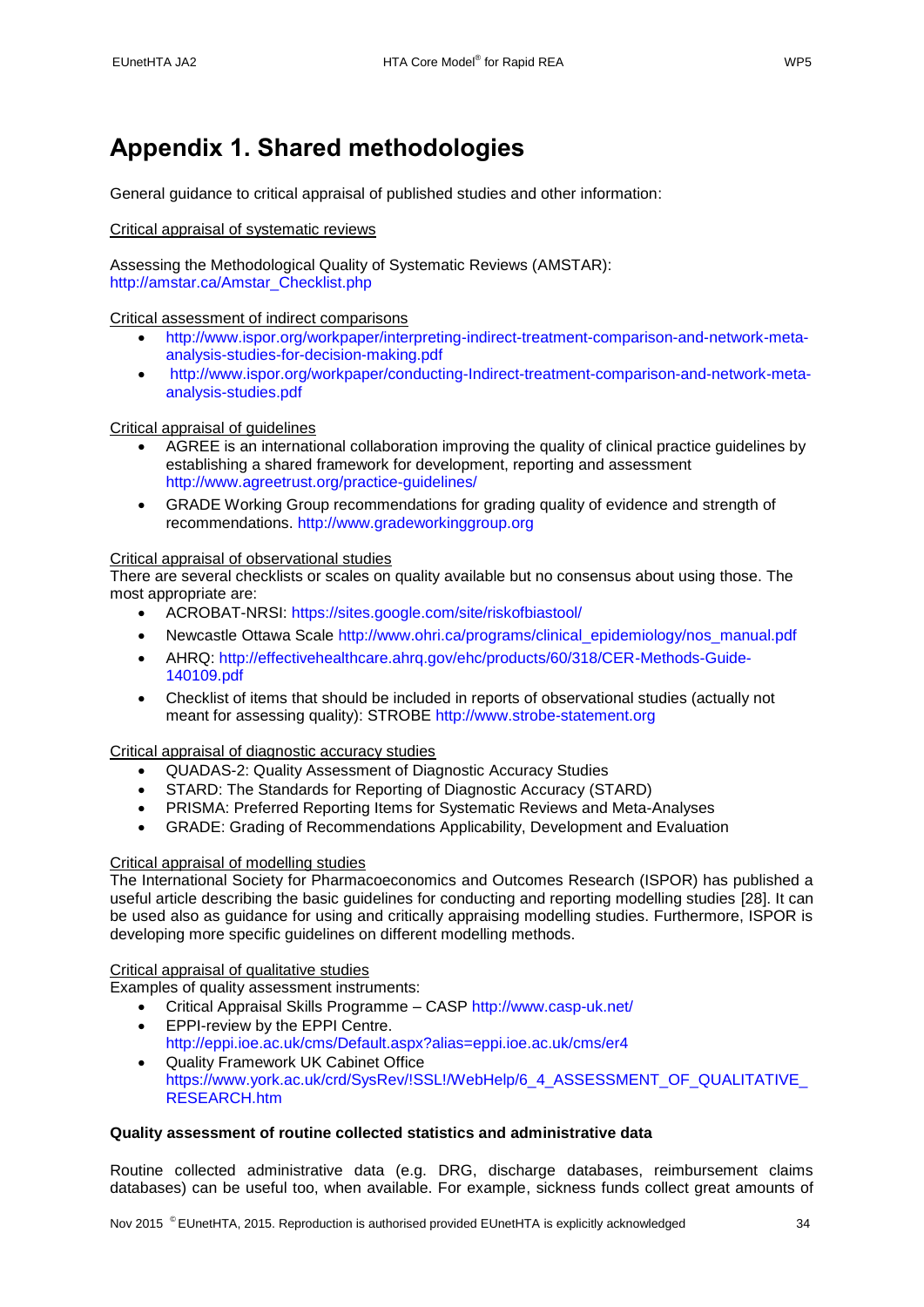information which could be used to analyse the utilisation of a technology etc. However, analysis of this kind of data might be very time consuming, since data need to be "prepared" before analysis. By definition, these data have been collected for other purposes than research and they cannot be used to answer scientific questions without previous processing. This might not be feasible in the context of an HTA project, due to resource constraints.

The use of routine collected statistics has several limitations. The reliability of the diagnosis varies and usually it is not possible to differentiate between different stages of the disease. Even the validity of the coding of causes of death may be variable, and in some countries it is known to be very limited. Own analysis of administrative data often requires authorisation from the data owner, which in some countries might be difficult to obtain due to issues of privacy protection and confidentiality.

#### For further information on registries please refer to

[http://effectivehealthcare.ahrq.gov/index.cfm/search-for-guides-reviews-and](http://effectivehealthcare.ahrq.gov/index.cfm/search-for-guides-reviews-and-reports/?productid=1897&pageaction=displayproduct)[reports/?productid=1897&pageaction=displayproduct](http://effectivehealthcare.ahrq.gov/index.cfm/search-for-guides-reviews-and-reports/?productid=1897&pageaction=displayproduct) and [http://www.ispor.org/sigs/PR/Analysis-of-](http://www.ispor.org/sigs/PR/Analysis-of-Effectiveness-in_patient-registry-data.pdf)[Effectiveness-in\\_patient-registry-data.pdf](http://www.ispor.org/sigs/PR/Analysis-of-Effectiveness-in_patient-registry-data.pdf)

## <span id="page-34-0"></span>**Further information and tools provided by EUnetHTA**

- [Core Model Applications](http://meka.thl.fi/htacore/BrowseModel.aspx) contain further potentially relevant assessment elements and methodological guidance for the different applications (i.e. pharmaceuticals, medical and surgical interventions, screening and diagnostic technologies).
- [EUnetHTA Guidelines:](http://www.eunethta.eu/eunethta-guidelines)
	- 1. Clinical endpoints
	- 2. Composite endpoints
	- 3. Surrogate endpoints
	- 4. Safety
	- 5. Health-related quality of life
	- 6. Criteria for the choice of the most appropriate comparator(s)
	- 7. Direct and indirect comparison
	- 8. Internal validity
	- 9. Applicability of evidence in the context of a relative effectiveness assessment
	- 10. Meta-analysis of diagnostic test accuracy studies
	- 11. Methods for health economic evaluations A guideline based on current practices in Europe
	- 12. Internal validity of non-randomised studies (NRS) on interventions
	- 13. Therapeutic medical devices
	- 14. Process of information retrieval for systematic reviews and health technology assessments on clinical effectiveness
- [Procedure Manual for Pharmaceuticals](http://www.eunethta.eu/sites/5026.fedimbo.belgium.be/files/2012123627%20-%20Procedure_manual_REA%20pilots_WP5_Strand%20A.PDF) provides detailed information on the processes, organisation and timelines for the joint production of rapid REAs on pharmaceuticals within EUnetHTA.
- [Procedure Manual for other technologies](http://www.eunethta.eu/) provides detailed information on the processes, organisation and timelines for the joint production of rapid assessments on other technologies (i.e. medical and surgical interventions, diagnostic and screening technologies) within EUnetHTA.
- Submission File Template for pharmaceuticals and medical devices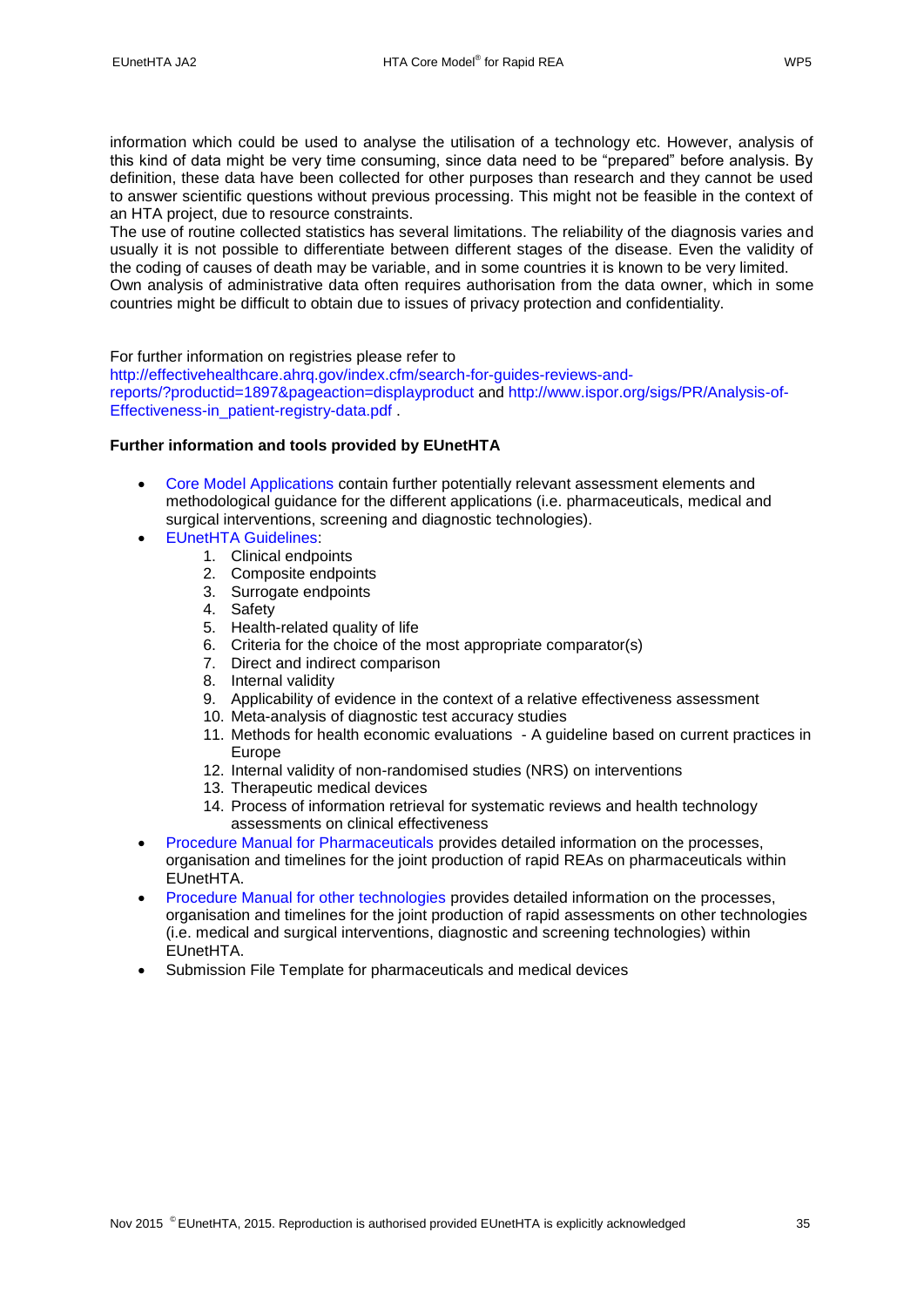# <span id="page-35-0"></span>**Appendix 2. Templates**

# <span id="page-35-1"></span>**Template 1. Format for scoping the assessment**

| <b>Description</b> | <b>Project scope</b>                                                                                                                                                                                                                                                                                       |  |  |
|--------------------|------------------------------------------------------------------------------------------------------------------------------------------------------------------------------------------------------------------------------------------------------------------------------------------------------------|--|--|
| <b>Population</b>  | [Describe the disease or health condition of interest. Provide<br>corresponding ICD-10 code and medical subject headings (MeSH) terms]                                                                                                                                                                     |  |  |
|                    | [Describe the target population; possible limitations for instance in age,<br>sex, severity, stage or risk (e.g. men over 65 years, with low-to-moderate<br>risk of having the disease, or adult patients with grade 3-4 disease).<br>Provide MeSH terms]                                                  |  |  |
|                    | [Describe the intended use of the technology: treatment or prevention,<br>first-line/second-line treatment]                                                                                                                                                                                                |  |  |
|                    |                                                                                                                                                                                                                                                                                                            |  |  |
| Intervention       | [Describe the intervention in sufficient detail to distinguish it from other<br>relevant technologies: administration modes. Provide MeSH terms, if<br>applicable]                                                                                                                                         |  |  |
|                    | [Describe the intended use of the technology, e.g. if it is to be used for<br>diagnostic, screening or therapeutic purposes]                                                                                                                                                                               |  |  |
| Comparison         | [Describe the comparator(s) for this assessment. The technology can be<br>compared to e.g. another specific technology, management pathway<br>without the technology, usual care, no intervention, or placebo. Include<br>the rationale for choosing the comparator. Provide MeSH terms, if<br>applicable] |  |  |
|                    | [see the guideline on Comparators and comparisons - Criteria for the<br>choice of the most appropriate comparator(s)]                                                                                                                                                                                      |  |  |
| <b>Outcomes</b>    | [Describe the most important effectiveness and safety outcomes for this<br>assessment. Include the rationale for choosing the outcomes. See the<br>guideline on Endpoints used for REA - Clinical endpoints]                                                                                               |  |  |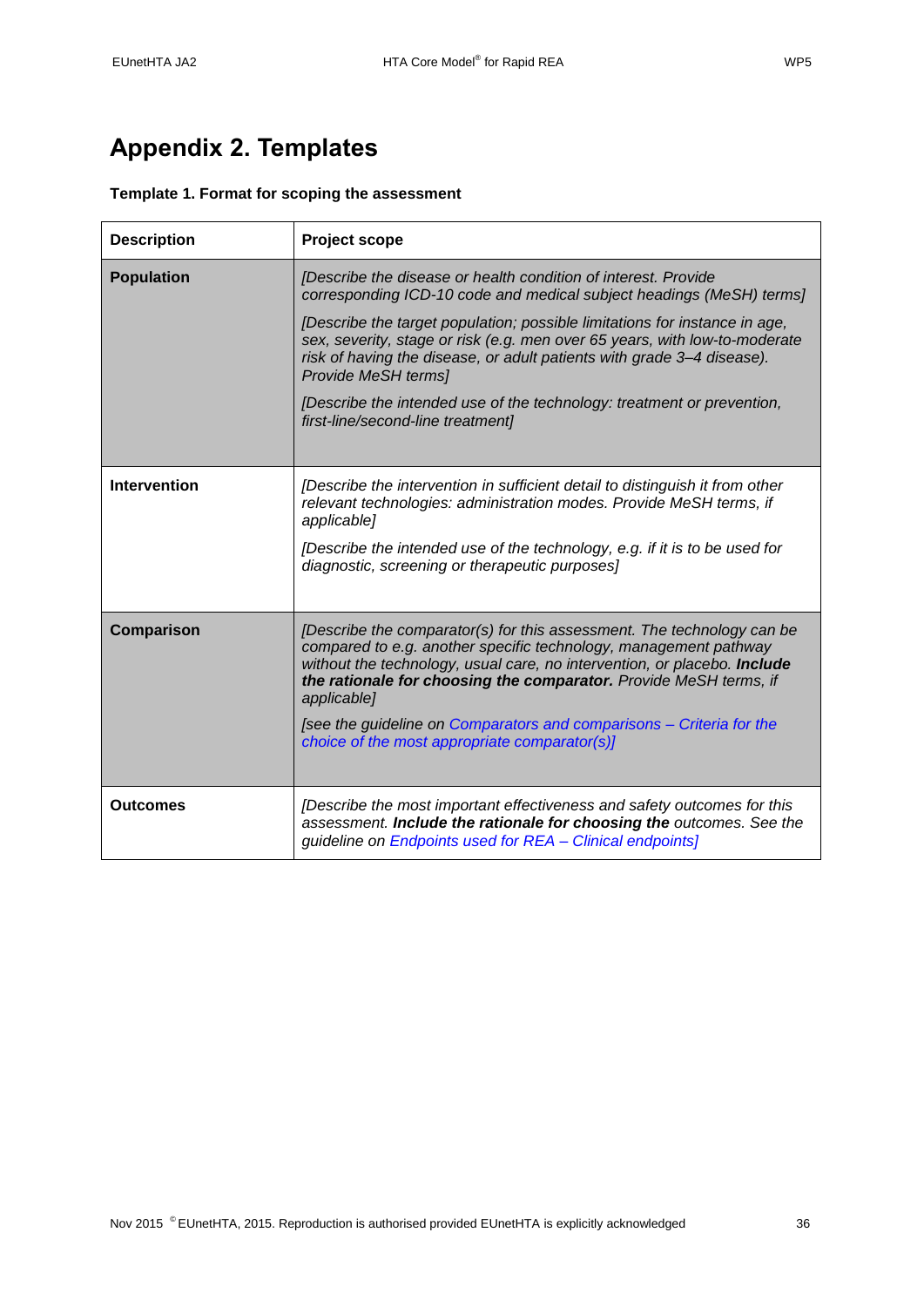### <span id="page-36-0"></span>**Template 2: Summary of relative effectiveness**

The following table will be provided as a summary of the quality of the body of evidence. This judgement is derived based on the risk of bias on study level and the risk of bias on outcome level. An overview of these findings for ALL outcomes is provided in the Table "Risk of bias – outcome level: summarised assessment". Of these, the most critical outcomes, as defined in the project scope, are displayed in the summary table. For each endpoint, the quality of the body of evidence should be stated and the corresponding references should be cited.

Provide details on how the quality of the body of evidence was rated and explain what the judgements mean. For example, if you have used GRADE use:

- High = We are very confident that the true effect lies close to that of the estimated effect.
- Moderate = We are moderately confident in the effect estimate: the true effect is likely to be close to the estimated effect, but there is a possibility that it is substantially different.
- Low = Our confidence in the estimated effect is limited: the true effect may be substantially different from the estimated effect.

If no evidence was found, indicate this finding in the table.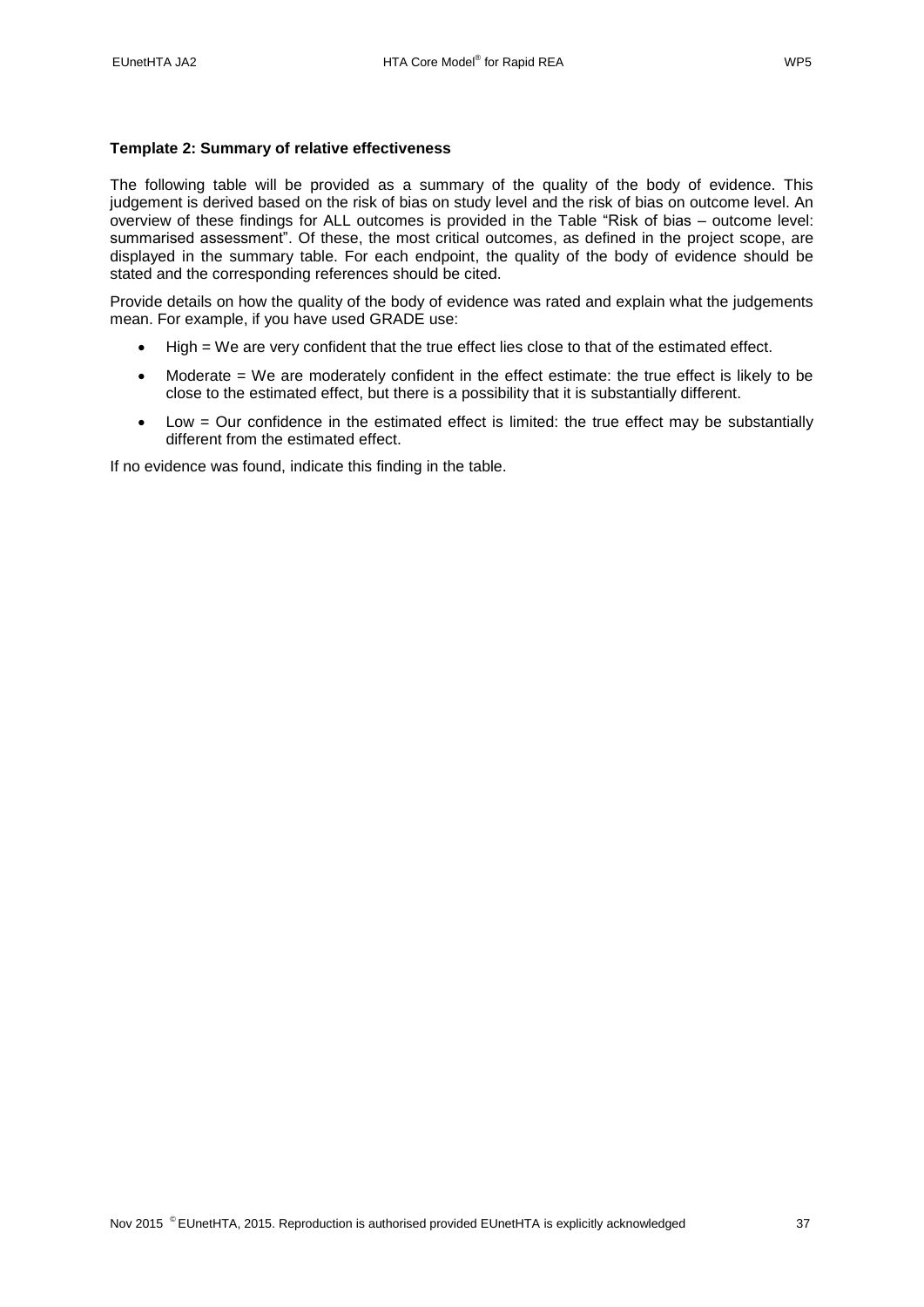| [Indication]<br>The assessment element ID codes (e.g. D0001) refer to the result cards, which give details of the relevant results. |                                                                                                           |                                                                                                                  |                                                                                                                               |                                                                                                           |                                                                                                           |                                                                                                           |  |
|-------------------------------------------------------------------------------------------------------------------------------------|-----------------------------------------------------------------------------------------------------------|------------------------------------------------------------------------------------------------------------------|-------------------------------------------------------------------------------------------------------------------------------|-----------------------------------------------------------------------------------------------------------|-----------------------------------------------------------------------------------------------------------|-----------------------------------------------------------------------------------------------------------|--|
|                                                                                                                                     |                                                                                                           | Health benefit [add the no. of assessment elements]                                                              |                                                                                                                               | Harm [add the no. of assessment elements]                                                                 |                                                                                                           |                                                                                                           |  |
|                                                                                                                                     | <b>Endpoint 1</b><br>[numerical estimate,<br>CI                                                           | <b>Endpoint 2</b><br>[numerical estimate,<br>CI                                                                  | <b>Endpoint 3</b><br>[numerical estimate,<br>CI <sub>1</sub>                                                                  | <b>SAEs</b><br>[numerical estimate,<br>CI                                                                 | <b>Other AEs</b><br>[numerical estimate,<br>CI                                                            | <b>Frequency of AEs</b><br>[numerical estimate,<br>CI <sub>1</sub>                                        |  |
| [Technology]<br><b>[Comparator 1]</b>                                                                                               | <b>Tresult</b><br>numerical<br>estimate (CI)]<br><b>[add the references</b><br>used for this<br>endpoint] | <i><b>[result</b></i><br>numerical<br>estimate (CI)]<br><b>[add the references</b><br>used for this<br>endpoint] | <b>Tresult</b><br><b>numerical</b><br>estimate (CI)]<br><b><i><u>add the references</u></i></b><br>used for this<br>endpoint] | <b>Tresult</b><br>numerical<br>estimate (CI)]<br><b>[add the references</b><br>used for this<br>endpoint] | <b>Tresult</b><br>numerical<br>estimate (CI)]<br><b>[add the references</b><br>used for this<br>endpoint] | <b>Tresult</b><br>numerical<br>estimate (CI)]<br><b>[add the references</b><br>used for this<br>endpoint] |  |
| <b>Quality of body of</b><br>evidence <sup>+</sup>                                                                                  | <b>[summarise quality</b><br>of evidence for<br>endpoint]                                                 | <b>[summarise quality</b><br>of evidence for<br>endpoint]                                                        | <b>[summarise quality</b><br>of evidence for<br>endpoint]                                                                     | <b>[summarise quality</b><br>of evidence for<br>endpoint]                                                 | <b>[summarise quality</b><br>of evidence for<br>endpoint]                                                 | <b>[summarise quality</b><br>of evidence for<br>endpoint]                                                 |  |
| [Technology]                                                                                                                        | 1.1.1.1                                                                                                   | $\cdots$                                                                                                         | $\cdots$                                                                                                                      | $\begin{array}{ccc} \bullet & \bullet & \bullet & \bullet \end{array}$                                    | $\begin{array}{ccc} \bullet & \bullet & \bullet & \bullet \end{array}$                                    |                                                                                                           |  |

Nov 2015<sup>
©</sup>EUnetHTA, 2015. Reproduction is authorised provided EUnetHTA is explicitly acknowledged 38<br>
38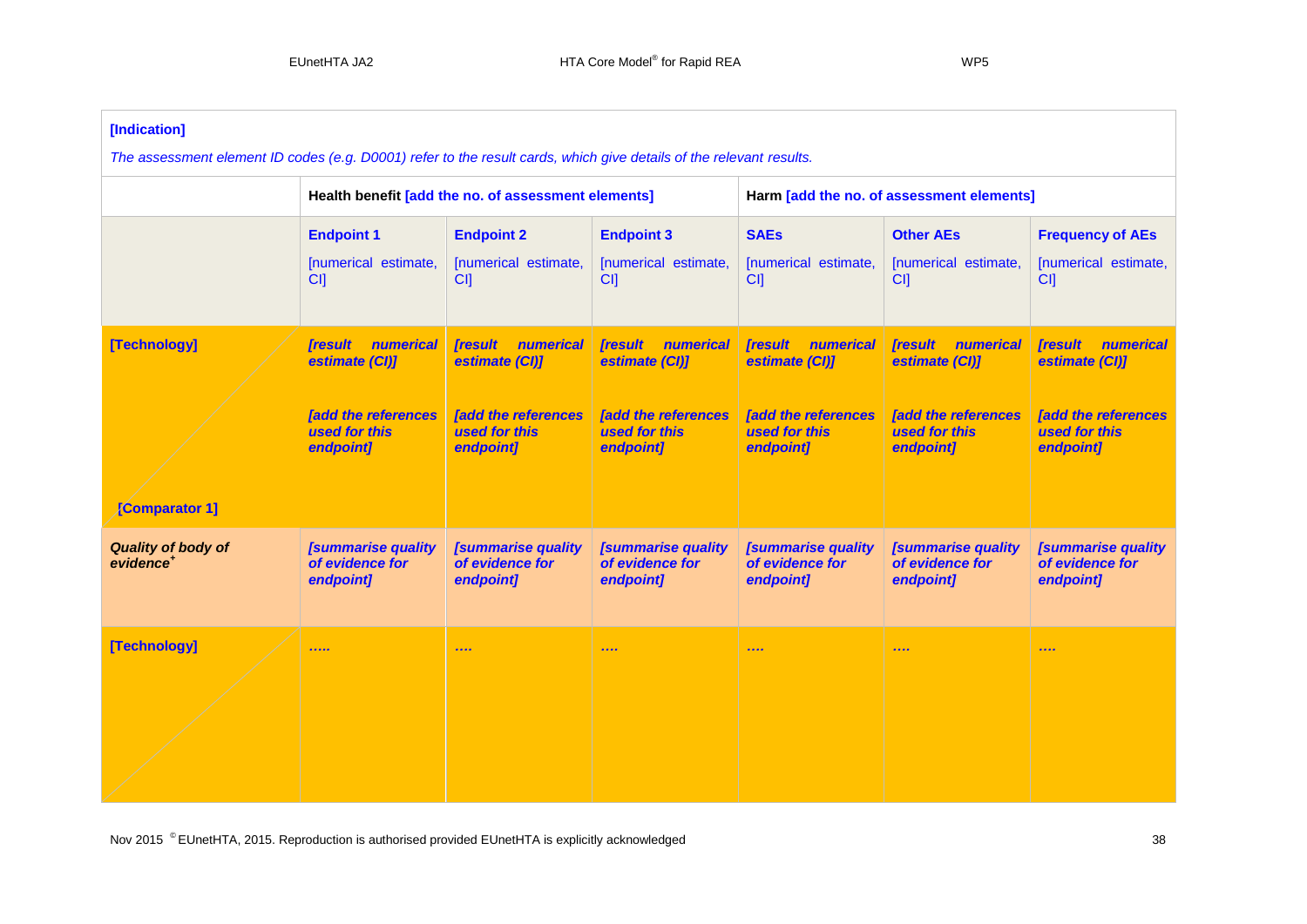| [Indication]<br>The assessment element ID codes (e.g. D0001) refer to the result cards, which give details of the relevant results. |                                                                                                                                                              |  |                                                                                                   |         |                                                 |  |  |
|-------------------------------------------------------------------------------------------------------------------------------------|--------------------------------------------------------------------------------------------------------------------------------------------------------------|--|---------------------------------------------------------------------------------------------------|---------|-------------------------------------------------|--|--|
|                                                                                                                                     | Health benefit [add the no. of assessment elements]<br>Harm [add the no. of assessment elements]                                                             |  |                                                                                                   |         |                                                 |  |  |
|                                                                                                                                     | <b>Endpoint 1</b><br><b>Endpoint 2</b><br><b>Endpoint 3</b><br>[numerical estimate,<br>[numerical estimate,<br>[numerical estimate,<br>CI<br>CI<br><b>CI</b> |  | <b>SAEs</b><br><b>Other AEs</b><br>[numerical estimate,<br>[numerical estimate,<br>CI<br>CI<br>CI |         | <b>Frequency of AEs</b><br>[numerical estimate, |  |  |
| [Comparator 2]                                                                                                                      |                                                                                                                                                              |  |                                                                                                   |         |                                                 |  |  |
| <b>Quality of body of</b><br>evidence <sup>+</sup>                                                                                  |                                                                                                                                                              |  | 1.111                                                                                             | 1.1.1.1 | 1.111                                           |  |  |
|                                                                                                                                     |                                                                                                                                                              |  |                                                                                                   |         |                                                 |  |  |
|                                                                                                                                     |                                                                                                                                                              |  |                                                                                                   |         |                                                 |  |  |

Abbreviations: AE=adverse event; CI=confidence interval; SAE=serious adverse event. + Explain how the quality of evidence was rated, e.g. GRADE.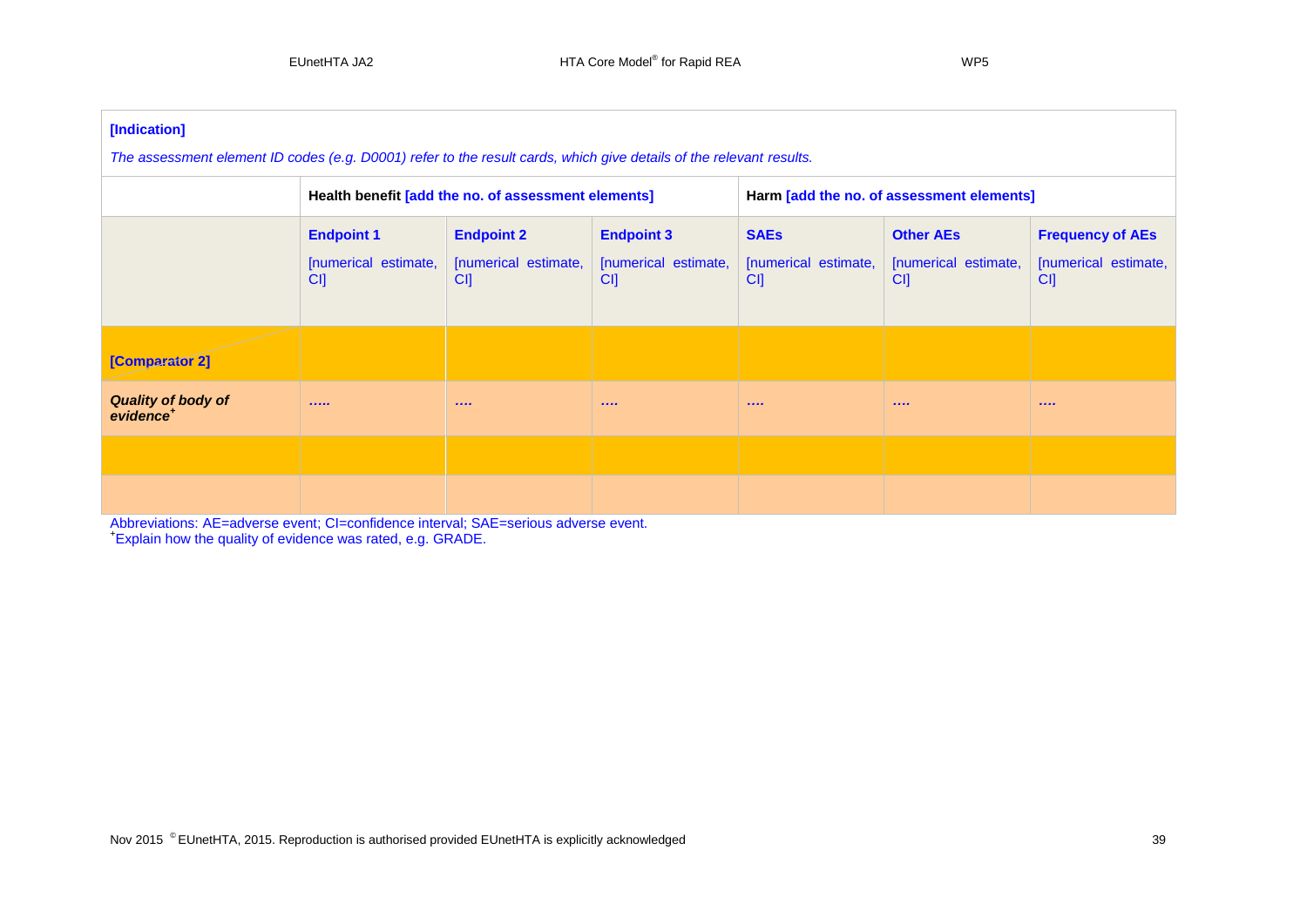## <span id="page-39-0"></span>**Template 3. Checklist for potential ethical, organisational, patient and social and legal aspects**

The following checklist is a short list of questions to determine whether there are specific ethical, organisational, patient and social and legal aspects that also need to be addressed. Since the assessment is comparative in nature, only new issues, which arise from a difference between the technology to be assessed and its major comparator(s), should be dealt with. As a rule, already known problems/issues related to ethical, organisational, patient and social and legal aspects, which are common to the technology to be assessed and its comparator(s), will not be addressed, as it is not expected that the addition of a new technology will lead to changes.

If the answer to a question is 'yes', further analysis of these issues may be warranted; if the answer is 'no', the domains need not be dealt with further. Examples are provided for clarification.

| 1. | <b>Ethical</b>                                                                                                                                                                                                                                       |        |  |  |  |  |
|----|------------------------------------------------------------------------------------------------------------------------------------------------------------------------------------------------------------------------------------------------------|--------|--|--|--|--|
|    | 1.1. Does the introduction of the new technology and its potential use/non-<br>use instead of the defined, existing comparator(s) give rise to any<br>new ethical issues?                                                                            | Yes/No |  |  |  |  |
|    | If answered with 'yes', please provide a short statement explaining why.                                                                                                                                                                             |        |  |  |  |  |
|    | Example: Routine introduction of prenatal genetic screening tests, which could lead to pregnancy<br>termination, may cause ethical issues for the couple as well as for the health-care provider.                                                    |        |  |  |  |  |
|    | 1.2. Does comparing the new technology to the defined, existing<br>comparators point to any differences that may be ethically relevant?                                                                                                              | Yes/No |  |  |  |  |
|    | If answered with 'yes', please provide a short statement explaining why.                                                                                                                                                                             |        |  |  |  |  |
|    | Example: The sponsor claims that its product is superior, but has decided to limit the amount of<br>the new medicine, which means that it has to be rationed and not all patients who need it can<br>receive it. The comparator is freely available. |        |  |  |  |  |
| 2. | Organisational                                                                                                                                                                                                                                       |        |  |  |  |  |
|    | 2.1. Does the introduction of the new technology and its potential use/non-<br>use instead of the defined, existing comparator(s) require<br>organisational changes?                                                                                 | Yes/No |  |  |  |  |
|    | If answered with 'yes', please provide a short statement explaining why.                                                                                                                                                                             |        |  |  |  |  |
|    | Example: The new intervention requires the establishment of specialised centres for<br>administration.                                                                                                                                               |        |  |  |  |  |
|    | 2.2. Does comparing the new technology to the defined, existing<br>comparator(s) point to any differences that may be organisationally<br>relevant?                                                                                                  | Yes/No |  |  |  |  |
|    | If answered with 'yes', please provide a short statement explaining why.                                                                                                                                                                             |        |  |  |  |  |
|    | Example: The new technology will replace a surgical intervention, which may lead to excess<br>capacity in relevant areas.                                                                                                                            |        |  |  |  |  |
| 3. | <b>Social</b>                                                                                                                                                                                                                                        |        |  |  |  |  |
|    | 3.1. Does the introduction of the new technology and its potential use/non-<br>use instead of the defined, existing comparator(s) give rise to any<br>new social issues?                                                                             | Yes/No |  |  |  |  |